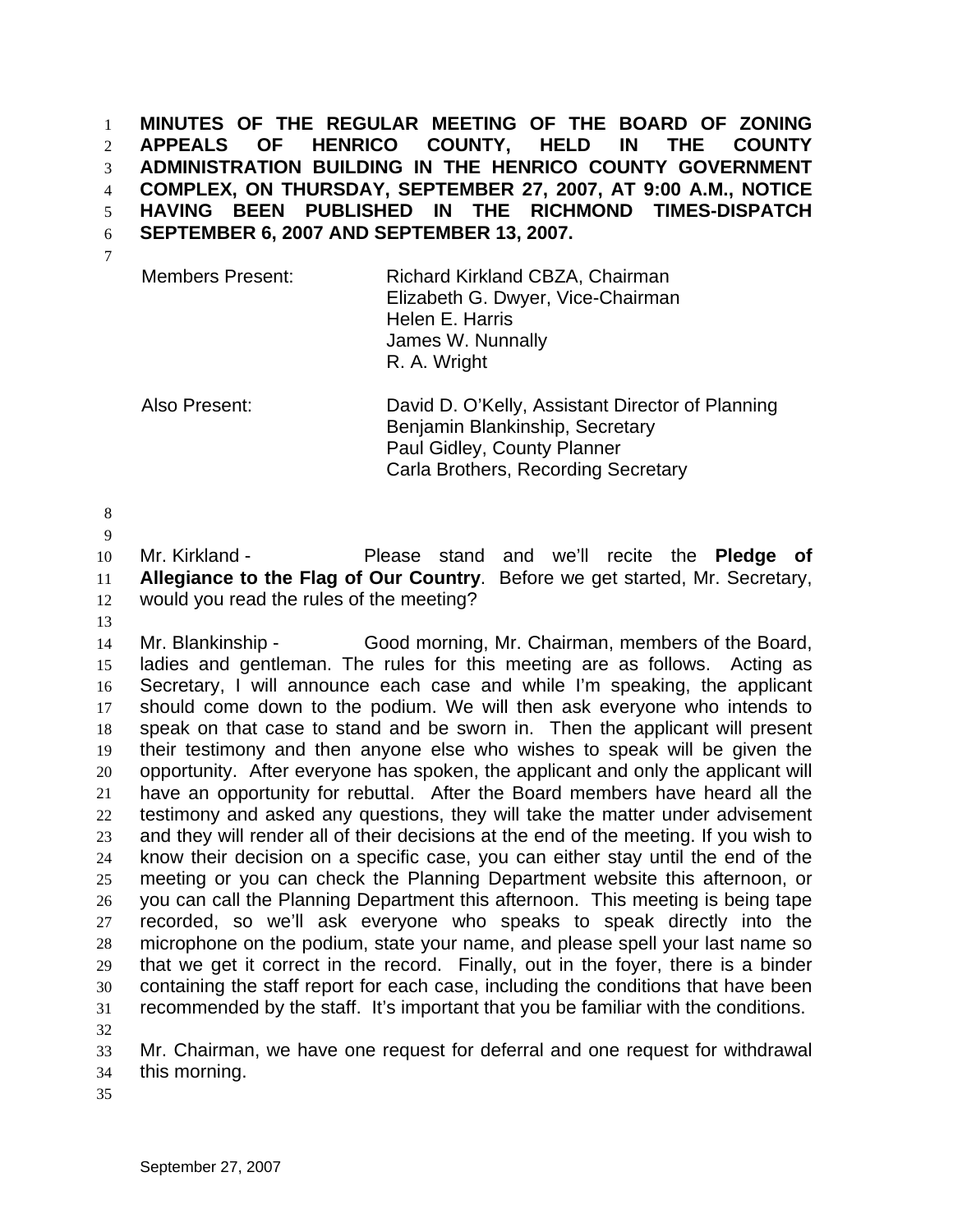36 37 38 39 40 41 42 43 44 45 46 47 48 49 50 51 52 53 54 55 56 57 58 59 60 61 62 63 64 65 66 67 68 69 70 71 72 73 74 75 76 77 78 79 80 81 Mr. Kirkland - Which one is the request for deferral, UP-18-07? Mr. Blankinship - Yes. You have a copy of a letter there from Mr. Balis, who is present this morning if you have any questions. **UP-018-07 GILLIES CREEK INDUSTRIAL RECYCLING, LLC**  requests a conditional use permit pursuant to Section 24-88(c) to develop a wetlands mitigation bank at 5500 White Oak Drive (Parcels 864-704-2093, 860- 709-5622 and 863-706-3470), zoned C-1, Conservation District (Varina). Mr. Nunnally - I move we defer it. Do we need to vote on it? Mr. Kirkland - The Yes we do. We need a second. Ms. Harris - Second. Mr. Kirkland - The Motion made by Mr. Nunnally, seconded by Ms. Harris. All those in favor say aye. All those opposed say no. The ayes have it; the motion carries. It's been deferred. After an advertised public hearing, **UP-018-07, Gillies Creek Industrial Recycling, LLC** has been **deferred** until the October 25, 2007 meeting at the request of the applicant. Affirmative: Dwyer, Harris, Kirkland, Nunnally, Wright 5 Negative: 0 Absent: 0 Mr. Blankinship - The case that was deferred last month, they have asked for withdrawal. If you remember, last month they submitted a letter stating something like they wanted to withdraw the case, "at this time." And I wasn't sure if they meant deferral or withdrawal, so we put it down as a deferral just in case. But it was supposed to be a withdrawal. **UP-015-07 RON BRUNETTE** requests a conditional use permit pursuant to Section 24-95(i)(4) to build a detached garage in the side yard at 109 Kanawha Road (Chatham Hills) (Parcel 764-731-5850), zoned R-1, One-family Residence District (Tuckahoe). Mr. Kirkland - We don't need a motion for that, do we, sir? Mr. Blankinship - No, not necessary. After an advertised public hearing, the Board **allowed withdrawal** of the **UP-015-07**, as requested by the applicant.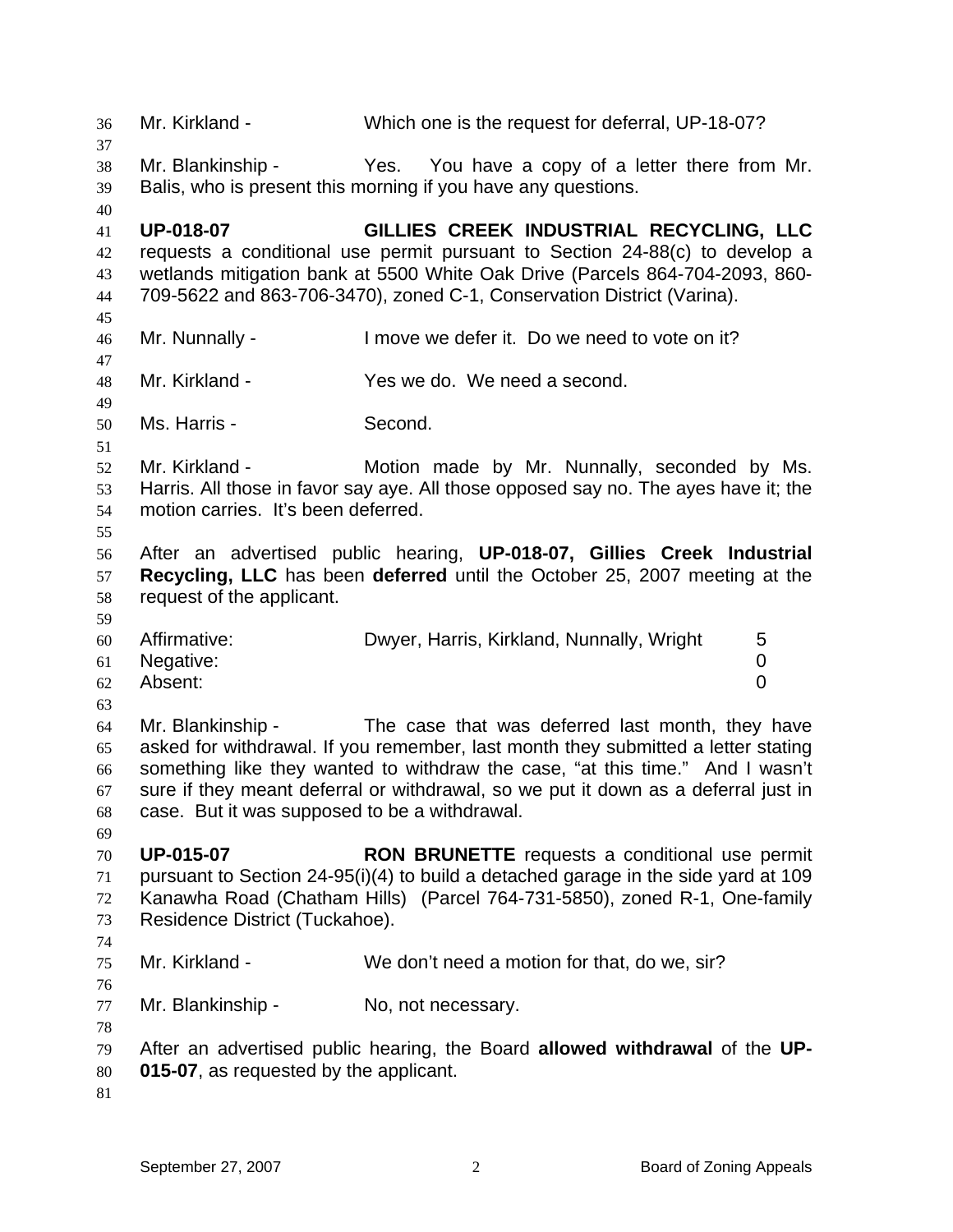82 83 Mr. Kirkland - All right. That takes care of that. Let's start up with the first case.

84

85 86 87 88 **UP-012-07 EASTERN HENRICO RURITAN CLUB** requests a temporary conditional use permit pursuant to Section 24-116(c)(1) to operate a turkey shoot at 3808 Nine Mile Road (Parcel 806-723-4768), zoned A-1, Agricultural District (Varina).

- 90 91 Mr. Kirkland - Does anyone else wish to speak on this case? If you would, sir, raise your right hand and be sworn in.
- 92

95

97

99

89

93 94 Mr. Blankinship - The Do you swear the testimony you're about to give is the truth and nothing but the truth so help you God?

96 Mr. Courtney - Yes I do.

98 Mr. Kirkland - **All right, state your case.** 

100 101 102 103 104 Mr. Courtney - My name is James E. Courtney, Jr. Eastern Henrico Ruritan Club wishes to continue to operate this turkey shoot as a fundraiser, the proceeds of which go to the folks in Henrico County. We will do whatever is necessary, based on your suggested recommendations, to allow you to permit us to continue this by honoring this permit request.

105

106 107 108 109 110 111 112 113 114 115 116 117 118 119 120 121 122 123 124 125 126 127 Having said that, there is one item in your suggested conditions that I would like to talk to you about, that being item 4, a six-foot high barrier of straw, hay bales, or mounded dirt shall be erected behind the target as an added precaution. It says the barrier shall be located a maximum of ten feet behind the target and extend 10 feet from each end of the target line. Eastern Henrico has operated this turkey shoot since 1967. That's 40 years. There's nothing in any of your suggested requests that hasn't been honored in the past. The only other change you have in there is the turkey shoot shall use no gun larger than 12 gauge and low powered shells of two and three-quarter inch length and #8 shot. With the exception of one try that we did at 7-1/2 shot, which was not accepted by the participants, we've always honored that one even though it wasn't in prior requests. We are well in excess of the 300 feet that we need to get per item 2. I don't know whether you have in front of you an aerial photograph of that property or not. We line up the target area, the area of the shooters from home plate to third base. We line up from first base to second base the targets. The targets are a piece of paper, not 8-1/2, 11, but roughly this size with an X. The pellet that gets as close to the center of that X wins that particular round. There are 16 shooters on a round. The target is mounted in a steel frame of angle iron. It has a backer of an inch, inch-and-a-half either oak or pine lumber. In front of that is a backer board and then the target. These guns these people are using are fullchoke guns. If you understand guns and what choke are all about, but it retains the shot in a small pattern. The bulk of these go into the targets themselves. If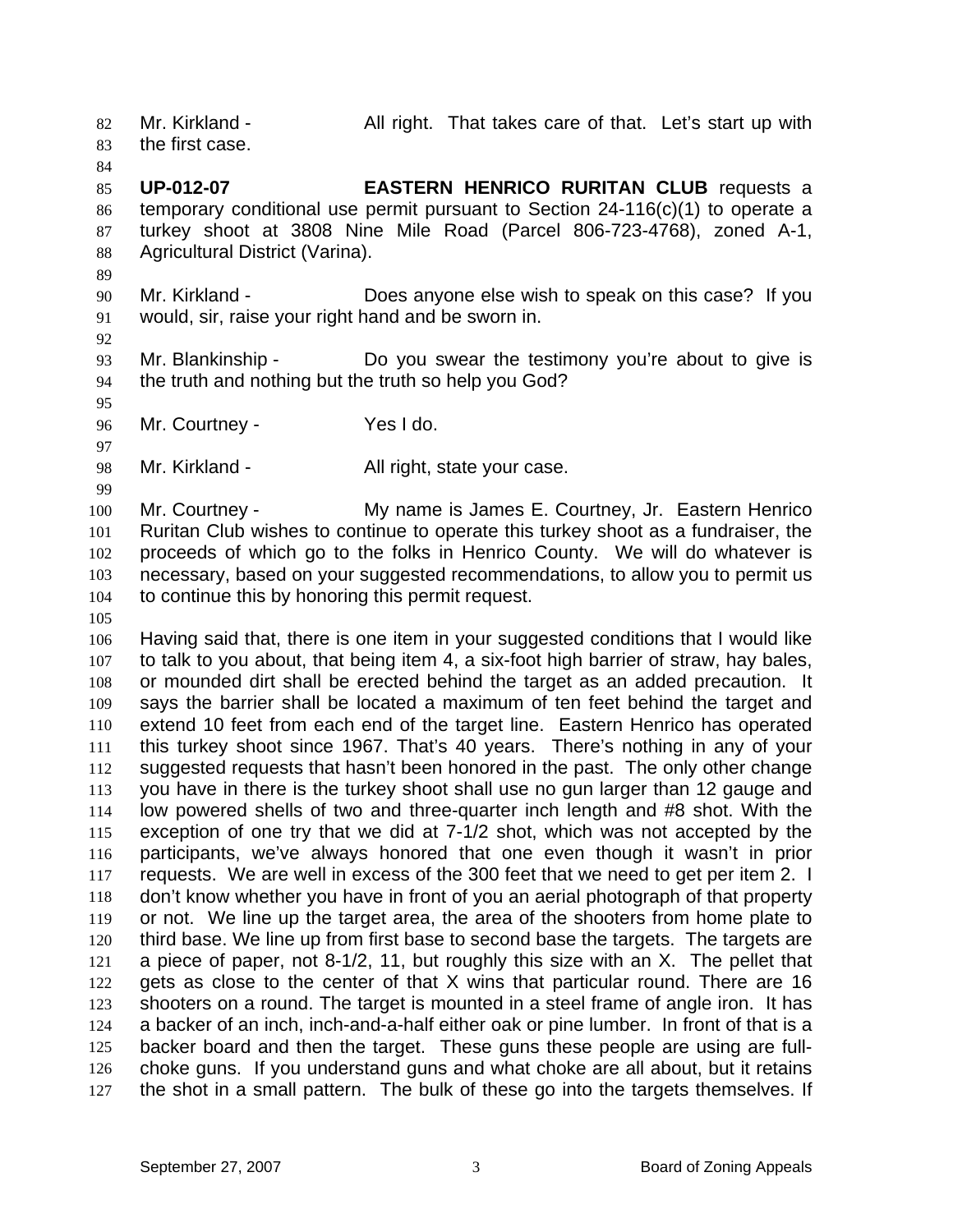128 129 130 you were to stand there and watch it, you can see it hit that target. If it was not a full-choke gun or something else, it wouldn't even bother for you to come because you're not going to win, you're not going to get the shot in the target.

- 131 132 133 134 135 From home plate to the fence on that softball field is 290 feet. You have roughly 50 feet of woods. You come to another fence and then you have some storage of equipment, if you look where this diamond is. We are well in excess of the 300 feet.
- 136

137 138 139 140 141 142 143 144 145 Nobody can say that anything is guaranteed, but based on 40 years experience shooting on that same diamond without any change, I just can't see really where we need this six-foot high barrier the way we have the targets set up, the way we're stopping the shot there. Number 8 shot is probably not much bigger than a pinhead, piece of pencil lead. Even if it got out there, it's not going to hurt you, it's not going to do any damage. If you were shooting a single projectile as a slug or buckshot, now you're talking about a totally different thing. Your deal to have it #8 shot is great; that's what it ought to be. I'll agree with that 100% and that's what we use.

147 148 149 That is my feeling about item #4. Everything else is fine. I do, again, want to reiterate that if you guys want us to do #4, we will do that. We want this permit; we want to make this money.

150

152

155

159

161

146

151 Thank you very much for listening to me.

153 154 Mr. Wright - Would you state again where you shoot from? I missed that. Toward the second base, or second base toward the first?

156 157 158 Mr. Courtney - Home plate to third base. I'm not used to standing up in front of one of these things, and that's probably pretty obvious. We have a railing that runs from home plate to third base.

160 Mr. Wright - All right, I'm with you.

162 163 164 Mr. Courtney - The railing is three feet high. You come up to the railing and you [unintelligible] across the railing and this is how you shoot it. Everybody is shooting from a position. There are 16 positions on that railing.

166 167 Mr. Wright - You're shooting from home plate, then. A line from home plate to third base.

168

165

169 170 171 Mr. Courtney - No sir. The shooters are in a line from home plate to third base. You're shooting from first base to a line where the targets are from first base to second base.

172

173 Ms. Dwyer - The Um confused now.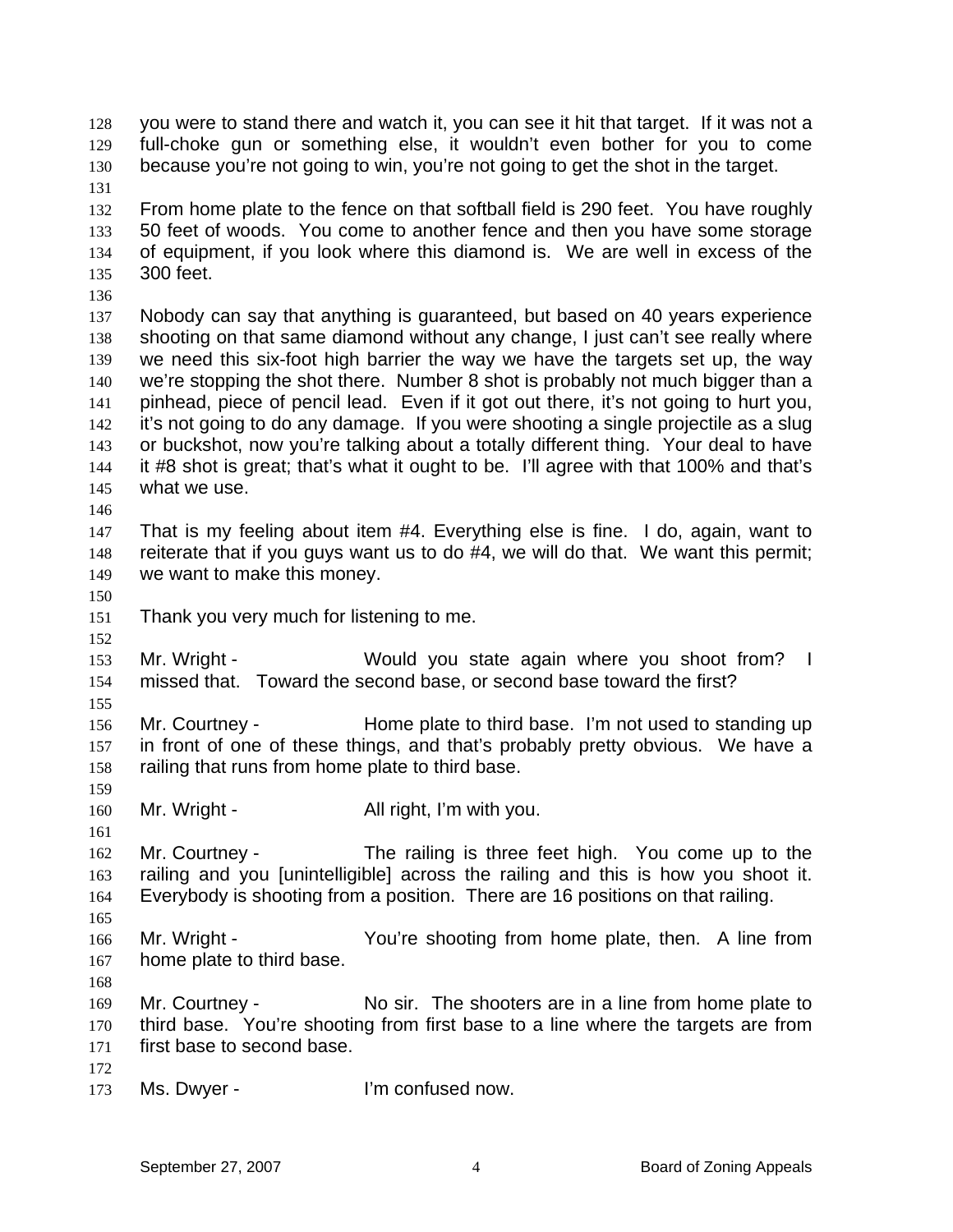Mr. Courtney - So, you're shooting back into—let's see—into this back corner. Mr. Kirkland - The You're shooting into right field, right, of the ball field? Mr. Courtney - Shooting at the right field. Mr. Blankinship - More or less due north. Mr. Courtney - That's correct. The marker on that fence is 290 feet from home plate to the fence. Then you've got this section of woods that's showing in there. Then you have another fence. And then the section of woods and there's another—Then you have another fence and then you have some trailers in there and some stores in there. So, you're well over the 300-foot requirement. That's a hundred yards. That's the length of a football field. I can't say absolutely that shot will never get out there, but I can tell you if it gets out there it's not going to hurt anybody. Mr. Kirkland - What's the distance between the shooting line and the targets? Mr. Courtney - Ninety feet. Mr. Nunnally - You're concerned about this six-foot high barrier of straw and hay bales, is that right, sir? Mr. Courtney - The Yes sir. Everything else is fine, and we will do that. Mr. Nunnally - What is the barrier behind it now? How tall is that? Mr. Courtney - There is no barrier behind it. Mr. Nunnally - No barrier behind it? Mr. Courtney - The target is roughly three-feet high and the shooting range is roughly three-feet high. So, you're shooting flat to start with. And then it's going down as it goes out. Mr. Nunnally - Well, then you're saying you really don't have a problem with putting hay back there, then. Mr. Courtney - I don't want to put the hay back there. Mr. Nunnally - I know you don't want to, but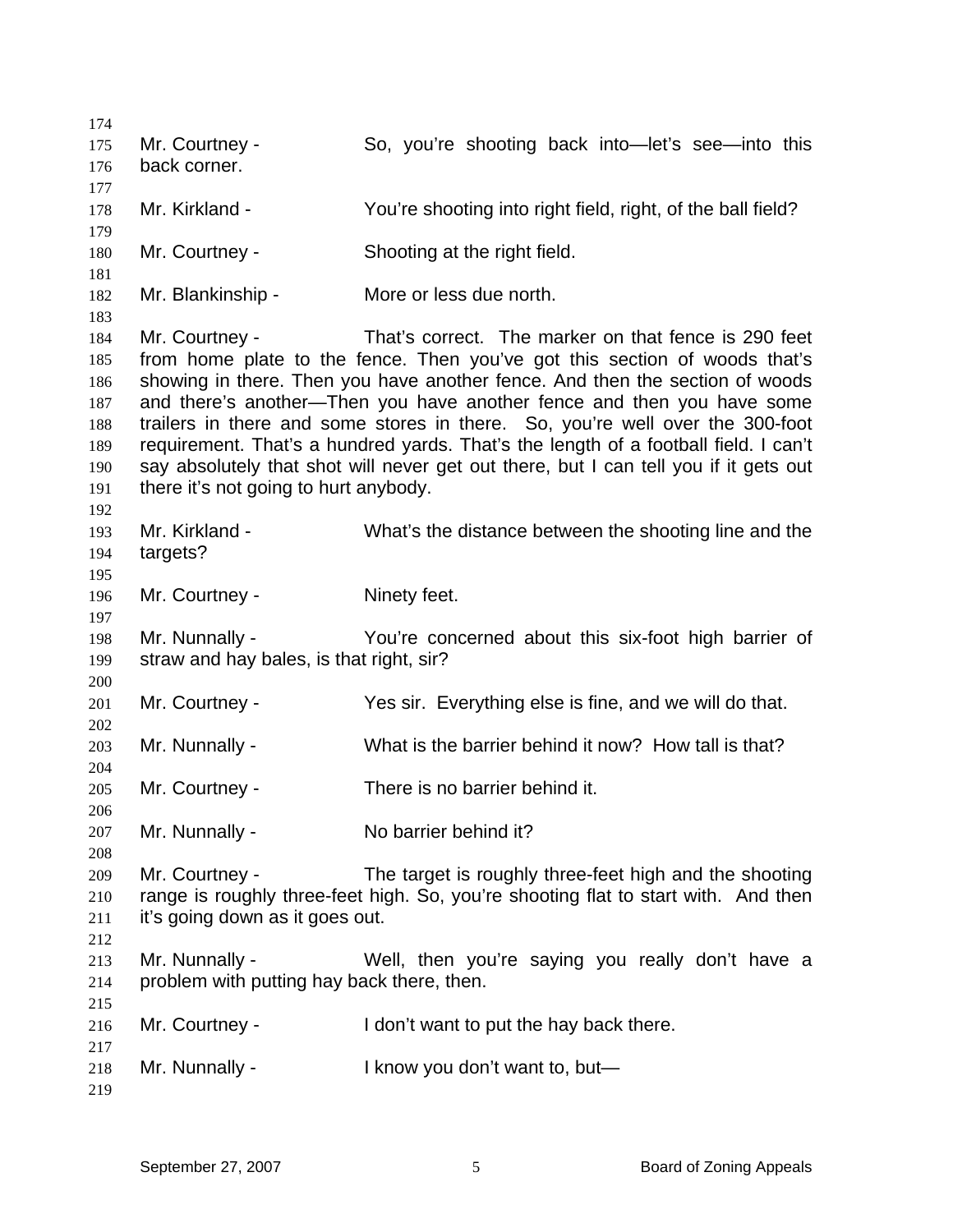220 221 222 223 224 225 226 227 228 229 230 231 232 233 234 235 236 237 238 239 240 241 242 243 244 245 246 247 248 249 250 251 252 253 254 255 256 257 258 259 260 261 262 263 264 265 Mr. Courtney - To call it like it ought to be— Mr. Nunnally - I can understand it. I know you've been doing it for 40 years and I agree with you, really, but— Mr. Courtney - Well then— Mr. Nunnally - But I'm just one. Mr. Courtney - Well, that's fine. This is how we feel about it. I don't know, to be honest with you, if we'll create other problems or not if we put a sixfoot barrier of hay bales up there. We can't put dirt out there because it's on the County softball diamond and they're not going to want us to do that, that's for sure. We wouldn't want to do it either anyway. Are we going to have people coming around and pushing it down during the week? Is somebody going to get on it, climb on it? I mean, are we creating more of a problem than we think we may have or what we are doing? All I'm saying is for 40 years, this is way that club's been doing it on that piece of property. That has not changed. Everything else we agree with 100% and it's what we've doing all along. But if that's what you want, that's what we'll do. We want this permit. We want to make this money for the people. Ms. Dwyer - You said something about plywood backing the target, or did I misunderstand? Mr. Courtney - The target is in an angle iron steel frame on a metal post that's driven in the ground. That frame is framing a piece of oak, basically like that, that's about that thick. In front of that, we have roughly an eighth of an inch backer board. That's that brown board that maybe you see around, you use at your house or places like that. Okay. And that goes in front of the wood. That basically is a throw-away item. The oak or pine will last a whole year or more. What's catching the bulk of the shot is that backer board. It slides down in a slot and then the target goes in front of it. At the end of each night of shooting, we change out the backer board, so we start each round, each night with a new setup out there with new backer board and new targets. Do you understand chokes in a gun? Ms. Dwyer - That was my next question. When you mentioned chokes, does that mean that the shot does not spread? Mr. Courtney - That's correct. It's the pellet that's closest to the X in the center of the target, the closest one. That creates the winner of the 16 shooters in a given round. So the ideal thing is to get the most pellets out of that shot, or that shell that you can get into that little target. Hopefully, one of them will get close to that X. There's no guarantee one way or another that that's going to happen. Let's say we have a one-foot diameter and we have a two-foot, and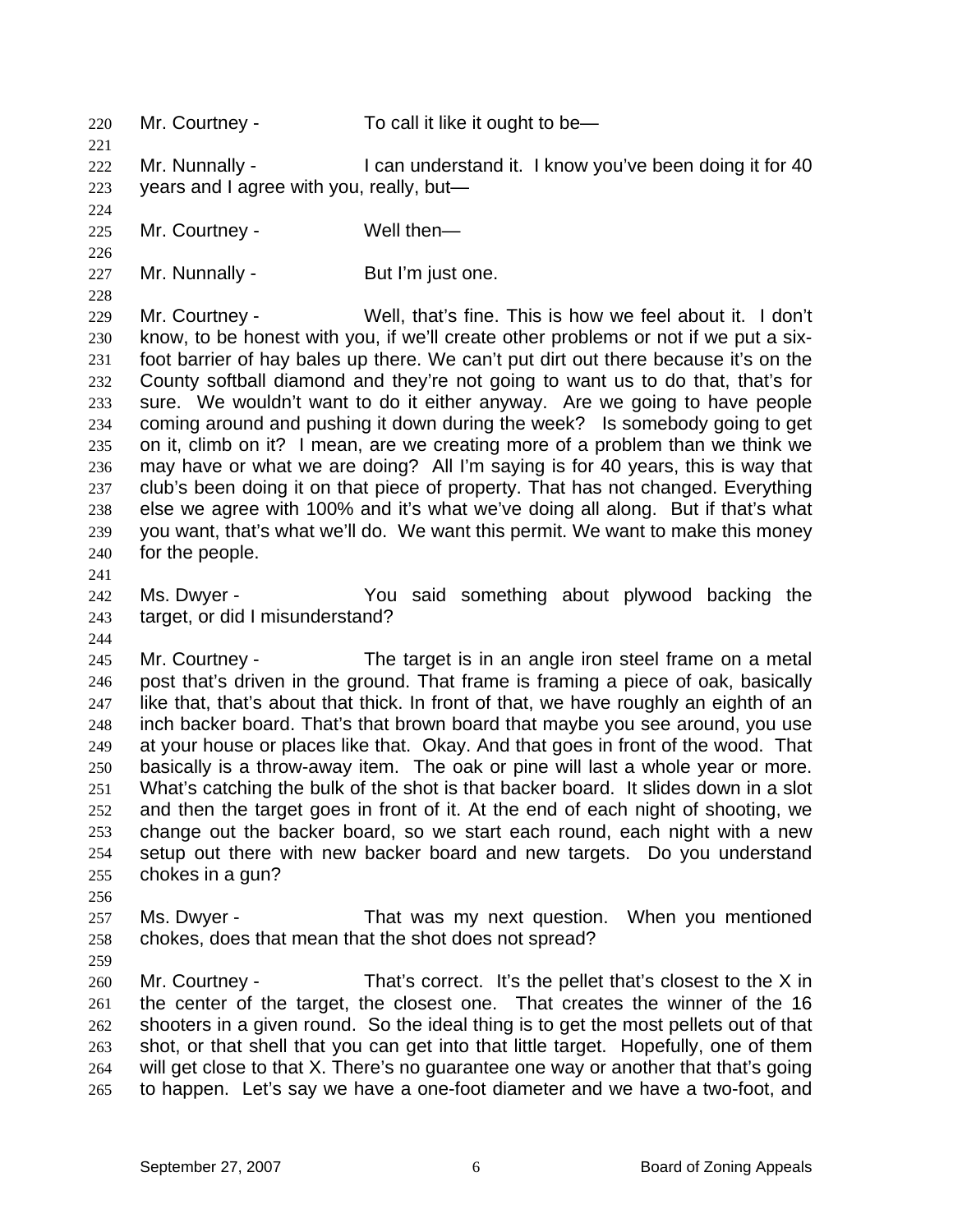266 267 268 269 270 271 272 273 274 275 276 277 278 279 280 281 282 283 284 285 286 287 288 289 290 291 292 293 294 295 296 297 298 299 300 301 302 303 304 305 306 307 308 309 310 311 you're at a two-foot diameter. And we're going to shoot a bunch of shot at you? When it starts at one and it comes out at two, it's coming out like this. So, now we've got all this shot out here, but they're not at you. You choke the gun down, it's called. Now, we're going to have my foot here, but you're only going to be six inches. So now when it comes out, it's coming this way. Okay. That's called choking it down or a forward choke or a variety of chokes. So, the guys that are going to be shooting are using the most reduction in that barrel or that shotgun that they can buy. And you go to Green Top or somewhere and you buy tubes that screw in the end of the barrel and that reduces it. Ms. Dwyer - Reducing the spread of the shot. Mr. Courtney - Correct. To try to get it down to where that ounce and an eighth, ounce and a quarter—Which is what we are using, an ounce and a quarter. All that shot that's in there only weighs an ounce and a quarter. Ms. Dwyer - So, all the guns have the choke on them. Mr. Courtney - All guns have some choke of some nature, but they're different. But if you don't come out there with one that's choked down pretty tight, you might as well stay at home, because you're not going to get enough shot in it unless you really got lucky with one. The further out it comes, then the further away it goes. Anyway, we will do whatever is of your desire, but we would prefer not to have to deal with those hay bales. The average guy in the Ruritan Club is probably 65 years old and we don't need to be lifting those heavy suckers. So, anyway, thank you very much. Ms. Harris - Thave a question, Mr. Courtney. You said the proceeds go to residents of Henrico County? Mr. Courtney - Yes ma'am. Ms. Harris - Could you clarify that? I was just curious as to-Mr. Courtney - What does Ruritan do? It's a civic organization that does everything that we can related to scholarships, fixing roofs, for people are down and out and can't buy groceries or Christmas. This particular club probably in the last ten years has put a million dollars back into Henrico County. Ms. Harris - The Right. You also said that you've been doing this for 40 years, but the community is more populated now, right, than 40 years ago. Mr. Courtney - The that general area, but [unintelligible] softball diamond, to the best of my knowledge has not changed. It's been a softball diamond all along and it's pretty much there. The only thing that may have been added would be the storage behind that section of woods.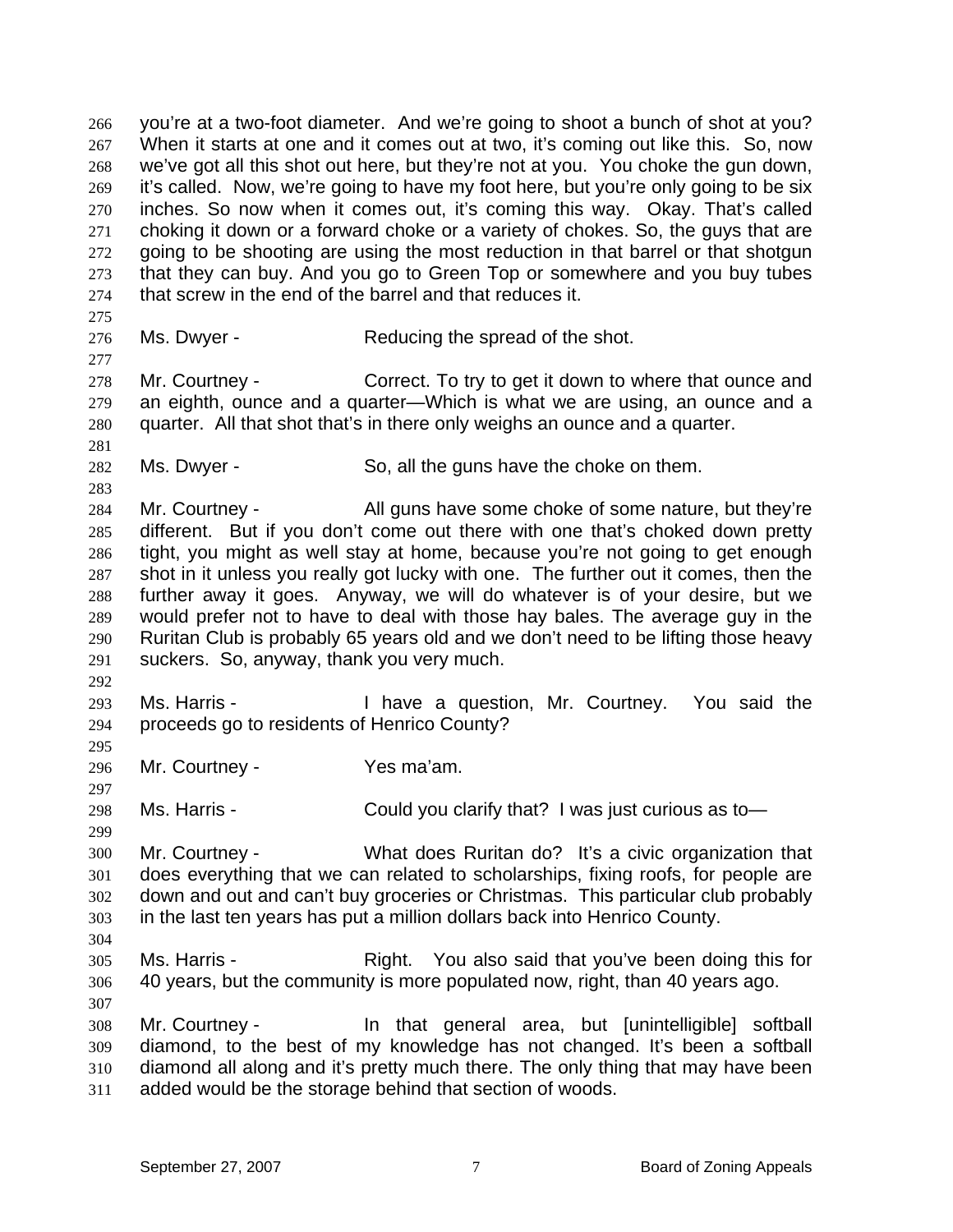312 313 314 315 316 317 318 319 320 321 322 323 324 325 326 327 328 329 330 331 332 333 334 335 336 337 338 339 340 341 342 343 344 345 346 347 348 349 350 351 352 353 354 355 356 357 Ms. Harris - The Right. I'm talking about the community and citizens who live behind. Mr. Courtney - Yes ma'am. But we're not having any squawks about that. Ms. Harris - Chay. Mr. Courtney - We haven't had any problems with that. We don't have anybody fussing about noise. We've got times to shoot and times not to shoot. We make sure we get on there and get off of there when we're supposed to. Ms. Harris - Okay. Look at condition #7. We said on the site. Is this talking about alcoholic beverages? It says on the site of the shooting range or on the complete site? Mr. Blankinship - In this case, I don't think you're going to be serving. They don't serve any alcohol anyway. Mr. Courtney - Ch, absolutely not. No ma'am. Under no time or any conditions does the Ruritan Club—they better not be—serve alcohol. Ms. Harris - Thank you so much. Mr. Blankinship, do these conditions now conform with what we use for the Richmond Elks Lodge? Mr. Blankinship - Yes ma'am. Ms. Harris - **Channel Communist Contract Contract Contract Contract Contract Contract Contract Contract Contract Contract Contract Contract Contract Contract Contract Contract Contract Contract Contract Contract Contract C** Mr. Courtney - Thank you. Mr. Kirkland - Anyone else wish to speak on this case? Thank you, sir, for coming. Ms. Dwyer - Let me ask one more question. Mr. Kirkland - Going once. Ms. Dwyer - Okay. If we put something in the conditions requiring all the guns to be choked, how would that be phrased in a way that would make sense to you? Mr. Courtney - Well, the way I would say you could do it would be that you can use any choke that can be purchased over-the-counter at a Green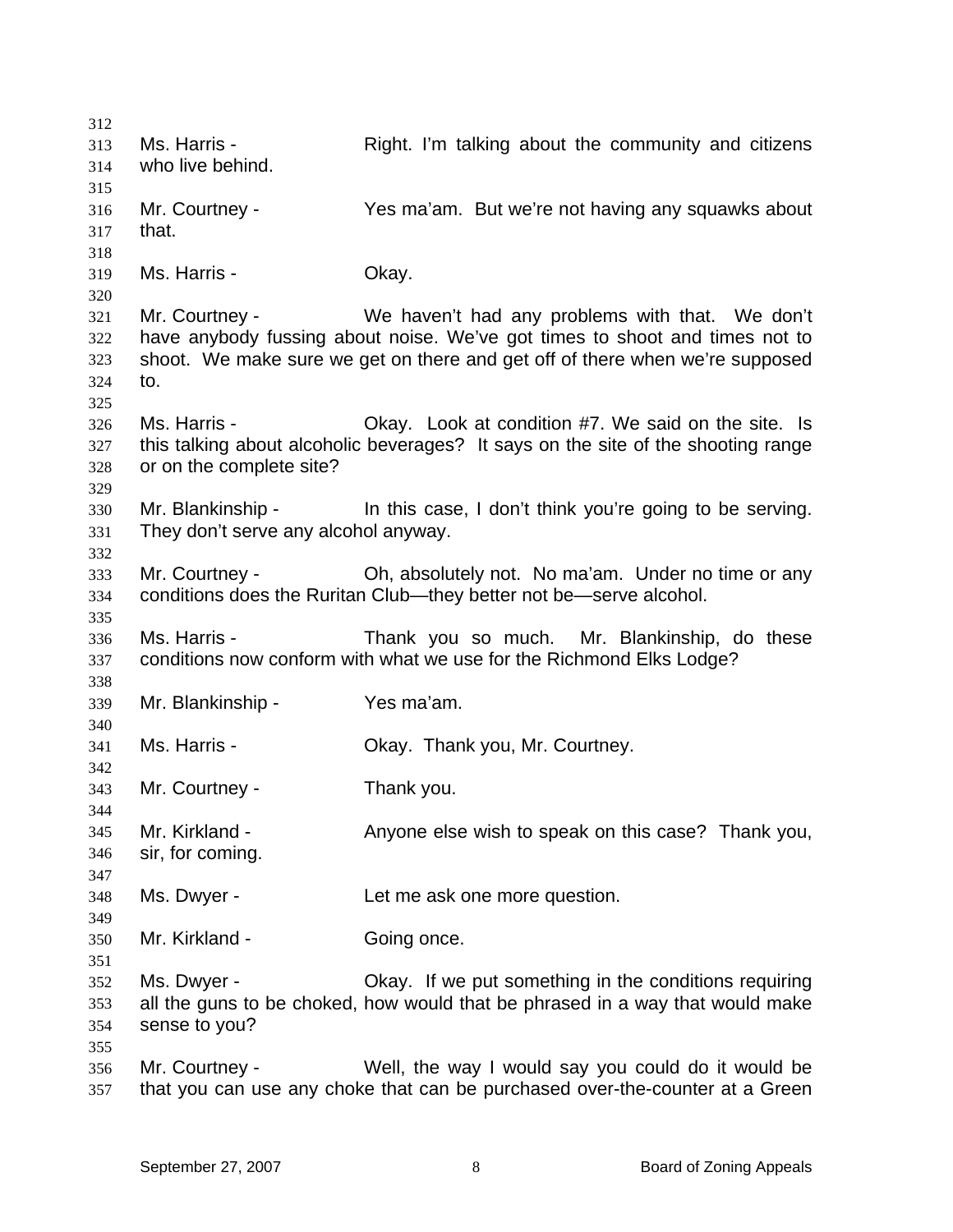358 359 360 361 362 363 364 365 Top or Wal-Mart, or a wherever. That would eliminate, supposedly if you can't catch them, illegal guns. Even though you're only shooting for a frozen turkey, I guess it's a matter of you've got to win as far as the deal. So, people have illegal guns that the barrels are especially made for turkey shoots. And we have a [unintelligible] that we can run down the barrels and check the barrels to see what's going on there. That would be what I would say. If you try to pin it down to nothing more than full-choke, that would be—But you want it, for your purpose and your thoughts, to be the most choke you can get.

366 367

Ms. Dwyer - So, all guns will be—I'm looking for some language.

369 370 Mr. O'Kelly - There are three standard chokes, right? Improved cylinder, modified, full—

371

368

372 373 374 375 376 377 378 379 380 381 382 383 Mr. Courtney - Five or six of them. There's modified, improved, improved cylinder, modified, full. And now in the days where we have these turnkey shoots, which are various ones. That's what most everybody is using, the screw-in turkey tubes. That's why I say if you can buy it over-the-counter from a gun store, then it should be legal, from our standpoint, to use. If it's a re-worked barrel, that's a different story. We look at it from that standpoint. But if you wanted to come out and shoot a [unintelligible] gun, which is going to come out like this, then that's certainly your privilege, but all I'm saying is you're going to be shooting against guys that have them that are come down like this. The concentration of shot, if you're familiar with the guns enough to know that we're talking about different kinds of chokes, you want, you guys want it, we want to be held as tight as possible so that target stops the bulk of the shot.

384

387 388

385 386 Ms. Dwyer - The I'm trying to quantify a standard that would satisfy us that the shot would be more limited.

389 390 391 392 393 394 395 396 397 398 399 400 Mr. Courtney - I would say a full-choke or more. Ms. Dwyer - A four-choke? Mr. Courtney - Full. Ms. Dwyer - The Full. Mr. Courtney - Full choke or more. Ms. Dwyer - So, if we had a condition that said all guns had to be fitted with that choke, that would be acceptable to you, or not?

401 402 Mr. Courtney - That's better than hay bales.

403 Mr. Kirkland - It's a lot lighter, right?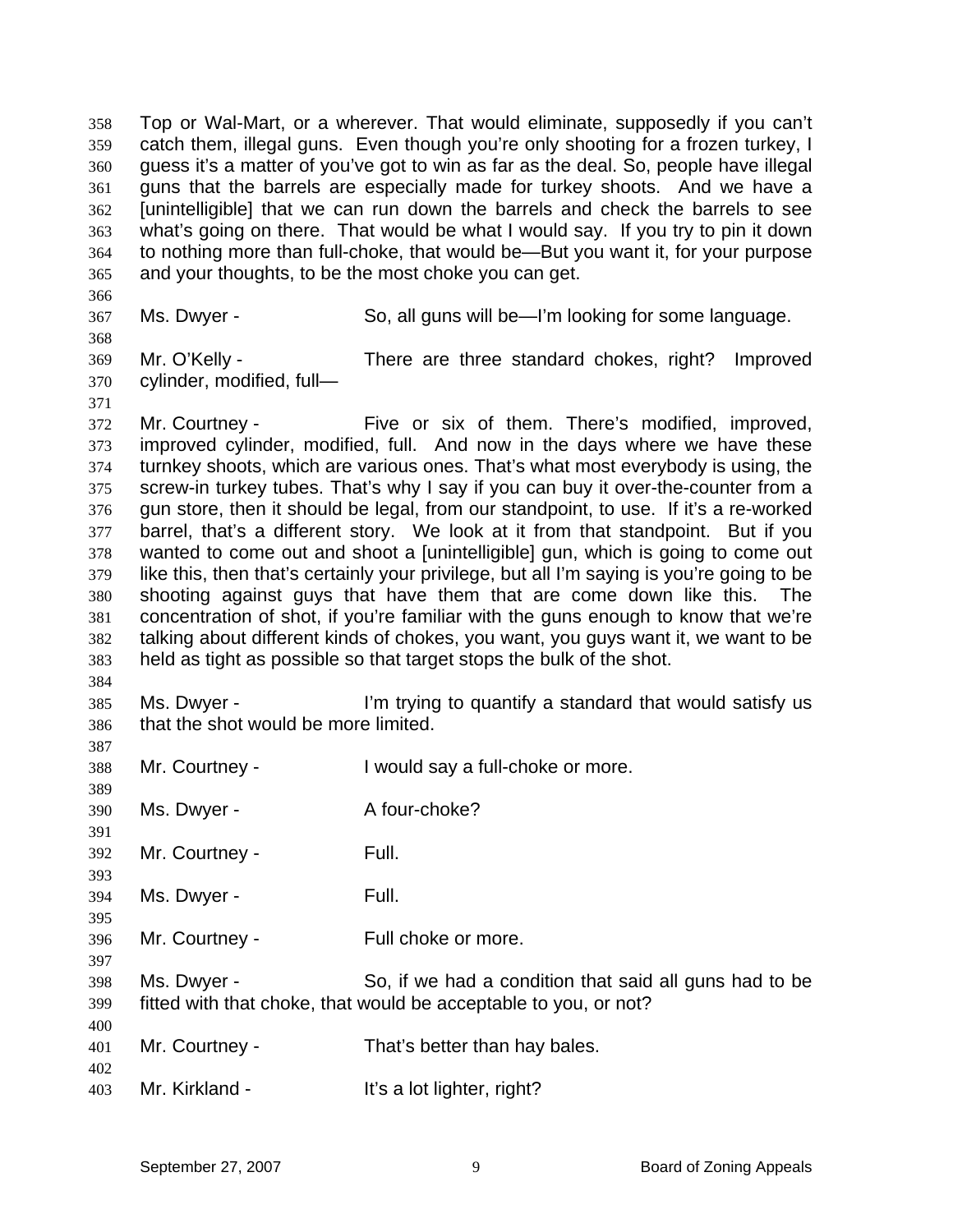404 405 406 407 408 409 410 411 412 413 414 415 416 417 418 419 420 421 422 423 424 425 426 427 428 429 430 431 432 433 434 435 436 437 438 439 440 441 442 443 444 445 446 447 448 449 Mr. Courtney - Absolutely. Ms. Dwyer - The Full Mr. Courtney - Full choke. Years ago before they got sophisticated with guns, full choke was the most reduction you could buy. You did have the ability to have interchangeable chokes. Now in today's world where you have screw-in chokes and they have turkey tubes and special this, and special that, and special chokes for different things, full choke is rare. But that might be a gun that somebody brings that's modified, and what we would have to do then would be say you can't shoot that gun. Mr. Blankinship - But that would be more than a full choke. Mr. Courtney - That would be less. Modified would be less of a reduction than a full. Full would be the most in a standard gun without any kind of add-on. Am I running long? Modified would be more open and the cylinder would be even more open than that. Yeah, that's better. That's better than hay bales. Ms. Dwyer - When you say, "or better," you mean what, higher number, lower? Mr. Courtney - Full or greater. A full choke or greater. Ms. Dwyer - Chay. Mr. Kirkland - It means the pattern gets tighter and tighter and tighter. Mr. Courtney - The Yes sir. That's what it means. Ms. Dwyer - Chay. Ms. Harris - Mr. Courtney, you did say you would go along with the hay bales, if that's what it took to get this through. Mr. Courtney - The Muslim of that's what it takes, because we do not want to give up this fundraiser. Along with other fundraisers, we've been doing it for all these years and we don't want to give it up. We'll do whatever we have to do to keep it. Mr. Nunnally - Thank you. Mr. Courtney - Thank you very much.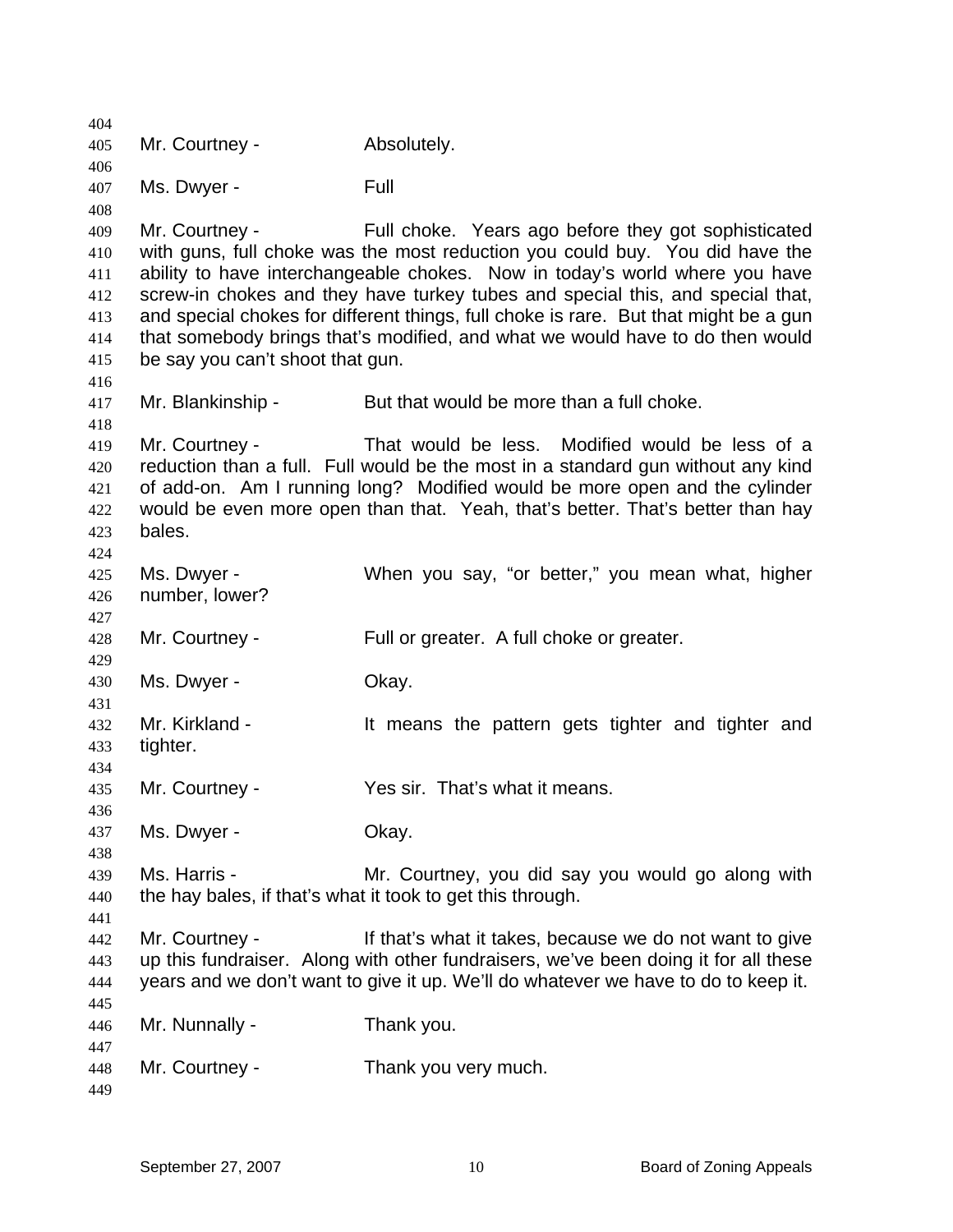| 450<br>451                                    | <b>DECISION</b>                                       |                                                                                                                                                                                                                                                                                                                                                                                                         |
|-----------------------------------------------|-------------------------------------------------------|---------------------------------------------------------------------------------------------------------------------------------------------------------------------------------------------------------------------------------------------------------------------------------------------------------------------------------------------------------------------------------------------------------|
| 452<br>453                                    | Mr. Nunnally -                                        | I move we approve it. And I'd like to eliminate #4, the<br>six-foot barrier of straw and hay bale. I think we ought to approve it as it was<br>written. These people have had a good relationship with the County for 40 years                                                                                                                                                                          |
| 454<br>455<br>456                             | as-is.                                                | and they do a lot of good work, charity work for the County. I move we approve it                                                                                                                                                                                                                                                                                                                       |
| 457<br>458<br>459                             | Mr. Wright -                                          | I second the motion.                                                                                                                                                                                                                                                                                                                                                                                    |
| 460<br>461                                    | Mr. Kirkland -                                        | Ms. Harris, did you second it?                                                                                                                                                                                                                                                                                                                                                                          |
| 462<br>463                                    | Ms. Harris -                                          | No.                                                                                                                                                                                                                                                                                                                                                                                                     |
| 464<br>465                                    | Mr. Wright -                                          | I did.                                                                                                                                                                                                                                                                                                                                                                                                  |
| 466<br>467                                    | Ms. Harris -                                          | Because I'm going to vote against it.                                                                                                                                                                                                                                                                                                                                                                   |
| 468<br>469<br>470                             | Mr. Kirkland -<br>chokes?                             | Okay. Did you want to add the condition about the                                                                                                                                                                                                                                                                                                                                                       |
| 471<br>472<br>473<br>474<br>475<br>476<br>477 | Ms. Dwyer -<br>spread of the shot beyond the targets. | Well, I would like to discuss it. I'm okay with<br>eliminating the bales of hay, given their track record and given his description of<br>the distances between the shooting area and the woods. But I wonder if it would<br>be appropriate to—since they do this anyway—just codify it, so to speak, that the<br>guns will be fitted with full choke or greater. And that does potentially prevent the |
| 478<br>479                                    | Mr. O'Kelly -                                         | Mrs. Dwyer, may I comment on that?                                                                                                                                                                                                                                                                                                                                                                      |
| 480<br>481                                    | Ms. Dwyer -                                           | Sure.                                                                                                                                                                                                                                                                                                                                                                                                   |
| 482<br>483<br>484<br>485                      | Mr. O'Kelly -                                         | I really think that would be an enforcement problem<br>for the staff to police that. Sixteen shooters and having to check each gun and<br>that type of thing. I really question whether that would be appropriate.                                                                                                                                                                                      |
| 486<br>487<br>488                             | Ms. Dwyer -                                           | Do we have people out there making sure that they<br>use a certain kind of shotgun? Does the County monitor this anyway?                                                                                                                                                                                                                                                                                |
| 489<br>490                                    | Mr. O'Kelly -                                         | Only on a complaint basis.                                                                                                                                                                                                                                                                                                                                                                              |
| 491<br>492<br>493<br>494                      | Mr. Blankinship -<br>much.                            | Apparently, their concern is that you not have too tight<br>of a choke. They've got people cheating, if you will, trying to choke it down too                                                                                                                                                                                                                                                           |
| 495                                           | Ms. Dwyer -                                           | Right, right.                                                                                                                                                                                                                                                                                                                                                                                           |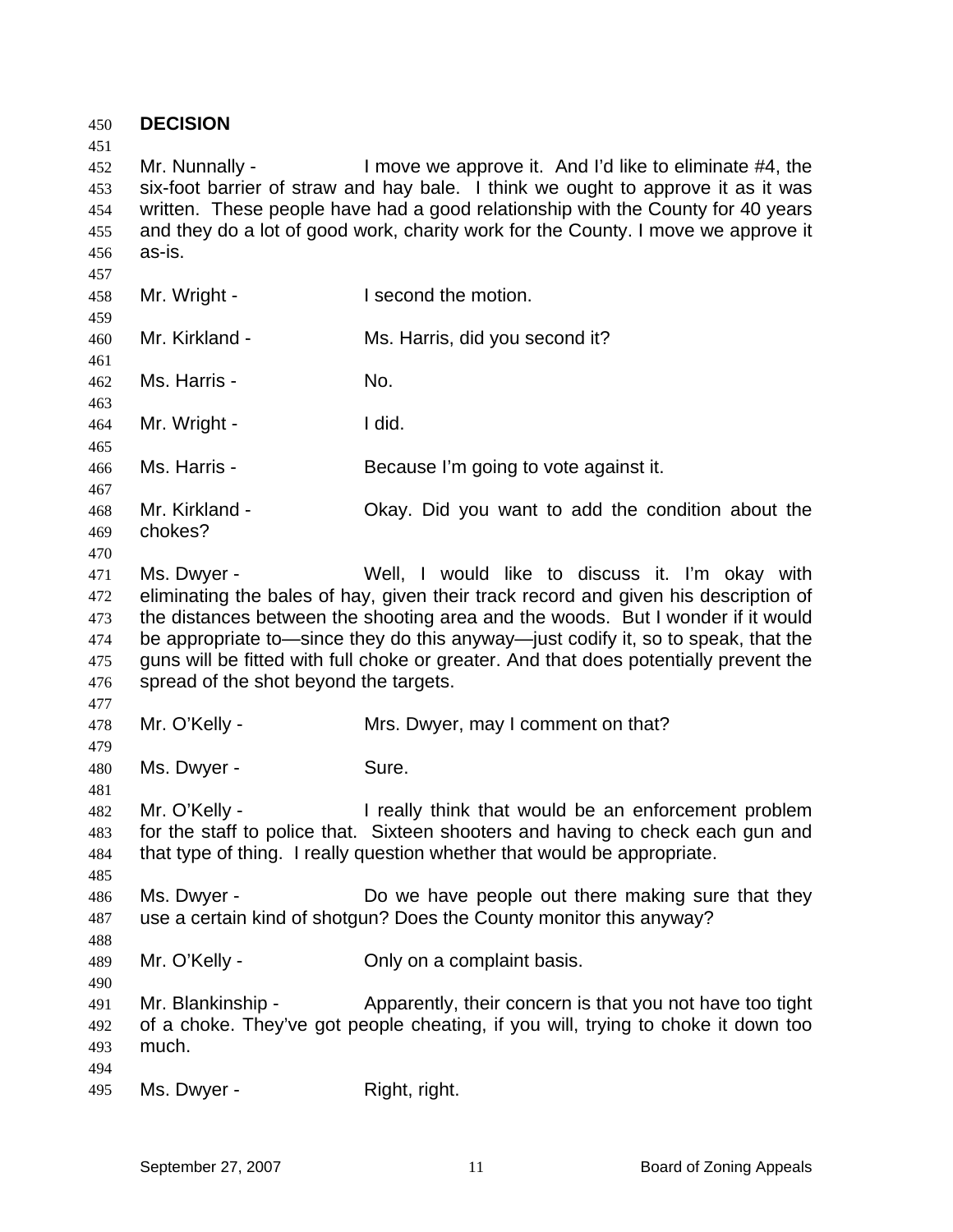496 497 498 499 500 501 502 503 504 505 506 507 508 509 510 511 512 513 514 515 516 517 518 519 520 521 522 523 524 525 526 527 528 529 530 531 532 533 534 535 536 537 538 539 540 541 Mr. Blankinship - They're not concerned at all about people not choking the shotgun. Ms. Dwyer - Chay. Mr. O'Kelly - I've been to turkey shoots before. I haven't won a turkey, but I've won a ham. Ms. Dwyer - I think I might go to this one. We get these all the time. Mr. O'Kelly - I appreciate Mr. Courtney's presentation, because I learned a few things myself. Even though I'm somewhat familiar with the operations, I didn't realize there was a turkey shoot choke. Ms. Harris - The Mr. Kirkland, has it been seconded? Mr. Kirkland - **Mr. Wright seconded it.** Ms. Harris - Okay. Since this is the discussion period, I do have concerns. When you have aging shooters in a populated community, you can't wait until some child is injured and say we should have changed that. I think in this case, we don't want to wait until damages are done and then wish we could have changed it. I congratulate them on 40 years of service to the community and 40 years of success, and wish them well in the turkey shoot. But I think the bales of hay would conform with what we're asking other turkey shoot applicants to do. I don't think it's out of line with that. This is why I would have to vote against that. If we scratch the bales of hay, I would definitely vote against it. Mr. Kirkland - **All right.** The motion was made by Mr. Nunnally and seconded by Mr. Wright that we eliminate Condition #4. Also, we're not including any choke language. If I could have a motion to vote on. Mr. Nunnally - That's my motion. Mr. Kirkland - Chay. Motion done? All right, let's vote. All those in favor say aye. All those opposed say no. After an advertised public hearing and on a motion by Mr. Nunnally, seconded by Mr. Wright, the Board **approved** application **UP-012-07**, Eastern Henrico Ruritan Club's request for a temporary conditional use permit pursuant to Section 24- 116(c)(1) to operate a turkey shoot at 3808 Nine Mile Road (Parcel 806-723- 4768), zoned A-1, Agricultural District (Varina).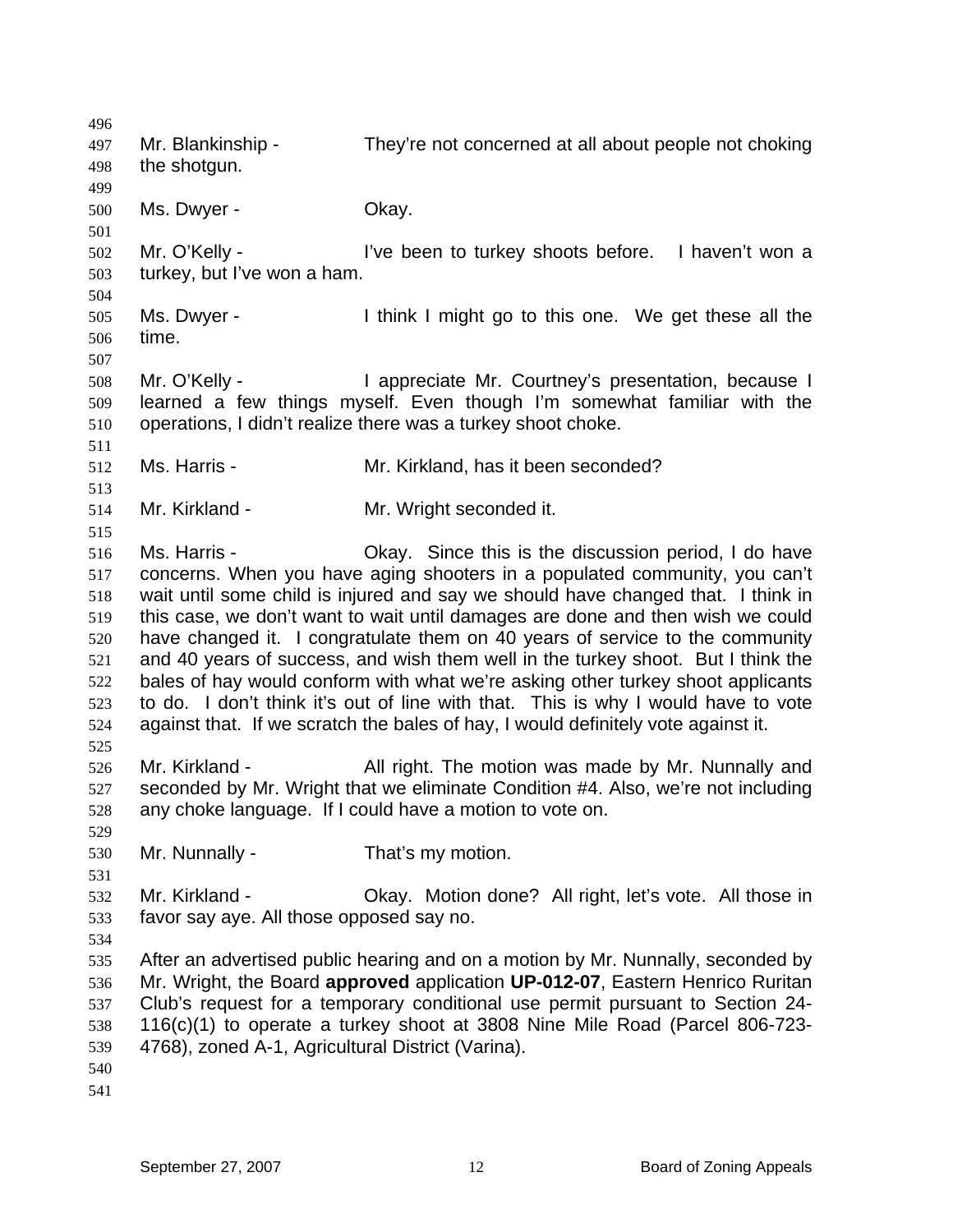542 543 544 545 546 547 548 549 550 551 552 553 554 555 556 557 558 559 560 561 562 563 564 565 566 567 568 569 570 571 572 573 574 575 576 577 578 579 580 581 582 583 584 585 586 Affirmative: Dwyer, Kirkland, Nunnally, Wright 4 Negative: the Harris the Harris 1 and 1 and 1 and 1 and 1 and 1 and 1 and 1 and 1 and 1 and 1 and 1 and 1 and 1 and 1 and 1 and 1 and 1 and 1 and 1 and 1 and 1 and 1 and 1 and 1 and 1 and 1 and 1 and 1 and 1 and 1 and 1 an Absent: 0 Mr. Kirkland - That concludes the case. Next case, please. **UP-013-07 PARKER-ORLEANS HOMEBUILDERS** requests a temporary conditional use permit pursuant to Section 24-116(c)(1) to install a temporary modular sales office at 5205 Twin Hickory Road (Preston Square Townhouses) (Parcel 747-774-6121), zoned RTHC, Residential Townhouse District (Conditional) (Three Chopt). Mr. Kirkland - The Anyone else wish to speak on this case? If not, sirs, raise your hands and he'll swear you in. Mr. Blankinship - The Do you swear the testimony you're about to give is the truth and nothing but the truth so help you God? Mr. Kirkland - Would you state your name for the record, sir? Mr. Watson - I'm James Watson. I'm representing Parker-Orleans in their request for a temporary conditional use permit to install a temporary modular sales unit. It would be for less than a year. This was deferred from the last meeting. It's my understanding it was deferred for a question regarding ownership. Mr. Bielstrand - The My name is Kenny Bielstrand and I'm with Parker-Orleans Homebuilders, Inc. Mr. Kirkland - Did we clear up the ownership problem? Mr. Bielstrand - Think I can speak to that. I don't know that there really was an ownership issue. We're the contract purchaser of finished lots. Neil Farmer and Lawrence Liesfield of Preston Square LLC, are the owners. They're the ones that we're buying the lot from fully developed. The reason we're asking for the trailer is because we're selling the houses that are ultimately going to be built on the lots that they provide to us. As far as I know, there was no question about ownership. We're a contract purchaser of lots; they own the land and they are developing the land. Mr. Kirkland - The Mr. O'Kelly, does that answer your question from last month? Mr. O'Kelly - Yes. We also have a neighbor that appeared at the hearing that had some concerns about the condition of the property and the fact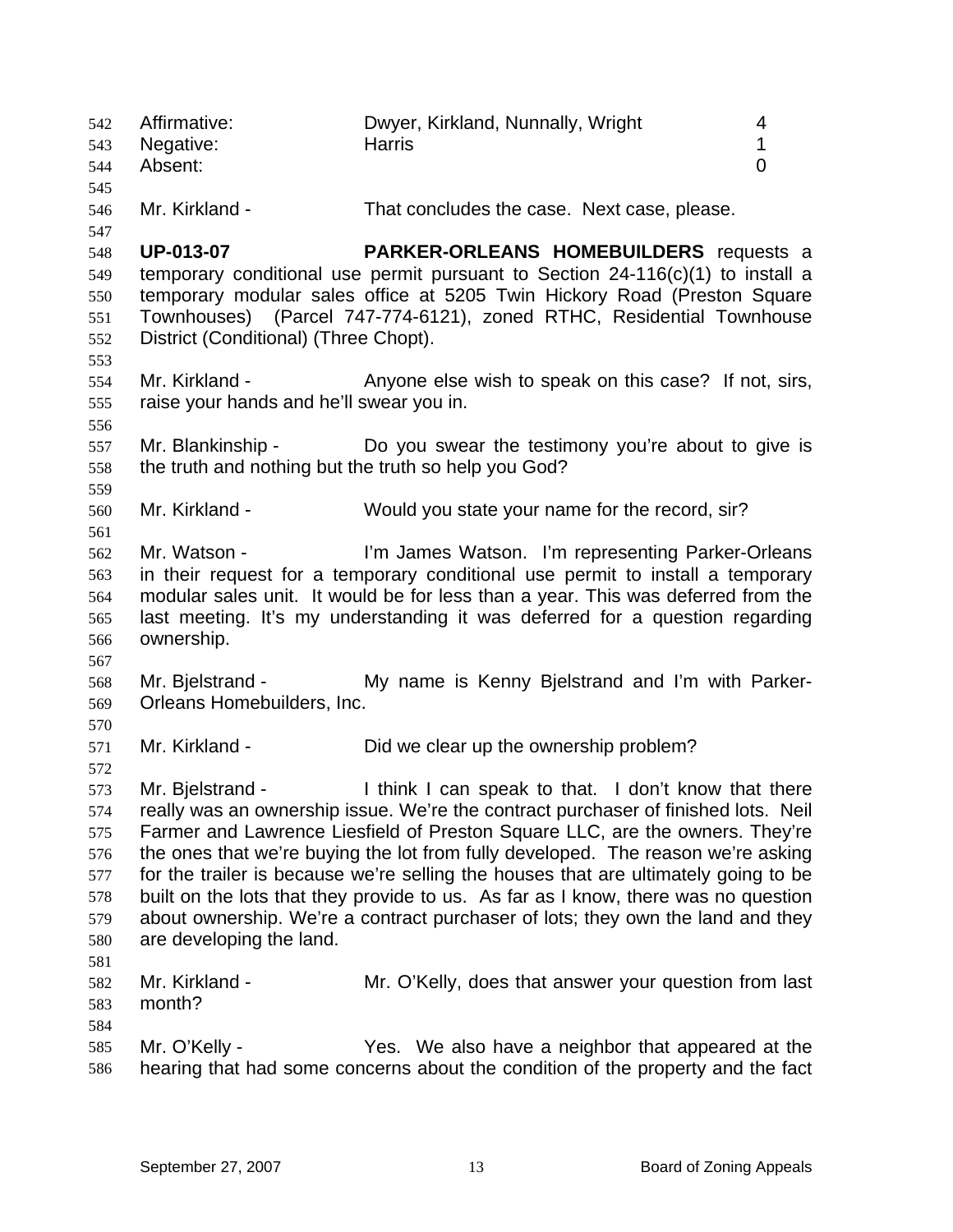587 588 589 590 591 592 593 594 595 596 597 598 599 600 601 602 603 604 605 606 607 608 609 610 611 612 613 614 615 616 617 618 619 620 621 622 623 624 625 626 627 628 629 630 631 632 that it was not being maintained very well and that type of thing. We wanted to investigate that and I think we've taken care of that problem. Mr. Bielstrand - There did have to be a change to the plans and that's why work stopped on the site. We're just as peeved about that as anybody; we want the lots finished. Unfortunately, they had to redo the plans for drainage issues and also to fit out product. That was why there was a delay in that. My understanding is that if the plans haven't already been approved, they will be shortly. And they're going to start work again here in the next week or so. Ms. Dwyer - I have one question on the drawings, the layout. It shows a 32-foot distance, and I guess the proffers require 32 feet from the rightof-way. On this drawing, it shows right-of-way in a different location that may be indicating something else. I just wanted to clarify that we were, in fact, 32 feet from the right-of-way of the road. Mr. Bjelstrand - Yes ma'am. Even if the drawing is 100% accurate, we'll push it back to 32 feet. Ms. Dwyer - Chay. Mr. Wright - Have you read all the conditions proposed here? Mr. Bjelstrand - Yes sir. I'm fine with all of them. Mr. Wright - Chay. Ms. Dwyer - And there's a 30-foot natural landscape buffer that will not be encroached upon by the trailer? Mr. Bjelstrand - Yes ma'am. There isn't much there now, but we're not going to move anything. Ms. Dwyer - The If landscaping needs to be installed before the trailer's moved, you want to make sure that you have space to do that. Mr. Bjelstrand - The Yes ma'am. We're going to provide you with a landscape plan that's very nicely done. Ms. Harris - The Mortown Do we have copies obtaining the signatures for the original owner and the applicant? Mr. Blankinship - Yes ma'am, they're in the file. Ms. Harris - They're in the file. Okay.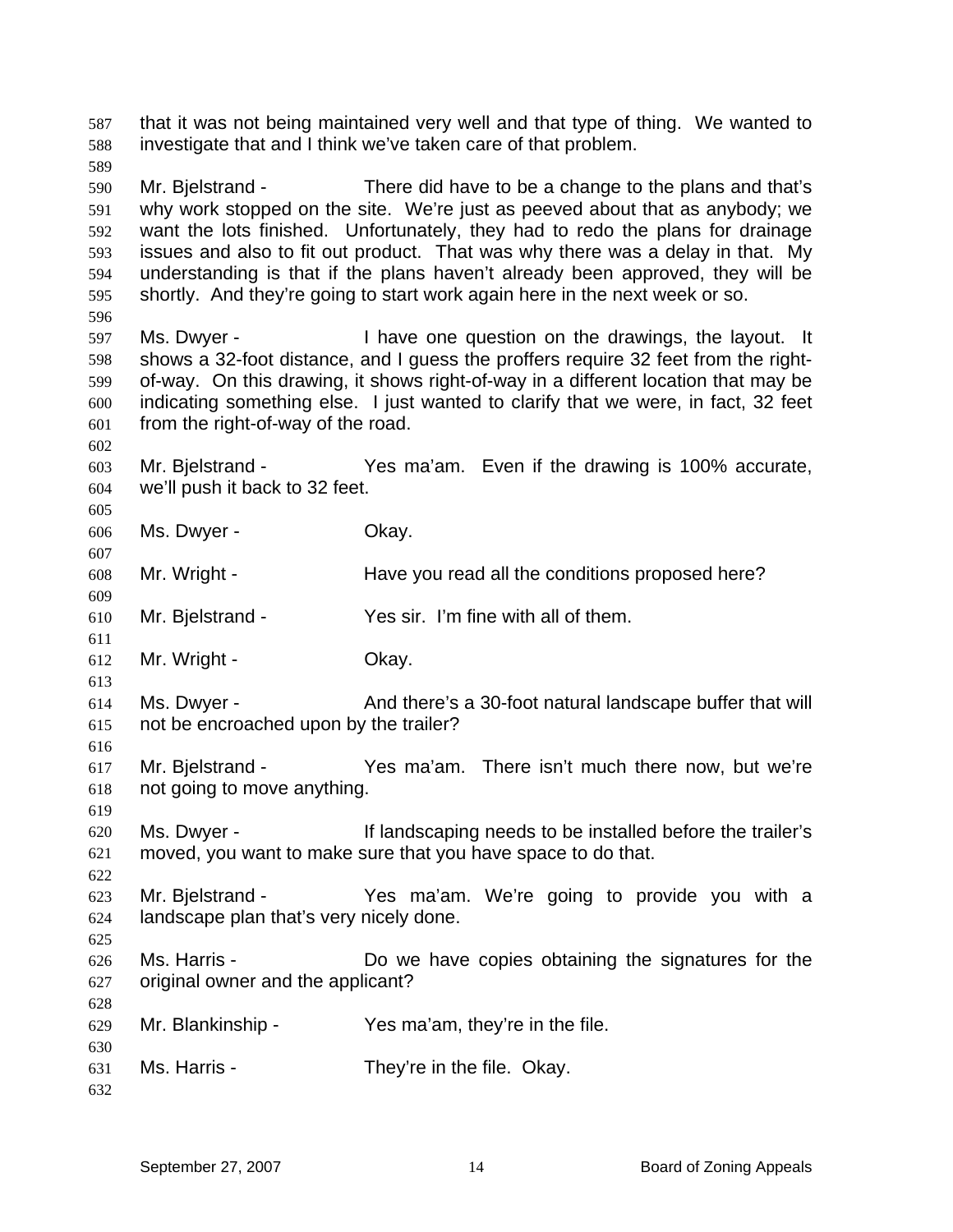633 634 635 636 637 638 639 640 641 642 643 644 645 646 647 648 649 650 651 652 653 654 655 656 657 658 659 660 661 662 663 664 665 666 667 668 669 670 671 672 673 674 675 676 677 678 Mr. Gidley - [Unintelligible] owner, one of the two partners has come by and signed the application [unintelligible]. Mr. Bjelstrand - Think that's what caused the problem. Ms. Harris - Thank you. Mr. Kirkland - The Any other questions by Board members? Anyone else wish to speak? If not, that concludes the case. Thank you, sir. Mr. Nunnally - I move we approve UP-13-07, on the grounds that the proposed use will be in substantial accordance with the general purpose and objectives of Chapter 24 of the County code. Ms. Harris - I second. Mr. Kirkland - Motion made by Mr. Nunnally, seconded by Ms. Harris. All in favor say aye. All opposed say no. It's been approved. After an advertised public hearing and on a motion by Mr. Nunnally, seconded by Ms. Harris, the Board **approved** application **UP-013-07**, Parker-Orleans Homebuilders' request for a temporary conditional use permit pursuant to Section 24-116(c)(1) to install a temporary modular sales office at 5205 Twin Hickory Road (Preston Square Townhouses) (Parcel 747-774-6121), zoned RTHC, Residential Townhouse District (Conditional) (Three Chopt). Affirmative: **Dwyer, Harris, Kirkland, Nunnally, Wright** 5 Negative: 0 Absent: 0 **A-029-07 LIFELINE FOR JESUS COMMUNITY CHURCH**  requests a variance from Section 24-94 to build additions to a church at 3705 Meadowbridge Road (Highland Gardens) (Parcel 795-737-0236), zoned B-1, Business District (Fairfield). The front yard setback and rear yard setback are not met. The applicant proposes 17 feet front yard setback and 8 feet rear yard setback, where the Code requires 25 feet front yard setback and 40 feet rear yard setback. The applicant requests a variance of 8 feet front yard setback and 32 feet rear yard setback. Mr. Kirkland - Yes sir. If you'll raise your right hand and be sworn in. Mr. Blankinship - Do you swear the testimony you're about to give is the truth and nothing but the truth so help you God? Mr. Peterson - I do.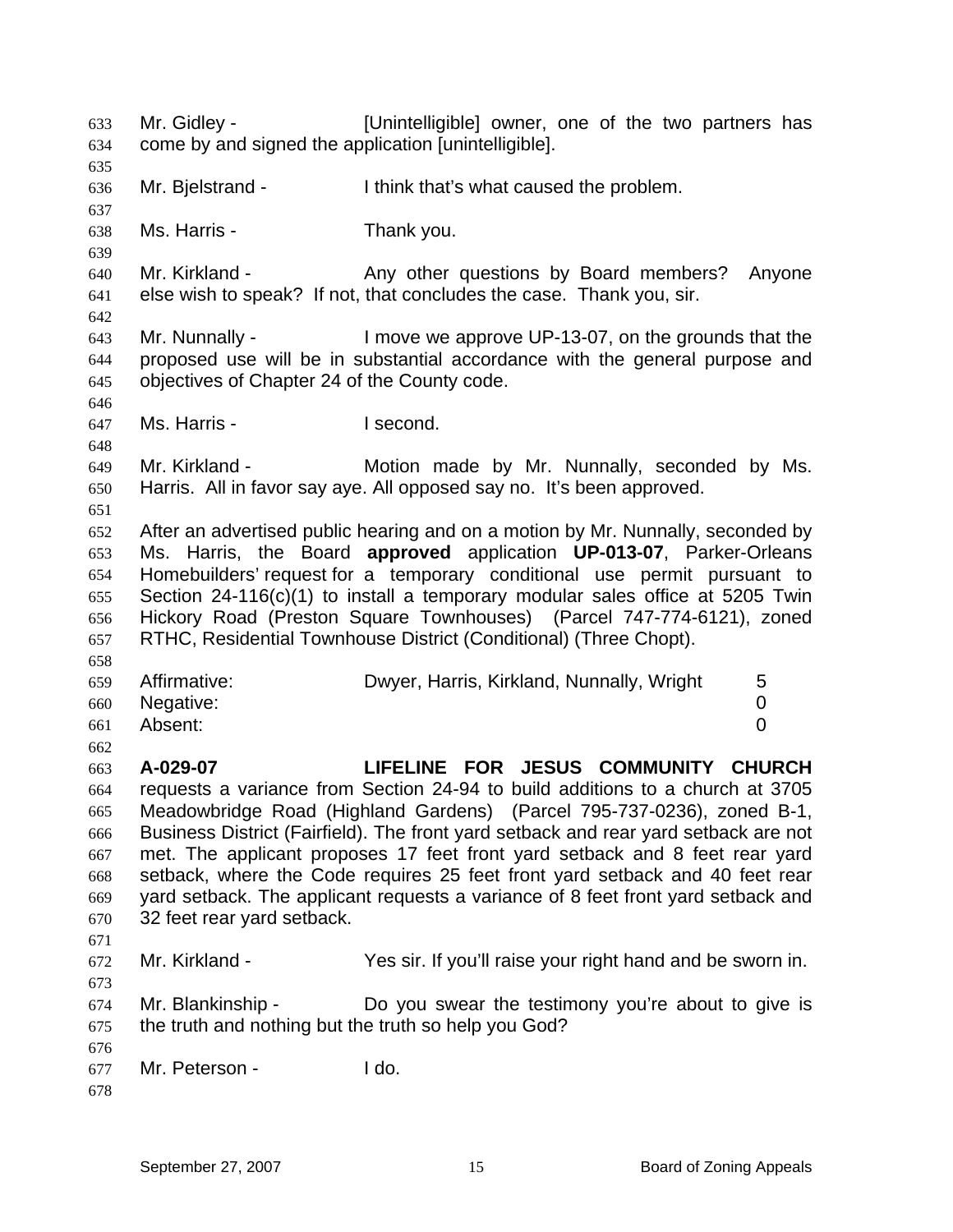679 Mr. Kirkland - State your name for the record.

681 682 683 684 685 Mr. Peterson - Good morning Mr. Chairman, members of the Board. I am Canova Peterson. My firm, Canova Associates Architecture is working with Lifeline for Jesus Community Church in requesting this variance. This is a variance that actually was granted a few years ago and was inadvertently allowed to expire and so we're bringing it back to you again.

686

680

687 688 689 690 691 692 693 Very simply, this particular property, located right on the City line off Meadowbridge, has been, as is noted in your papers before you, operating as a church. But it has only been operating very poorly as church, because most churches need food facilities to be able to even heat up a potluck dinner. They do not have it. They need this little warming kitchen [unintelligible] use on a portion of the property that's not really being used for anything. It does not encroach any further than existing encroachments.

694

695 696 697 698 699 700 701 702 703 704 705 The second part of the variance is related to the conditions they have. They have one open space. This was originally a storefront type facility in the area that they're working with. Any time they're having any kind of church activity, somebody opens that door, particularly in the wintertime, if it's raining, snow, cold, they get a blast of cold air. It's really preventing them from being an effective ministry within the area. They've been growing in attendance, but they need to be able to be effective and to be a positive influence in what's basically a troubled area of the community. They're making a positive difference. They're asking for these variances so that they can continue to improve the neighborhood and be an effective church instead of having to be from a handicap position.

706 707 708 709 710 711 712 713 Mr. Nunnally - This variance was awarded you in 2004, is that right, sir? Mr. Peterson - Yes sir. Mr. Nunnally - What's been going on since then?

714 715 716 717 718 Mr. Peterson - Basically, as happens many times with communities, the cost of doing some of the facilities was not there at the time. They are now ready to proceed forward and they did not realize until after the fact, frankly, that they needed to ask for an extension of the variance before, which is the reason we're back again.

719 720

721

Ms. Harris - The Are there any concerns from the neighbors?

722 723 724 Mr. Peterson - I know of none. Reverend Lorenzo Nicholson is here today, too, if you have some questions for him. He would be able to speak to those.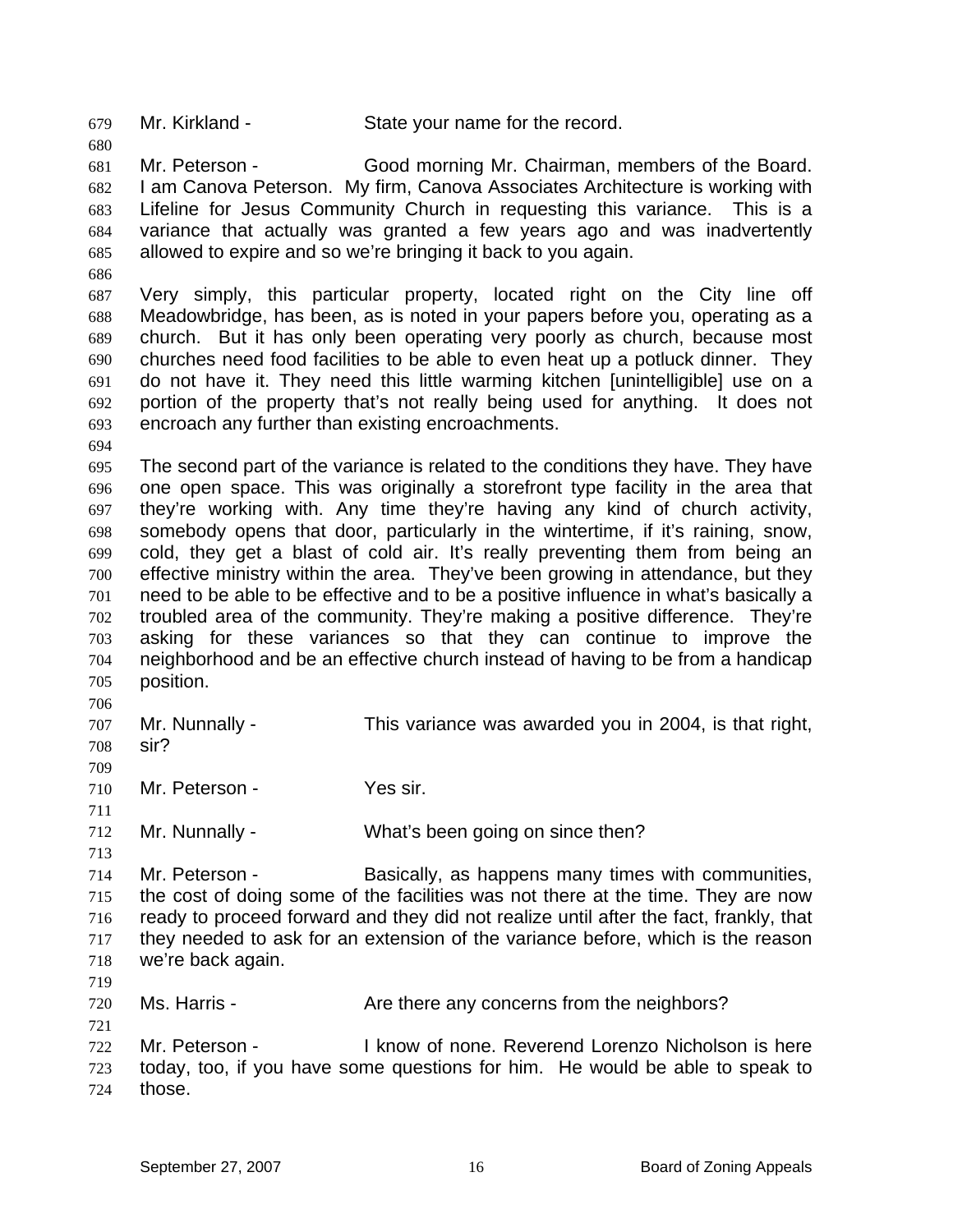| 725        |                                                                           |                                                                                                                                                 |
|------------|---------------------------------------------------------------------------|-------------------------------------------------------------------------------------------------------------------------------------------------|
| 726        | Ms. Harris -                                                              | We need to ask him have the neighbors voiced any                                                                                                |
| 727        | type of adverse reaction to these modifications.                          |                                                                                                                                                 |
| 728<br>729 | Mr. Kirkland -                                                            | If you would, sir, come on down front and state your                                                                                            |
| 730        | name for the record. Did you get sworn in?                                |                                                                                                                                                 |
| 731        |                                                                           |                                                                                                                                                 |
| 732<br>733 | Mr. Blankinship -                                                         | No he was not.                                                                                                                                  |
| 734<br>735 | Mr. Kirkland -                                                            | All right. Then raise your right hand, please.                                                                                                  |
| 736<br>737 | Mr. Blankinship -<br>the truth and nothing but the truth so help you God? | Do you swear the testimony you're about to give is                                                                                              |
| 738<br>739 | Rev. Nicholson -                                                          | I do.                                                                                                                                           |
| 740        |                                                                           |                                                                                                                                                 |
| 741<br>742 | Mr. Kirkland -                                                            | State your name for the record.                                                                                                                 |
| 743        | Rev. Nicholson -                                                          | My name is Lorenzo Nicholson.                                                                                                                   |
| 744<br>745 | Mr. Kirkland -                                                            | All right, Ms. Harris, ask him the—                                                                                                             |
| 746        |                                                                           |                                                                                                                                                 |
| 747        | Ms. Harris -                                                              | Reverend Nicholson, have any of the neighbors                                                                                                   |
| 748        | expressed any concerns about your modifications?                          |                                                                                                                                                 |
| 749        |                                                                           |                                                                                                                                                 |
| 750        | Rev. Nicholson -                                                          | Not at all.                                                                                                                                     |
| 751<br>752 | Ms. Harris -                                                              | Not at all. Okay. What are the dimensions for the                                                                                               |
| 753<br>754 |                                                                           | vestibule? I can see that you do have on the plan a vestibule. What are those<br>dimensions? Or do you have any plans that we can see for that? |
| 755        |                                                                           |                                                                                                                                                 |
| 756        | Mr. Peterson -                                                            | It's eight feet.                                                                                                                                |
| 757<br>758 | Ms. Harris -                                                              | It's eight?                                                                                                                                     |
| 759        |                                                                           |                                                                                                                                                 |
| 760        | Mr. Peterson -                                                            | Eight feet from the existing building.                                                                                                          |
| 761        |                                                                           |                                                                                                                                                 |
| 762<br>763 | Ms. Harris -                                                              | And the width?                                                                                                                                  |
| 764        | Rev. Nicholson -                                                          | Altogether with the covered canopy it's going to be—                                                                                            |
| 765<br>766 | Mr. Peterson -                                                            | It is the width of the existing building.                                                                                                       |
| 767<br>768 | Ms. Harris -                                                              | Okay.                                                                                                                                           |
| 769<br>770 | Mr. Peterson -                                                            | It does not extend beyond the existing sidewalks.                                                                                               |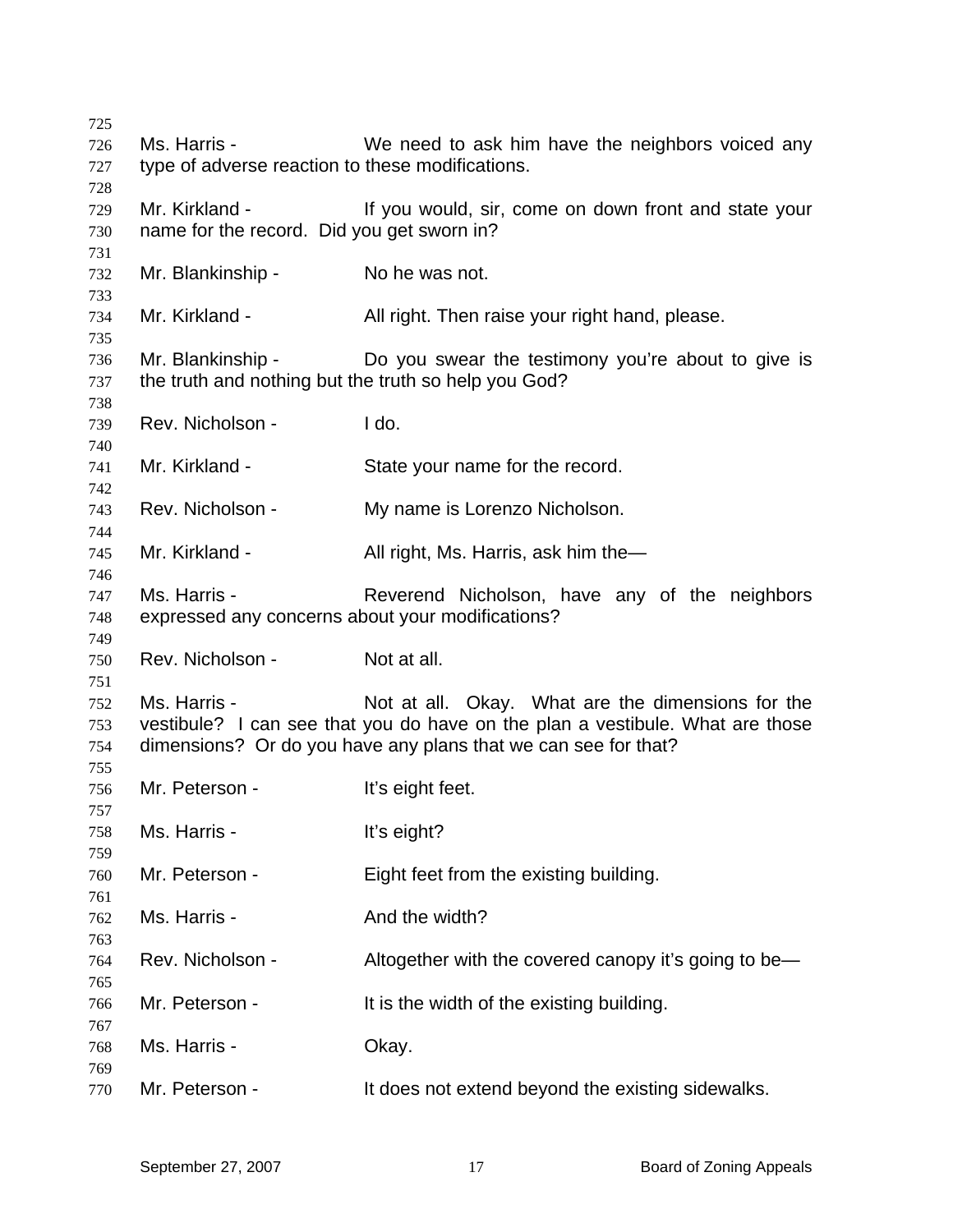771 772 773 774 775 776 777 778 779 780 781 782 783 784 785 786 787 788 789 790 791 792 793 794 795 796 797 798 799 800 801 802 803 804 805 806 807 808 809 810 811 812 813 814 815 816 Ms. Harris - Why do you have the projection? On the plan that we have, there seems to be an added projection that extends more into the area that we're not supposed to use. What is that? Mr. Peterson - The Yes ma'am. That is the eight feet, the added part. That's basically because of building code requirements. The space you have to have between doors when you're having a vestibule situation, you have to have a certain amount for handicap access. And this is basically the minimum you can do that with. Ms. Harris - All right. The warming kitchen that we're looking at here, I am looking at the land surveyor's plan. Basically, are you just extending the side of this warming kitchen to end with the building? Mr. Peterson - That's right. Ms. Harris - So, the building already extends into the rear setback. Mr. Peterson - Yes ma'am. Ms. Harris - Ckay. I think those are all of my questions. Ms. Dwyer - Gentlemen, has anyone from the County discussed the new Supreme Court case or the case that came out since the variance was granted for this property several years ago? That Supreme Court case states that if you have reasonable use of the property, then this Body does not have jurisdiction to grant a variance. Mr. Peterson - The Yes ma'am. We did not discuss it, but it was part of the package and information that was presented. However, our contention is that the reasonable use of the property is not there. They have been functioning as a church, but they've been functioning with their arms tied behind them. They have been having to function without these facilities and these are necessary for proper church function. Ms. Dwyer - The definition that the Supreme Court has given us is that if you have any reasonable use of the property whatsoever, then we don't have jurisdiction to grant a variance. Not whether you have the kind of use that you want, but if you have any reasonable use is the standard that we must— Mr. Peterson - We're questioning whether a church without the ability to keep the weather out and provide the ability to warm up a dish for a potluck dinner is a reasonable use. I don't think that is a reasonable use to expect from a church.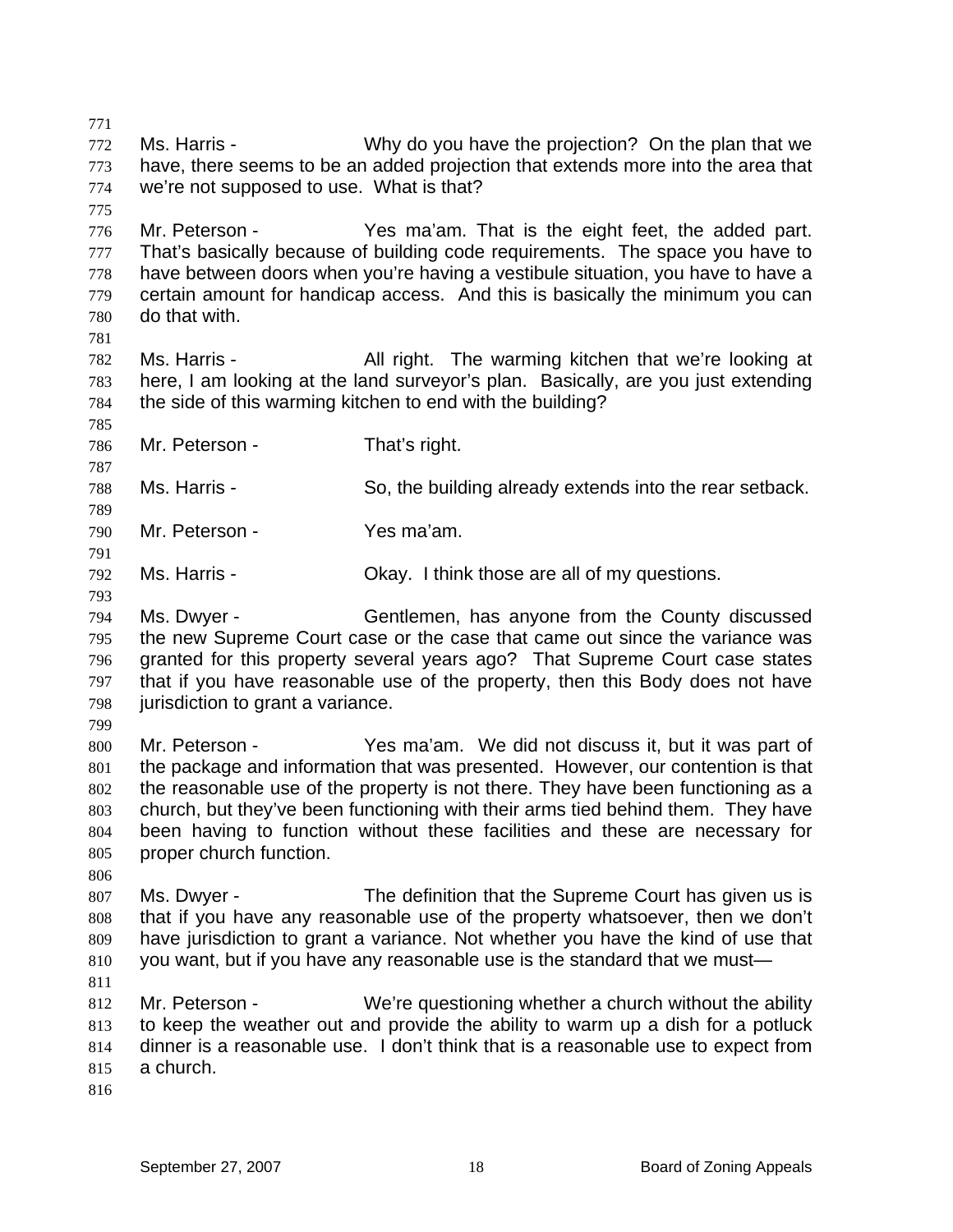| 817<br>818                                                  | Mr. Wright -                                                                                                                                                                                                                                                                                                                                                                                                                                                                                                                                                     | Couldn't that be done somewhere else in the facility?                                                                                          |
|-------------------------------------------------------------|------------------------------------------------------------------------------------------------------------------------------------------------------------------------------------------------------------------------------------------------------------------------------------------------------------------------------------------------------------------------------------------------------------------------------------------------------------------------------------------------------------------------------------------------------------------|------------------------------------------------------------------------------------------------------------------------------------------------|
| 819                                                         | Rev. Nicholson -                                                                                                                                                                                                                                                                                                                                                                                                                                                                                                                                                 | It's going to take the space, if we do.                                                                                                        |
| 820<br>821                                                  | Mr. Peterson -                                                                                                                                                                                                                                                                                                                                                                                                                                                                                                                                                   | We're talking a minimal facility right now.                                                                                                    |
| 822<br>823<br>824<br>825                                    | Mr. Wright -<br>advised as to all the facts here, then.                                                                                                                                                                                                                                                                                                                                                                                                                                                                                                          | What's the size of your church building? We're not                                                                                             |
| 826<br>827<br>828<br>829                                    | Mr. Kirkland -<br>is.                                                                                                                                                                                                                                                                                                                                                                                                                                                                                                                                            | We don't have any architectural drawings or anything,<br>other than seeing it from the outside. I was just trying to get an idea of how big it |
| 830<br>831<br>832<br>833                                    | Mr. Peterson -<br>part has two rooms, I believe it is.                                                                                                                                                                                                                                                                                                                                                                                                                                                                                                           | Reverend Nicholson, if you'll correct me if I'm wrong.<br>Basically, the front part of this building—Nothing has really been done. The back    |
| 834<br>835                                                  | Rev. Nicholson -                                                                                                                                                                                                                                                                                                                                                                                                                                                                                                                                                 | No, it's actually one room.                                                                                                                    |
| 836<br>837<br>838                                           | Mr. Peterson -                                                                                                                                                                                                                                                                                                                                                                                                                                                                                                                                                   | The main room that used to be the store is the<br>meeting room, and that's all they've got. That's all they have to work with.                 |
| 839<br>840                                                  | Ms. Dwyer -                                                                                                                                                                                                                                                                                                                                                                                                                                                                                                                                                      | It also appears that a portion of the building is already<br>in violation of the ordinance in the rear yard. Is that correct?                  |
| 841<br>842                                                  | Mr. Peterson -                                                                                                                                                                                                                                                                                                                                                                                                                                                                                                                                                   | Yes ma'am.                                                                                                                                     |
| 843<br>844<br>845                                           | Mr. Blankinship -<br>1950.                                                                                                                                                                                                                                                                                                                                                                                                                                                                                                                                       | I believe it's non-conforming. The building was built in                                                                                       |
| 846<br>847                                                  | Ms. Dwyer -                                                                                                                                                                                                                                                                                                                                                                                                                                                                                                                                                      | Okay.                                                                                                                                          |
| 848<br>849                                                  | Mr. Blankinship -                                                                                                                                                                                                                                                                                                                                                                                                                                                                                                                                                | I don't think we had that same setback.                                                                                                        |
| 850<br>851<br>852<br>853<br>854<br>855<br>856<br>857<br>858 | Mr. Peterson -<br>We're not talking about encroaching any further to the<br>rear than is already there. All we're talking about is filling in that corner that is a<br>wasteland at this point in time. The front piece is simply a case of it's a disaster<br>trying to get in and out of this building in bad weather. Trying to get a vestibule to<br>get people in and out, and to preserve energy and be able to serve the<br>community. Without these, they cannot continue to be the positive ministry that<br>they're trying to be in that neighborhood. |                                                                                                                                                |
| 859<br>860<br>861                                           | Mr. O'Kelly -                                                                                                                                                                                                                                                                                                                                                                                                                                                                                                                                                    | Mr. Peterson, do the proposed additions, those<br>portions in the City of Richmond, do they meet the City requirements?                        |
| 862                                                         | Mr. Peterson -                                                                                                                                                                                                                                                                                                                                                                                                                                                                                                                                                   | The City has deferred to the County on this.                                                                                                   |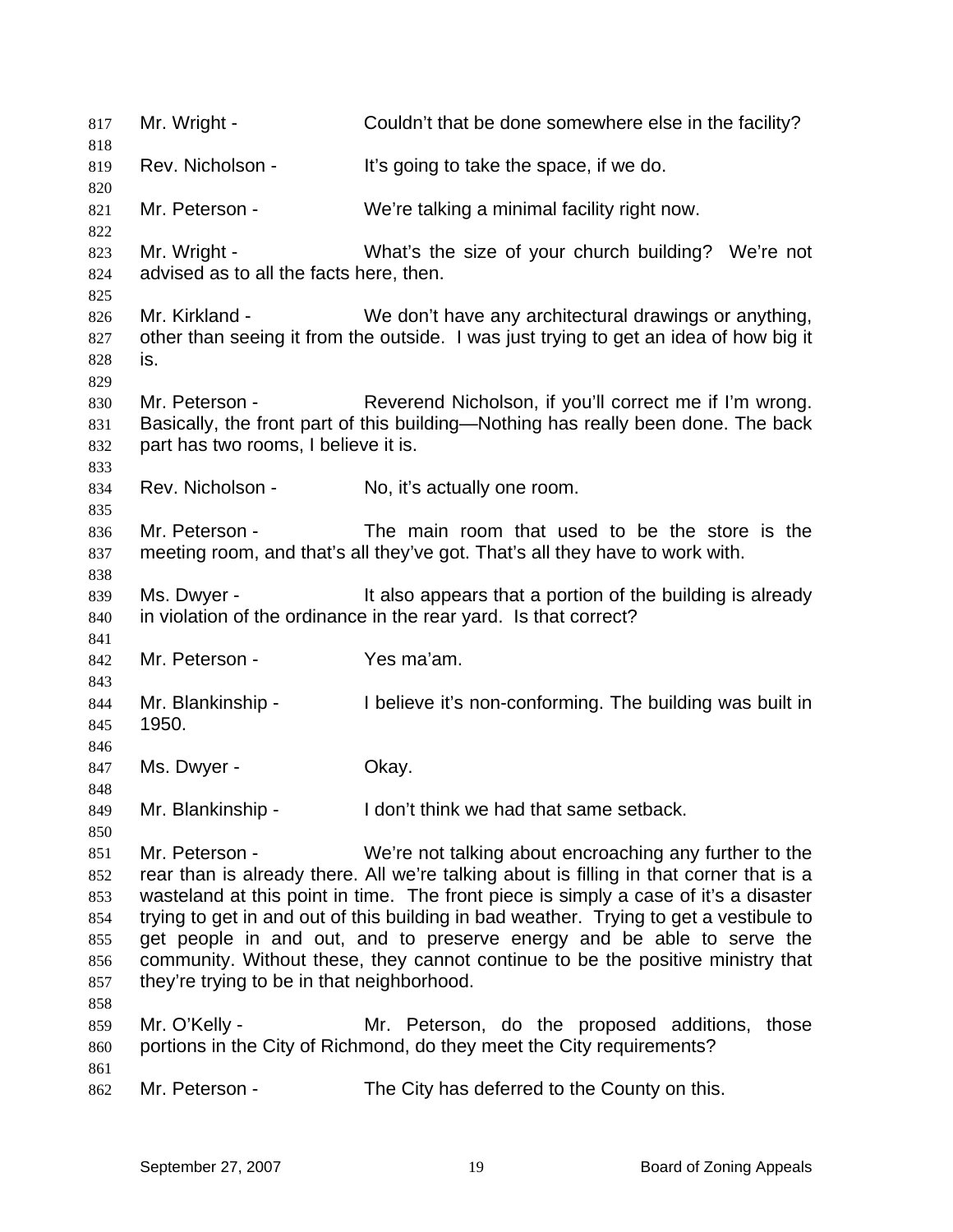863 864 865 866 867 868 869 870 871 872 873 874 875 876 877 878 879 880 881 882 883 884 885 886 887 888 889 890 891 892 893 894 895 896 897 898 899 900 901 902 903 904 905 906 907 908 Mr. Wright - It's your position that without the variance, it would be no reasonable beneficial use of the property. Rev. Nicholson - We can't say that we can't use the property. We'll just have to continue to use it as it is. What we would like to do is to make it a better facility, not only for the use but also for the appearance on the front of the building. Ms. Dwyer - **Part of these additions are actually in the City, right** Mr. O'Kelly? Mr. Kirkland - The warming kitchen's 50/50, it looks like. Ms. Dwyer - Do those portions meet the City code? Mr. Peterson - The City has deferred all— Ms. Dwyer - The Understand. I'm trying to give you something to hang your hat on, so I'm just wondering if those portions of your proposed addition that are in the City—If the whole site were in the City, would this comply with the City ordinance? Mr. Peterson - I would have to Ms. Dwyer - We don't know. Okay. Ms. Harris - The Did you investigate the use of just a canopy rather than a vestibule and a canopy, so people would at least be shielded from the weather when they came to church? Mr. Peterson - The canopy would shield them from anything falling down, but as soon as the door's open, it doesn't shield anybody inside from all the weather coming through. They canopy would also need the variance, just as well as the vestibule. Ms. Harris - The Yes, that's what I found out. I did try to research that to find out if you could just get the canopy. That's a structure, too, so. Ms. Dwyer - Mr. Peterson and Reverend Nicholson, I want to be honest with you. If we go under all the Supreme Court rules, we would have to deny this case. There is one question in my mind and maybe you would like to defer the case to research it fully. If this addition is in compliance with City code, then I think we have a conflict and we might have something that at least I would be willing to consider as an argument that you should be allowed to build these additions. That's the first thing I would like to know. The second thing is, I'd like to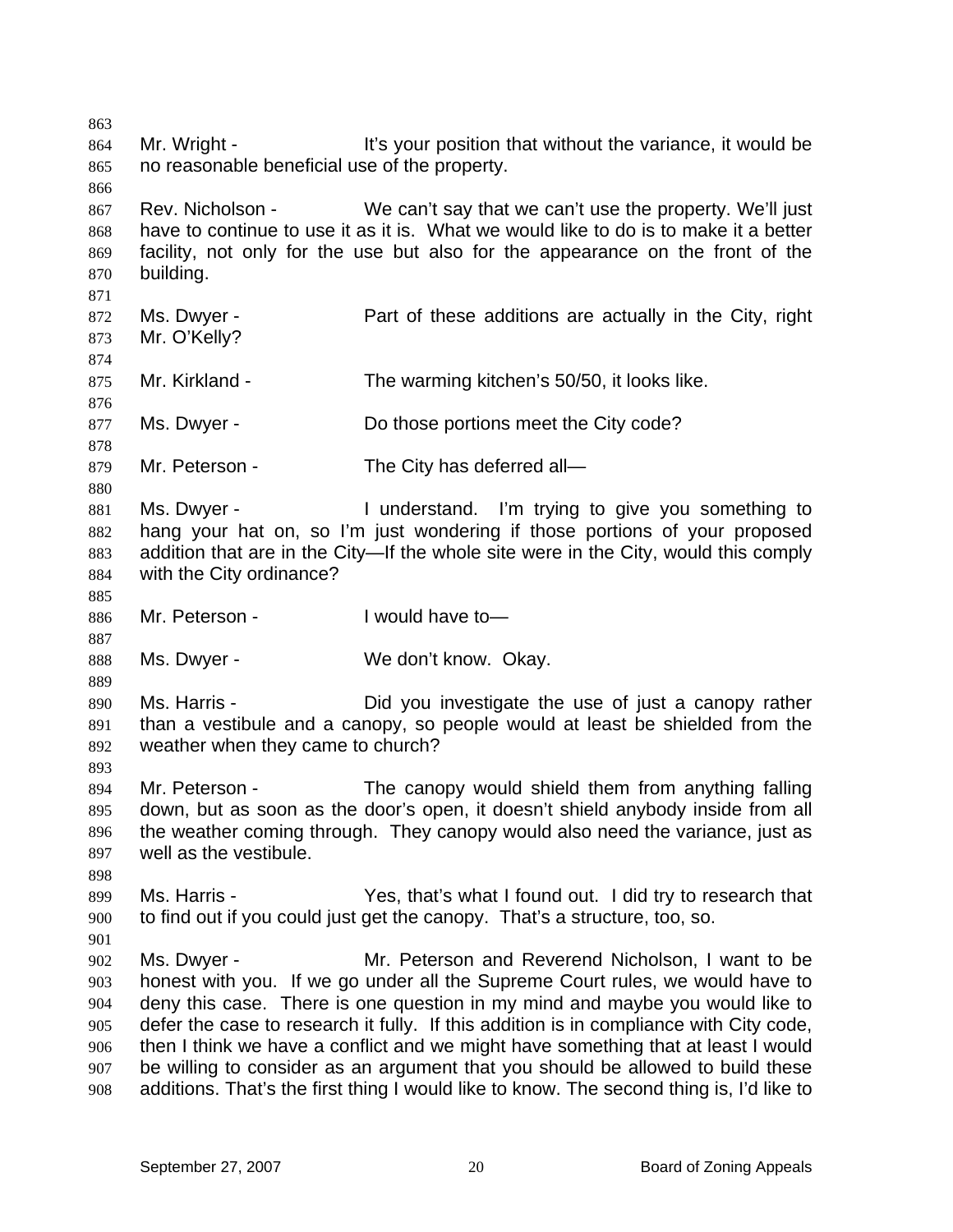909 910 911 912 913 914 915 916 917 918 919 920 921 922 923 924 925 926 927 928 929 930 931 932 933 934 935 936 937 938 939 940 941 942 943 944 945 946 947 948 949 950 951 952 953 954 know what it's going to look like, what kind of vestibule. It doesn't have to be elaborate, but I think that other Commissioners have spoken, too, that they would like to have some notion of what these additions are going to look like. It might be in your best interest to defer the case and come back next month with that information. Rev. Nicholson - Yeah, we can do that. Mr. Peterson - We will ask for the deferral. At the same time, one of the suggested conditions that was on here, though, was that the additions be in keeping with what's there. We hope to make it better than that. It's a concrete block building, for the most part, right now. We would like to improve the appearance. I'm not sure whether that condition should be in there the way it is, particularly if we bring it back and show you want we want it to look like. That might be the condition. Rev. Nicholson - Another possible, just the warming kitchen on the rear and we'll just spruce the front up as it is and make it look better on the front by changing the appearance of the building within what's already there, if we have to. The warming kitchen on the back, we would like to proceed with that if at all possible. Mr. Kirkland - The Again, would you mind a deferral for 30 days [unintelligible] meet the City requirements? Rev. Nicholson - All right. Ms. Harris - We do need to see a picture. Mr. Kirkland - The And some sort of drawing with the front of the place. Even if it's just a photograph of what you have now and a rendering of what you plan to do. We have no drawings or anything in our staff report. Other than us all riding by there and looking at it— Mr. Peterson - You didn't have the photos of the existing-Mr. Blankinship - Nothing that's been proposed. **DECISION**  Ms. Harris - Should we make a motion? Mr. Kirkland - Yes, I need a motion. Ms. Harris - Chay. I move that we defer this case until the next meeting.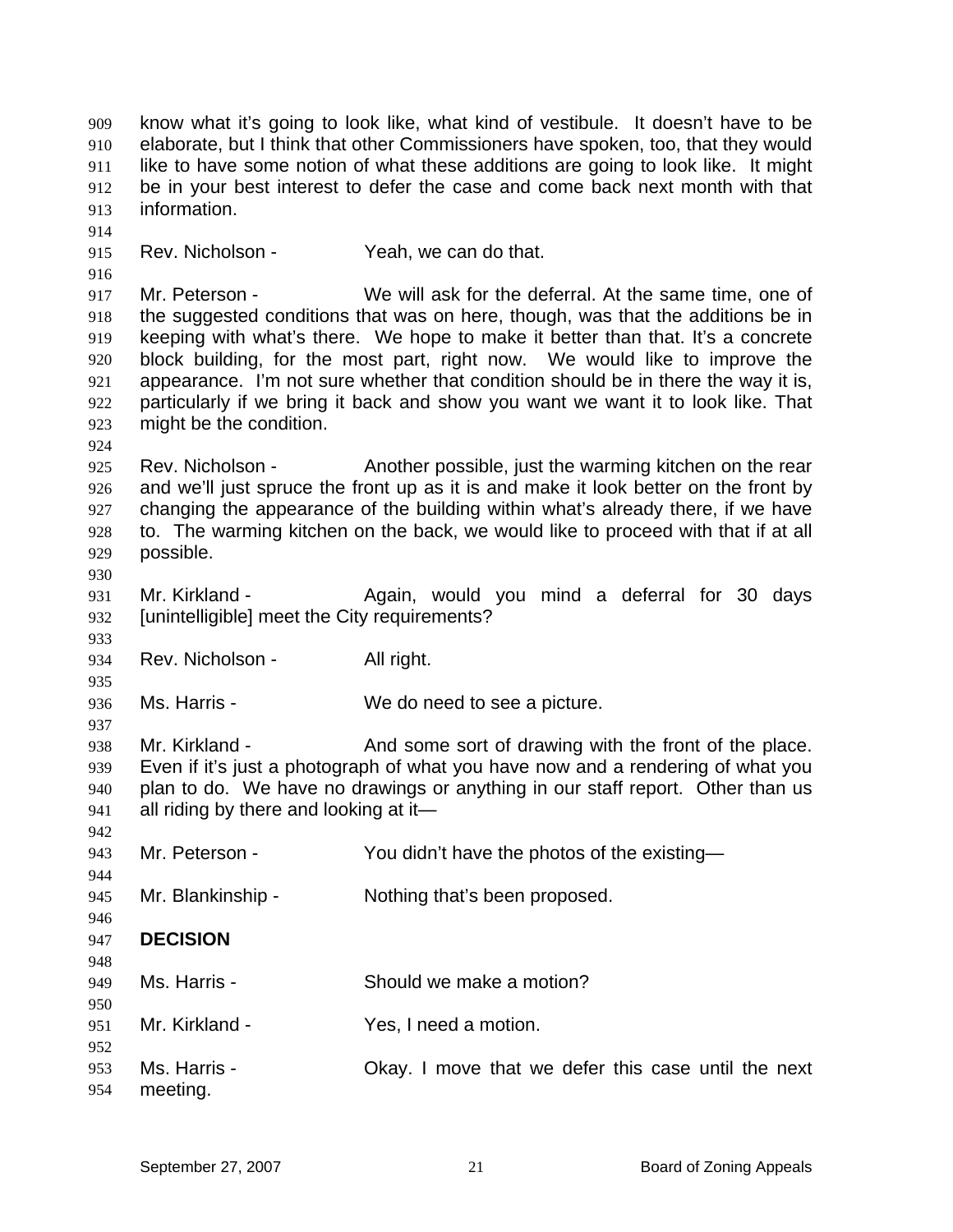955 956 957 958 959 960 961 962 963 964 965 966 967 968 969 970 971 972 973 974 975 976 977 978 979 980 981 982 983 984 985 986 987 988 989 990 991 992 993 994 995 996 997 998 999 1000 Mr. Kirkland - Second, please? Ms. Dwyer - Second. Mr. Kirkland - **Motion made by Ms. Harris, seconded by Ms. Dwyer.** All in favor say aye. All opposed say no. The ayes have it; the motion carries. It's been deferred for 30 days. Upon a motion by Ms. Harris, seconded by Ms. Dwyer, the Board **deferred** application **A-029-07** for a variance from Section 24-94 to build additions to a church at 3705 Meadowbridge Road (Highland Gardens) (Parcel 795-737-0236), zoned B-1, Business District (Fairfield). The front yard setback and rear yard setback are not met. Affirmative: Dwyer, Harris, Kirkland, Nunnally, Wright 5 Negative: 0 Absent: 0 **A-030-07 SARAH OLIVER** requests a variance from Section 24-9 to build a single family home at 2240 Yarnell Road (Parcel 813-698-0785 (part)), zoned A-1, Agricultural District (Varina). The public street frontage requirement is not met. The applicant has 0 feet public street frontage where the Code requires 50 feet public street frontage. The applicant requests a variance of 50 feet public street frontage. Mr. Kirkland - The Anyone else wish to speak on this case? Please stand and you all raise your right hands and be sworn in. Mr. Blankinship - Raise your right hand, please, sir. Do you swear the testimony you're about to give is the truth and nothing but the truth so help you God? Mr. Grivetti - **Ido.** Mr. Kirkland - The State of the Vou would, sir. Ma'am, we'll call on you after. If you would state your name, please. Mr. Grivetti - **My name is James Grivetti.** I'm the father of Sarah Oliver, and my wife and I own this land now. My daughter's a schoolteacher in Henrico County. She presently resides in the far end of New Kent County. The drive from there to her present job in Henrico County as a schoolteacher is long. We want to shorten that drive. She's also just recently given birth to her first child. The house that they have is small; they want a bigger house. I'm a builder and I would like to build her a house on the ten acres there. We would like her to have the right to build that house.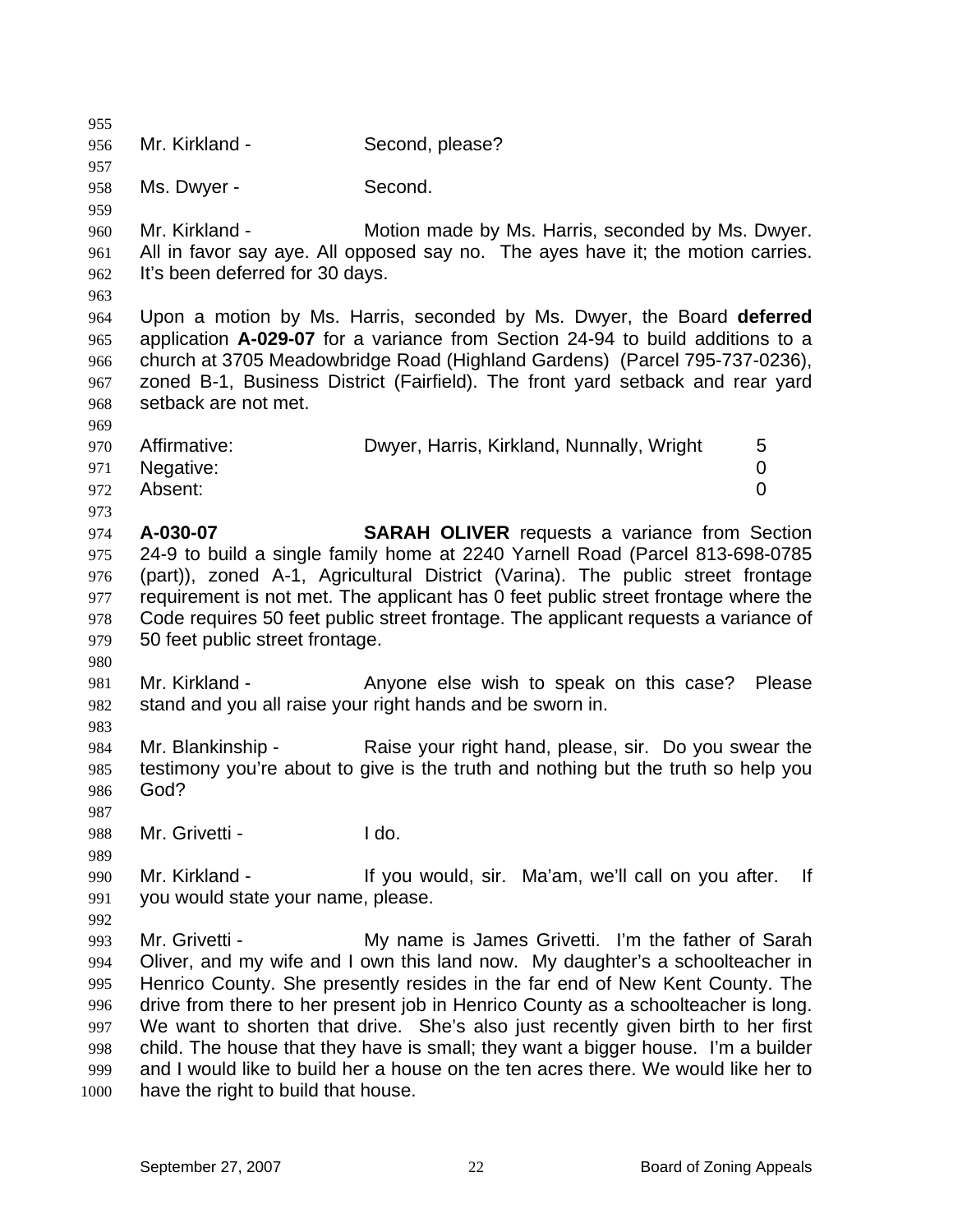1001 1002 1003 1004 1005 1006 1007 1008 1009 1010 1011 I would like to address two of the conditions that were stated in the evaluation. The first being there was some mention made of the rear of the property. I think that's on page 2 of 4. It talks about the zoning of property near it being changed from A-1 to M-1C. We were approached by the same people that bought that property to buy our property; it is not for sale. My wife and I plan on being there until they take us somewhere else to put us out for good, so the property is not for sale. We'd like my daughter there with us for healthcare in future times. Also, my wife is retiring soon and will be giving childcare to our new grandson. There are a number of reasons we'd like to have this variance approved.

1012 1013 1014 1015 1016 1017 1018 1019 Also, down at the bottom of that same page, it refers to a safety hazard entering the highway. The driveway will be combined with a present driveway so there won't be two driveways entering at this intersection; there will only be one. That is recently changed from the drawing that you have. There will be a 50-foot easement granted. That 50-foot easement does coincide with the other driveway, so there will only be one driveway from the present house on the property. It's not shown on the map you have there, but it's shown with one of the attachments.

1021 1022 Mr. Kirkland - How would that work? Where will it tie in with the existing driveway, going around the pond or what?

1024 1025 1026 1027 Mr. Grivetti - We will come beside the pond, and as you see the dotted lines representing the driveway, about 50 feet back from the road it's flat right across there. We will come up and tie into the driveway about 50 feet off the road.

1028 1029 1030 1031 1032 1033 1034 1035 1036 1037 1038 1039 1040 1041 1042 1043 1044 1045 Mr. Kirkland - **Okay.** Mr. Grivetti - Those two driveways will be shared as the approach the road. Ms. Dwyer - Sir, the land that you presently own is 10.2 acres, is that correct? Mr. Grivetti - Yes ma'am. Ms. Dwyer - And you want to carve this smaller lot out of it. Mr. Grivetti - **Yes ma'am.** Ms. Dwyer - You currently have use and enjoyment of that 10.2 acres because there's a house on it, correct?

1020

1023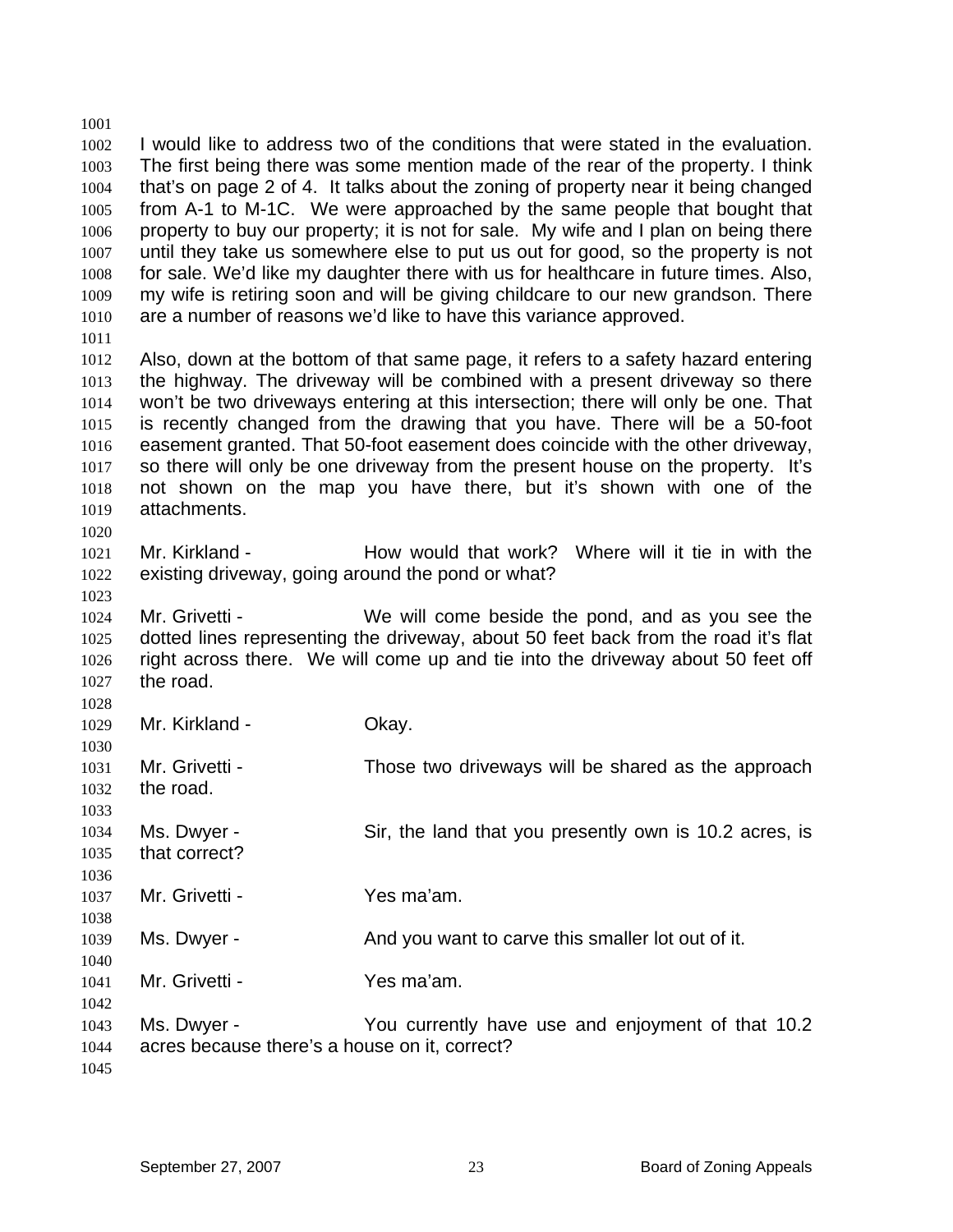1046 1047 1048 1049 1050 1051 1052 1053 1054 1055 1056 1057 1058 1059 1060 1061 1062 1063 1064 1065 1066 1067 1068 1069 1070 1071 1072 1073 1074 1075 1076 1077 1078 1079 1080 1081 1082 1083 1084 1085 1086 1087 1088 1089 1090 Mr. Grivetti - We're getting ready to tear that down, but there is a house on it, yes ma'am. Ms. Dwyer - You could build one house on the 10-acre parcel and that would be a use of the property. Mr. Grivetti - We plan to tear that house down and what's holding us from doing that is my dad is living there. He's 84 and he's not in real good health. Hopefully, we have a number of years with him, but I can't put him out in the cold to tear it down to build my daughter a house. Mr. Kirkland - When you tear it down, there will only be one house on the property? Mr. Grivetti - Yes. I don't know whether that's going to be six months— Mr. Kirkland - **Or six years.** Mr. Grivetti - Yeah. Mr. Blankinship - So, you don't live on this property, you live on the little triangle just to the south? Mr. Grivetti - Yes sir. Ms. Dwyer - Sir, I'm looking at the ordinance and there are three reasons for requesting a variance. One is exceptional narrowness, shallowness, size or shape of the piece of property. That's one reason. Another reason is exceptional topographic conditions or other extraordinary situations. The third one is that granting of the variance will alleviate a clearly demonstrable hardship approaching confiscation. That is, if you don't get it, you don't have any reasonable use of the property and you'd have no use of the property whatsoever. Which of those three reasons would you say applies, are you arguing in this case? Mr. Grivetti - That's a good question. I want to be able to use the property. I can't use the property for my daughter to live there as the Code states now. There is not a piece of property applicable for a house in front of the pond between the pond and the road. It is low. It is not wetlands, but it is low. All the property drains through that area. It would be inconceivable to put a house there. The property rises as it goes behind the pond and up. All the property in the rear of the property is high. It's the applicable place for a house other than where the older house is located now.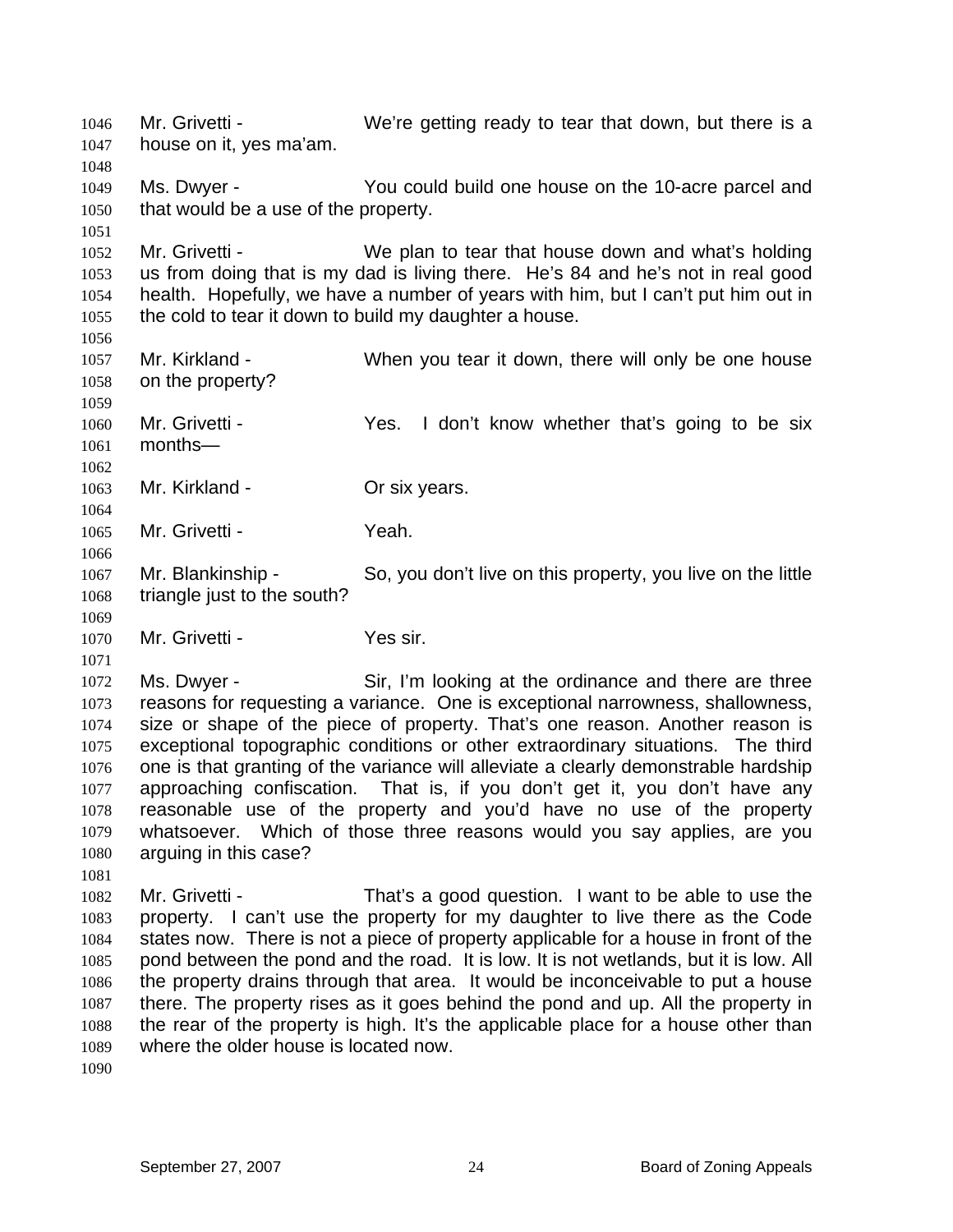| 1091<br>1092<br>1093         | Mr. Wright -<br>without any variance at all.          | When you tear your father's house down, you could<br>build your daughter's house where that is on that piece of property, legally,         |
|------------------------------|-------------------------------------------------------|--------------------------------------------------------------------------------------------------------------------------------------------|
| 1094<br>1095<br>1096<br>1097 | Mr. Grivetti -                                        | Exactly. Yes sir. I understand that, but she needs the<br>dwelling now and, hopefully, my dad will be around for a while.                  |
| 1098<br>1099                 | Mr. Blankinship -                                     | Your father lives by himself?                                                                                                              |
| 1100<br>1101                 | Mr. Grivetti -                                        | Yes.                                                                                                                                       |
| 1102<br>1103                 | Mr. Blankinship -                                     | How large is the house?                                                                                                                    |
| 1104<br>1105                 | Mr. Grivetti -                                        | It's very small. It's about 900 square feet.                                                                                               |
| 1106<br>1107<br>1108         | Ms. Harris -                                          | The road that you described that you would combine,<br>I mean the driveway, what is the access point for that? What street?                |
| 1109<br>1110                 | Mr. Grivetti -                                        | It's on Yarnell Road, not Wilson.                                                                                                          |
| 1111<br>1112                 | Ms. Harris -                                          | Okay.                                                                                                                                      |
| 1113<br>1114<br>1115         | Mr. Grivetti -                                        | The map does not show that, but Yarnell Road goes<br>up just past our property. It comes to an intersection and then dead ends.            |
| 1116<br>1117<br>1118<br>1119 | Ms. Harris -<br>which is in the rear of the property? | I know you put a disclaimer on that, the change in<br>zoning, but do you know what plans existed for using the light industrial zoning,    |
| 1120<br>1121                 | Mr. Grivetti -                                        | They're building warehouses back there right now.                                                                                          |
| 1122<br>1123                 | Ms. Harris -                                          | Okay.                                                                                                                                      |
| 1124<br>1125<br>1126<br>1127 | Mr. Grivetti -<br>think.                              | I think there are two back there now and they're<br>building a third one. And I think there are plans for more. Highwood Industries, I     |
| 1128<br>1129                 | Ms. Harris -                                          | That affects your property, too?                                                                                                           |
| 1130<br>1131                 | Mr. Grivetti -                                        | It borders it.                                                                                                                             |
| 1132<br>1133<br>1134         | Mr. Kirkland -<br>then, everybody would be crazy.     | You could always tear your father's house down, build<br>a nice big home with a guesthouse onto it, and all live together. But I'm sure by |
| 1135<br>1136                 | Mr. Grivetti -                                        | My dad has lived by himself for about 15 years.                                                                                            |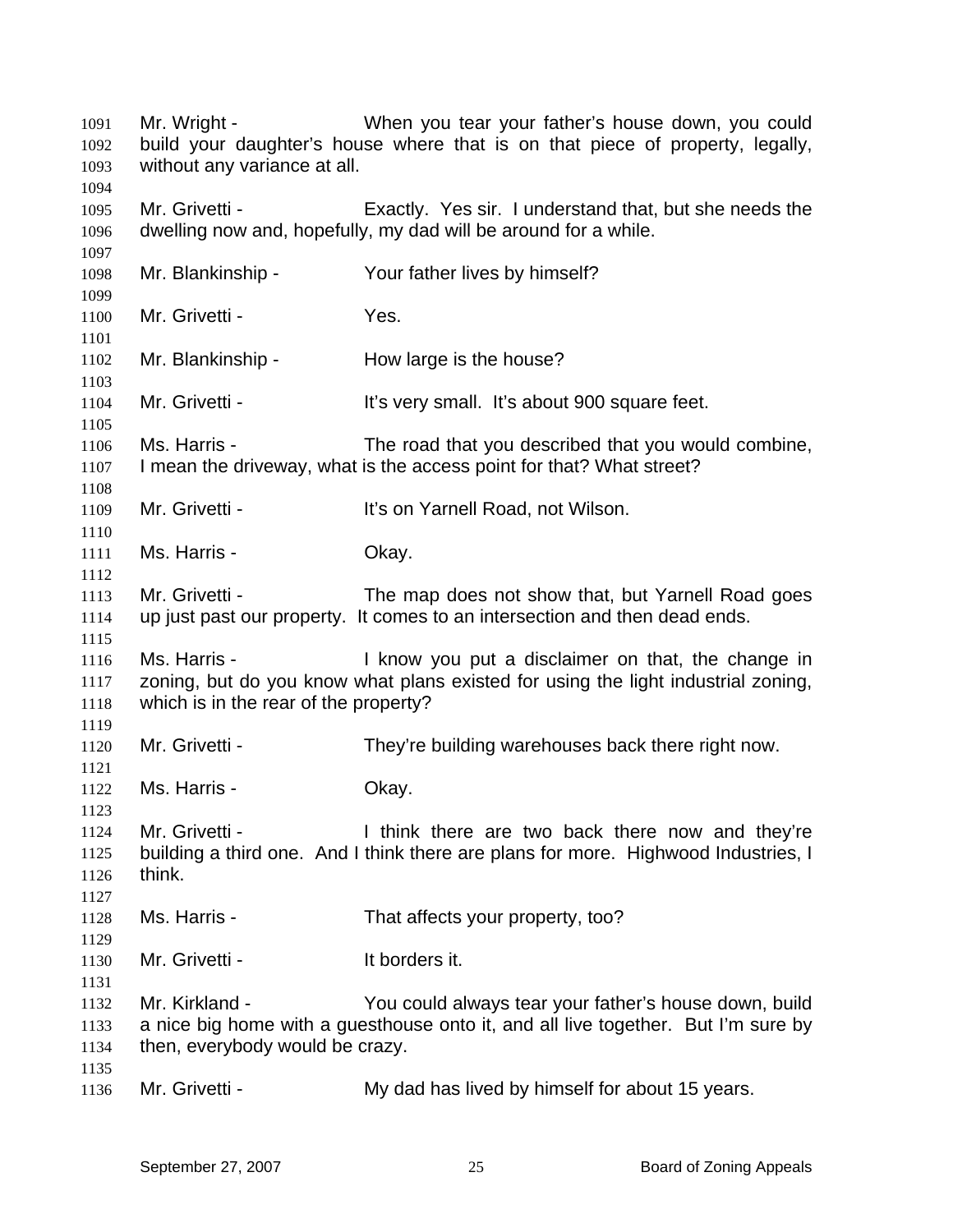| 1137         |                                                     |                                                                                                                                                                      |
|--------------|-----------------------------------------------------|----------------------------------------------------------------------------------------------------------------------------------------------------------------------|
| 1138         | Mr. Kirkland -                                      | I can understand that.                                                                                                                                               |
| 1139         |                                                     |                                                                                                                                                                      |
| 1140         | Mr. Grivetti -                                      | If I'd move a new baby in with him-                                                                                                                                  |
| 1141<br>1142 | Mr. Kirkland -                                      | You could always soundproof the guest area.<br>All                                                                                                                   |
| 1143         |                                                     | right. Any other questions by Board members? All right. I believe we have                                                                                            |
| 1144         |                                                     | someone else here to speak. State your name, ma'am.                                                                                                                  |
| 1145         |                                                     |                                                                                                                                                                      |
| 1146         | Ms. Adams -                                         | I'm Carla Adams.                                                                                                                                                     |
| 1147         |                                                     |                                                                                                                                                                      |
| 1148         | Mr. Kirkland -                                      | All right.                                                                                                                                                           |
| 1149         |                                                     |                                                                                                                                                                      |
| 1150         | Ms. Adams -                                         | I occupy the property that's adjacent to where he                                                                                                                    |
| 1151         | wants to build the home.                            |                                                                                                                                                                      |
| 1152         |                                                     |                                                                                                                                                                      |
| 1153         | Mr. Kirkland -                                      | What's your address, ma'am?                                                                                                                                          |
| 1154         |                                                     |                                                                                                                                                                      |
| 1155         | Ms. Adams -                                         | 6984 Miller Road. I'm not real sure, but I'm thinking                                                                                                                |
| 1156         |                                                     | that that house, if it is on that lot, that place looks abandoned. I've never seen                                                                                   |
| 1157         |                                                     | any activity in it, if that's the same house that's adjacent to my property. I got this                                                                              |
| 1158<br>1159 |                                                     | notice in the mail, so I'm assuming that it is. I'm not real good with blueprints or<br>anything. I've been in that property for over a year and I have not seen any |
| 1160         |                                                     | activity coming from that house. It's just there. No one goes in. It looks                                                                                           |
| 1161         |                                                     | abandoned. When I bought my property, I was under the understanding that                                                                                             |
| 1162         |                                                     | they wouldn't build there, from my builders. He had mentioned something about                                                                                        |
| 1163         |                                                     | someone wanting to purchase property. I, at one time, did send a letter out to                                                                                       |
| 1164         |                                                     | that address inquiring about that property because I'd like to maintain some type                                                                                    |
| 1165         |                                                     | of privacy there and also maybe put some farm animals out there or something                                                                                         |
| 1166         |                                                     | like that, have it like country like. I'm really not in disagreement to him building                                                                                 |
| 1167         | there; I just want to really maintain that privacy. |                                                                                                                                                                      |
| 1168         |                                                     |                                                                                                                                                                      |
| 1169         | Ms. Dwyer -                                         | Did you say 6984?                                                                                                                                                    |
| 1170         |                                                     |                                                                                                                                                                      |
| 1171         | Ms. Adams -                                         | Yes ma'am.                                                                                                                                                           |
| 1172         |                                                     |                                                                                                                                                                      |
| 1173         | Ms. Dwyer -                                         | Do you have a home on the property?                                                                                                                                  |
| 1174         | Ms. Adams -                                         |                                                                                                                                                                      |
| 1175<br>1176 | a year now, a little over a year.                   | Yes I do, ma'am. I've been occupying that space for                                                                                                                  |
| 1177         |                                                     |                                                                                                                                                                      |
| 1178         | Mr. Kirkland -                                      | I assume this GPS picture was taken before a home                                                                                                                    |
| 1179         | was built?                                          |                                                                                                                                                                      |
| 1180         |                                                     |                                                                                                                                                                      |
| 1181         | Mr. Blankinship -                                   | Yes.                                                                                                                                                                 |
| 1182         |                                                     |                                                                                                                                                                      |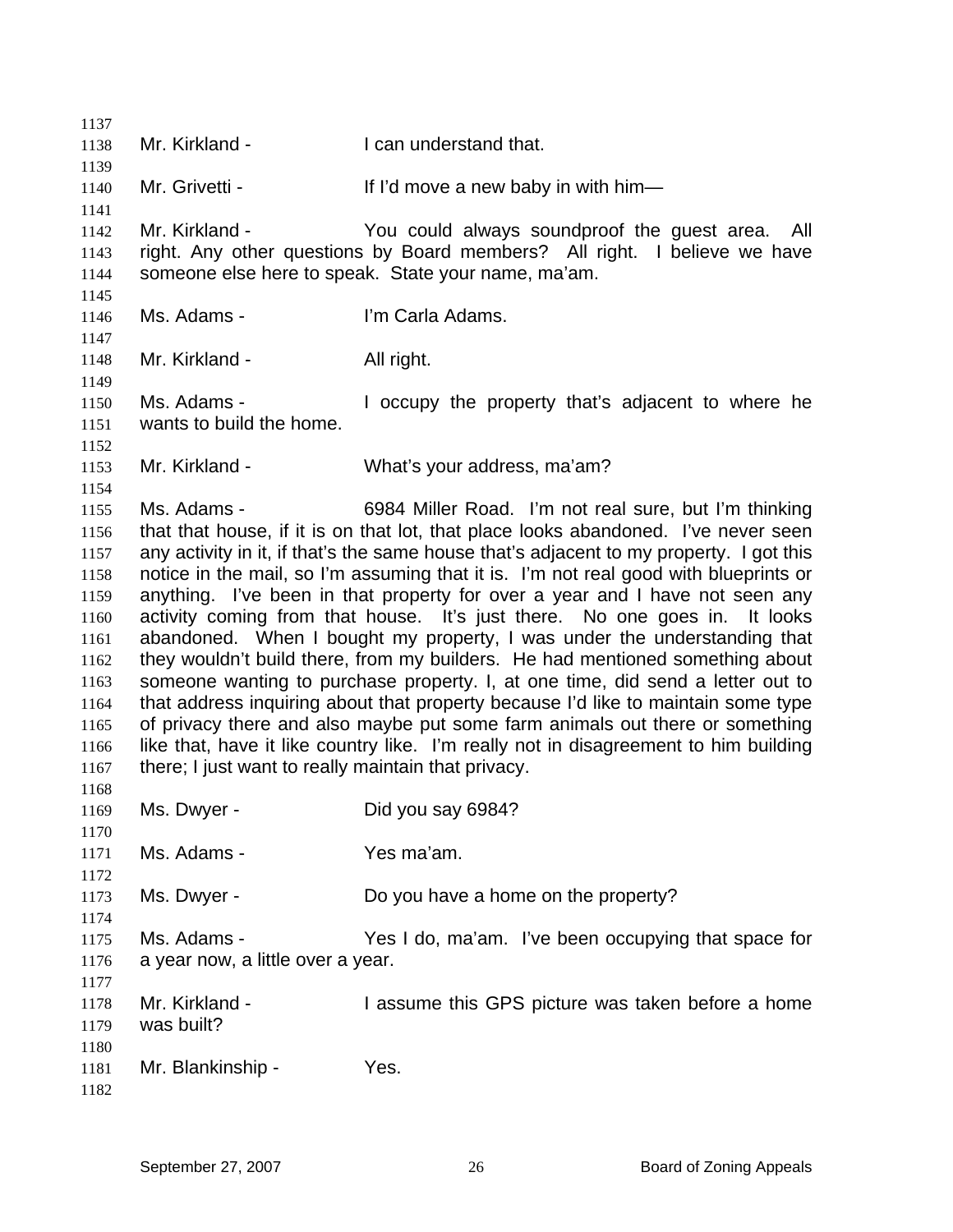| 1183                                                                 | Mr. Kirkland -                                               | Anything else, ma'am?                                                                                                                                                                                                                                                                                                                                                                                                                                                                                                                                                                |
|----------------------------------------------------------------------|--------------------------------------------------------------|--------------------------------------------------------------------------------------------------------------------------------------------------------------------------------------------------------------------------------------------------------------------------------------------------------------------------------------------------------------------------------------------------------------------------------------------------------------------------------------------------------------------------------------------------------------------------------------|
| 1184<br>1185                                                         | Ms. Adams -                                                  | No, that's it.                                                                                                                                                                                                                                                                                                                                                                                                                                                                                                                                                                       |
| 1186                                                                 |                                                              |                                                                                                                                                                                                                                                                                                                                                                                                                                                                                                                                                                                      |
| 1187<br>1188                                                         | Mr. Kirkland -                                               | Any questions? Anyone?                                                                                                                                                                                                                                                                                                                                                                                                                                                                                                                                                               |
| 1189<br>1190                                                         | Mr. Nunnally -                                               | Didn't you want to say something, sir?                                                                                                                                                                                                                                                                                                                                                                                                                                                                                                                                               |
| 1191<br>1192                                                         | Mr. Kirkland -                                               | Okay. If you'd come up to the front.                                                                                                                                                                                                                                                                                                                                                                                                                                                                                                                                                 |
| 1193<br>1194<br>1195<br>1196<br>1197<br>1198<br>1199<br>1200<br>1201 | Mr. Grivetti -<br>will be built really won't even touch you. | You had a slide up a moment ago that showed her<br>property. Yes, hold it right there. The piece of property she is referring to, if you<br>see the little triangle at the very bottom, you can just see—Yes, right there. That<br>little corner of that property there is an abandoned house on. Mr. Grubbs owns<br>that property. That is not what we're talking about. Her property is next to that.<br>If you rotate your arrow up just a little teeny bit. Right there. That is her property.<br>My property is that long piece behind it showing the pond. So, where the house |
| 1202                                                                 | Ms. Adams -                                                  | Okay.                                                                                                                                                                                                                                                                                                                                                                                                                                                                                                                                                                                |
| 1203<br>1204<br>1205                                                 | Ms. Harris -<br><b>Wilson Road?</b>                          | A question. Where is that property accessed, from                                                                                                                                                                                                                                                                                                                                                                                                                                                                                                                                    |
| 1206<br>1207<br>1208                                                 | Mr. Grivetti -                                               | It's on Miller Road. It's not shown on that picture.                                                                                                                                                                                                                                                                                                                                                                                                                                                                                                                                 |
| 1209<br>1210                                                         | Ms. Harris -                                                 | Okay.                                                                                                                                                                                                                                                                                                                                                                                                                                                                                                                                                                                |
| 1211<br>1212                                                         | Mr. Grivetti -                                               | That road is not there.                                                                                                                                                                                                                                                                                                                                                                                                                                                                                                                                                              |
| 1213<br>1214<br>1215                                                 | Mr. Kirkland -<br>not, that concludes the case.              | All right. Thank you. Anyone else wish to speak? If                                                                                                                                                                                                                                                                                                                                                                                                                                                                                                                                  |
| 1216<br>1217                                                         | <b>DECISION</b>                                              |                                                                                                                                                                                                                                                                                                                                                                                                                                                                                                                                                                                      |
| 1218<br>1219                                                         | Mr. Wright -                                                 | I move we deny it.                                                                                                                                                                                                                                                                                                                                                                                                                                                                                                                                                                   |
| 1220<br>1221                                                         | Ms. Dwyer -                                                  | Second.                                                                                                                                                                                                                                                                                                                                                                                                                                                                                                                                                                              |
| 1222<br>1223<br>1224<br>1225<br>1226<br>1227                         | Mr. Wright -                                                 | The grounds of the denial would be that the real<br>estate property taken as a whole, even [unintelligible] the original acreage or the<br>acreage as it now is, the 10+ acres, in so far as the ordinance is concerned or as<br>it stands, it does not interfere with all beneficial uses of the property taken as a<br>whole. As far as I'm concerned, the Board has no authority to consider the case.                                                                                                                                                                            |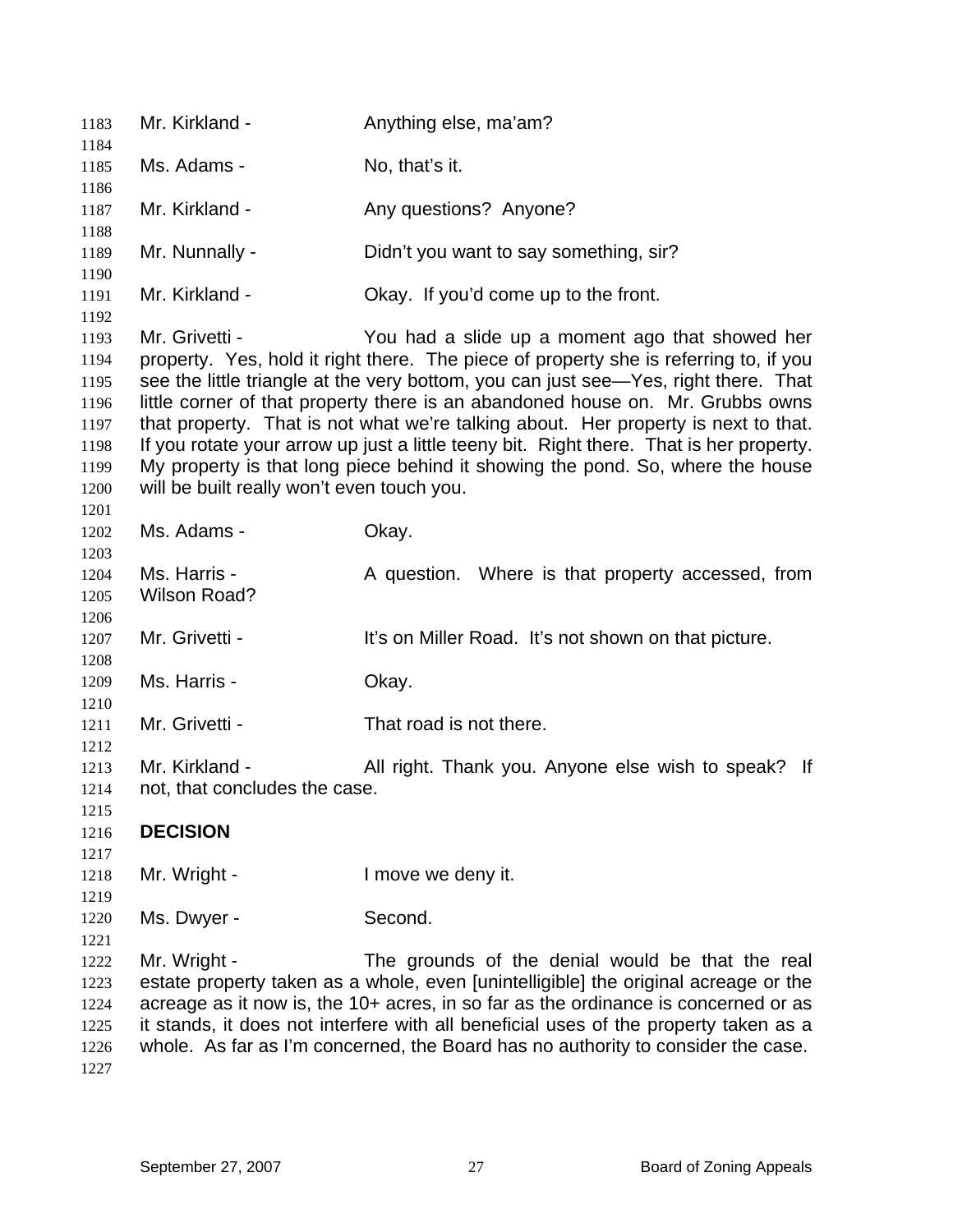1228 1229 1230 1231 1232 1233 1234 1235 1236 1237 1238 1239 1240 1241 1242 1243 1244 1245 1246 1247 1248 1249 1250 1251 1252 1253 1254 1255 1256 1257 1258 1259 1260 1261 1262 1263 1264 1265 1266 1267 1268 1269 1270 1271 1272 Ms. Dwyer - There is an existing house on the property. It has industrial potential, even though he certainly doesn't want to do that. You can't say that it has no beneficial use. It clearly does have beneficial use because it's being used as a residential property at this time. Mr. Kirkland - All right. Motion made by Mr. Wright, seconded by Ms. Dwyer. All in favor say aye. All opposed say no. The denial is granted. After an advertised public hearing and on a motion by Mr. Wright, seconded by Ms. Dwyer, the Board **denied** application **A-030-07**, Sarah Oliver's request for a variance from Section 24-9 to build a single family home at 2240 Yarnell Road (Parcel 813-698-0785 (part)), zoned A-1, Agricultural District (Varina). Affirmative: Dwyer, Harris, Kirkland, Nunnally, Wright 5 Negative: 0 Absent: 0 **UP-016-07 DONALD B. REGESTER** requests a conditional use permit pursuant to Section 24-95(i)(4) to build a detached carport in the side yard at 9314 Cragmont Drive (Tuckahoe North Section) (Parcel 743-735-9389), zoned R-1, One-family Residence District (Tuckahoe). Mr. Kirkland - Anyone here wish to speak to this case? Mr. Blankinship - The spoke with his builder several times this week and he was very seriously considering withdrawing this case. I asked him to get me something in writing before this morning. Mr. Gidley, you haven't received anything? Mr. Gidley - No sir. Mr. Kirkland - We'll pass it by right now. We'll make a decision at the end. **DECISION**  Ms. Dwyer - Should we defer until our October meeting? Mr. Kirkland - Do I have a second to the motion? Mr. Nunnally - Second. Mr. Kirkland - Ckay. Motion made by Ms. Dwyer, seconded by Mr. Nunnally. All those in favor say aye. All opposed say no.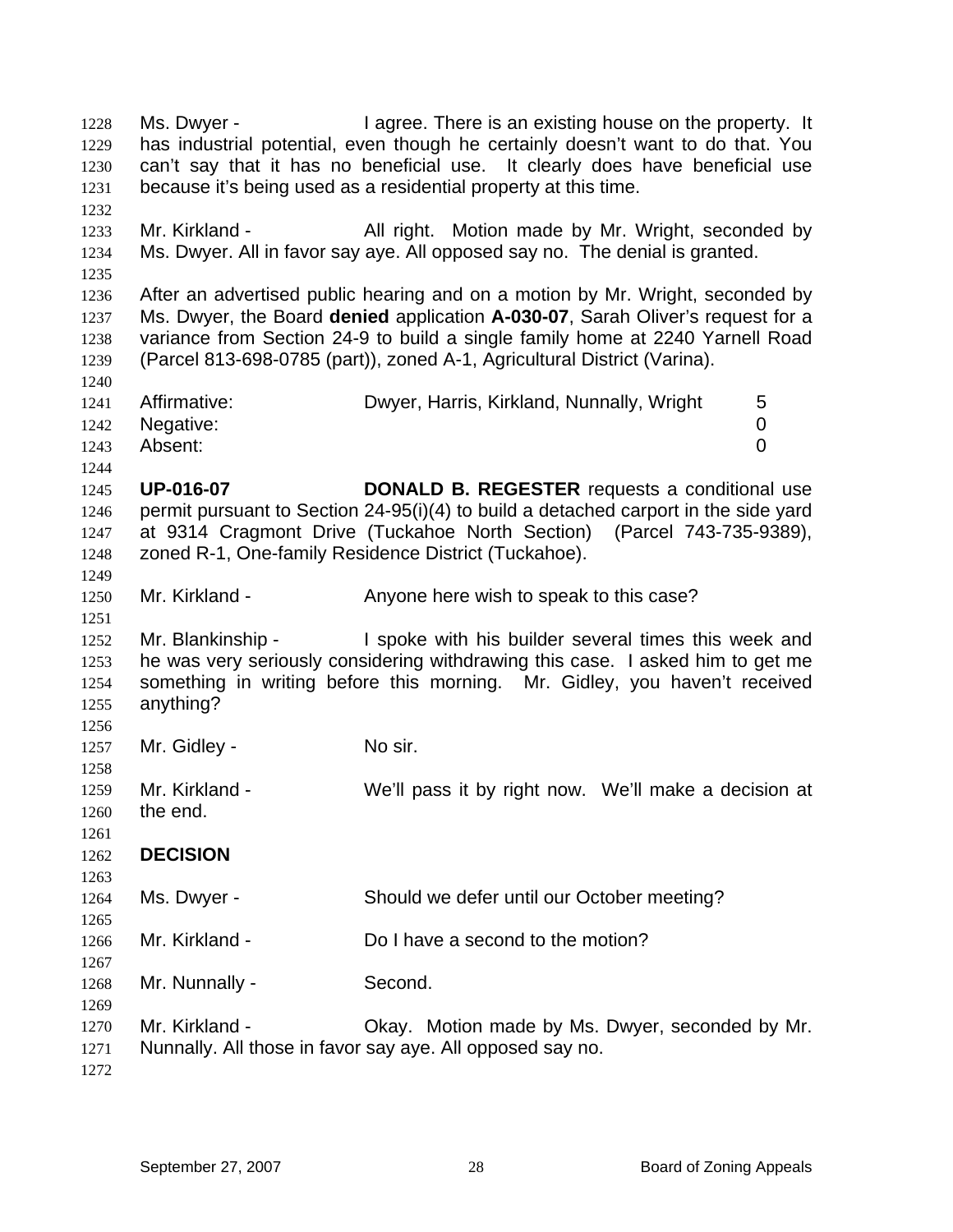1273 1274 1275 1276 1277 1278 1279 1280 1281 1282 1283 1284 1285 1286 1287 1288 1289 1290 1291 1292 1293 1294 1295 1296 1297 1298 1299 1300 1301 1302 1303 1304 1305 1306 1307 1308 1309 1310 1311 1312 1313 1314 1315 1316 1317 1318 Upon a motion by Ms. Dwyer, seconded by Mr. Nunnally, the Board **deferred** application **UP-016-07**, Donald B. Regester's request for a conditional use permit pursuant to Section 24-95(i)(4) to build a detached carport in the side yard at 9314 Cragmont Drive (Tuckahoe North Section) (Parcel 743-735-9389), zoned R-1, One-family Residence District (Tuckahoe). Affirmative: Charlowyer, Harris, Kirkland, Nunnally, Wright 5 Negative: 0 Absent: 0 Mr. Kirkland - The You'll contact them, won't you, Mr. Blankinship? Mr. Blankinship - Yes. I expect by the end of the day they will have withdrawn. **UP-017-07 JAMES JONES** requests a conditional use permit pursuant to Section 24-95(i)(4) to allow a garage to remain in the side yard at 2828 Kenwood Avenue (Pinehurst Gardens) (Parcel 777-747-0742), zoned R-4, One-family Residence District (Brookland). Mr. Kirkland - The Anyone else wish to speak on this case? All right. Everybody raise their right hands and be sworn in. Mr. Blankinship - Raise your right hand, please. [Off mike.] Affirm. Mr. Blankinship - Oh, okay. Do you swear or affirm that the testimony you're about to give is the truth and nothing but the truth so help you God? Mr. Kirkland - All right, sir, if you would state your name. Mr. Jones - The Music Company of the Unit States Jones. Mr. Kirkland - All right. State what you'd like us to do for you. Mr. Jones - I bought the house at 2828 Kenwood in '04. On that property, there was a carport—the same thing as [unintelligible] garage—at the end of the lot. I tore that down and had another one built up, which is a carport, but it's closed in. There's no sub-floor or anything in that carport. When I contracted the company to build this—They come pre-built, so it wasn't built-built. They bring it in and set it up and just screw it together, and then anchor it to the ground. I asked the company did they have all the permits and everything they needed. They said we didn't need any for the carport. They erected the carport and that was it. That was in September of last year. This has been up a year as of this month. Then I received a letter stating that there was no permit issued for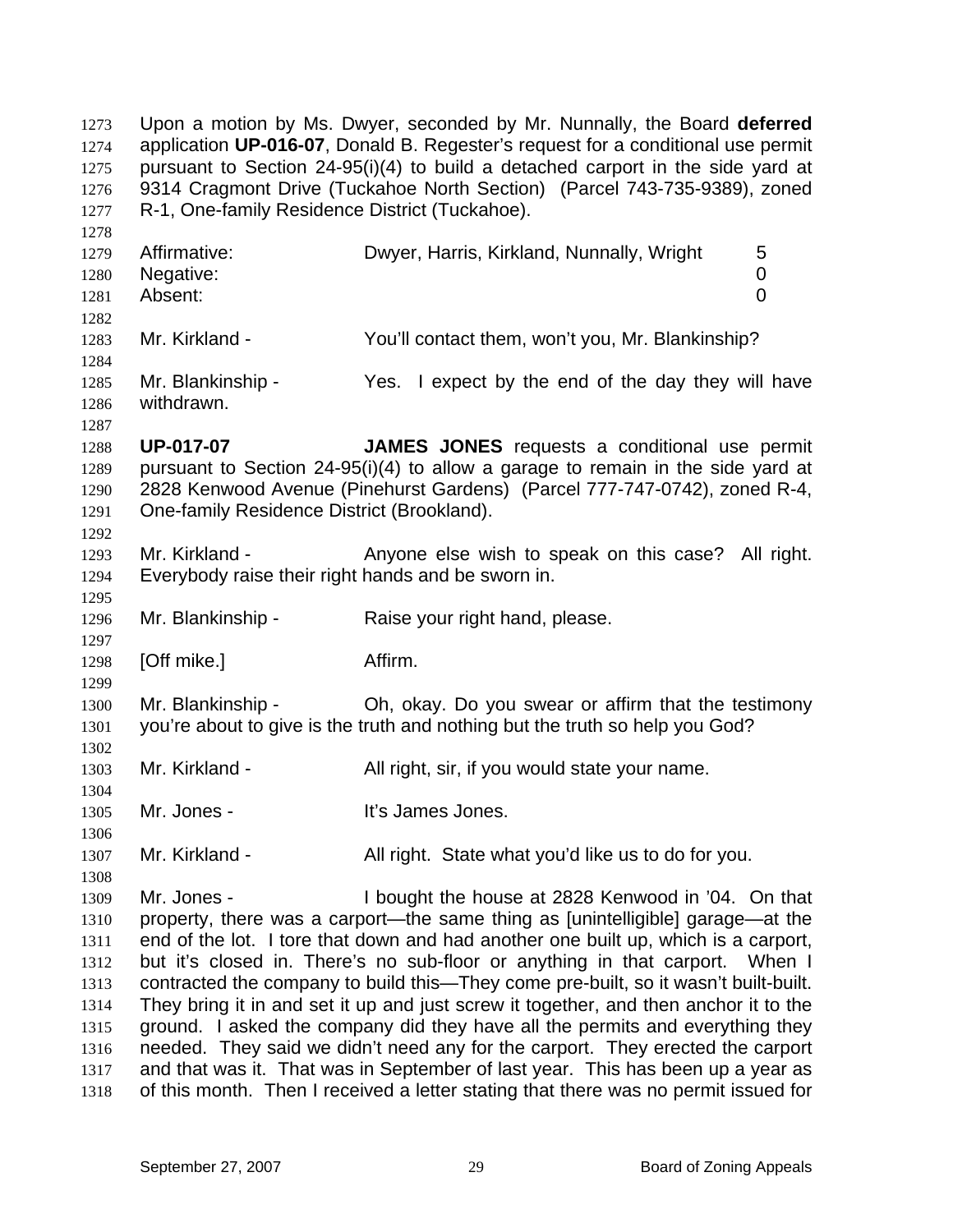1319 1320 1321 1322 1323 1324 1325 1326 1327 1328 1329 1330 1331 1332 1333 1334 1335 1336 1337 1338 1339 1340 1341 1342 1343 1344 1345 1346 1347 1348 1349 1350 1351 1352 1353 1354 1355 1356 1357 1358 1359 1360 1361 1362 1363 that carport. There are several homes in that area that have these carports. Maybe they're not as closed-in as mine, but there are several in this area that have these carports. These houses were built so long ago and there is not a lot of storage or garages in those houses. The reason I put this one up was there was one there before, but it was falling down and it looked terrible. So, I had that one removed and had this put up so I could store my equipment and my vehicles and things of that nature. Like I say, I've been there since '04 and I've been constantly trying to do things to improve this property—removing trees, just doing things to better the property. I do plan on living there. As far as the permit goes and things of that nature, I did not know that there was one needed for a carport. Maybe we're under the misunderstanding that this is a permanent structure; it's not a permanent structure. Mr. Kirkland - Does it have a concrete floor in it? Mr. Jones - No sir. Mr. Kirkland - Is it anchored to that ground? Mr. Jones - There are [unintelligible] to keep high wind from blowing it over, but it's not concreted in or anything like that. Mr. Kirkland - Then it's an accessory structure. Mr. Blankinship - How long has it been in? Mr. Jones - A year. Mr. Blankinship - How many times have you removed it in that year? Mr. Jones - Removed it? Mr. Blankinship - It's permanent, then, isn't it? Mr. Jones - Thean, I haven't removed it. Mr. Blankinship - I mean, it's not like it's something you put up and take down, like a tent or something. Mr. Jones - No. Mr. Blankinship - It's permanently attached. Mr. Jones - Yes.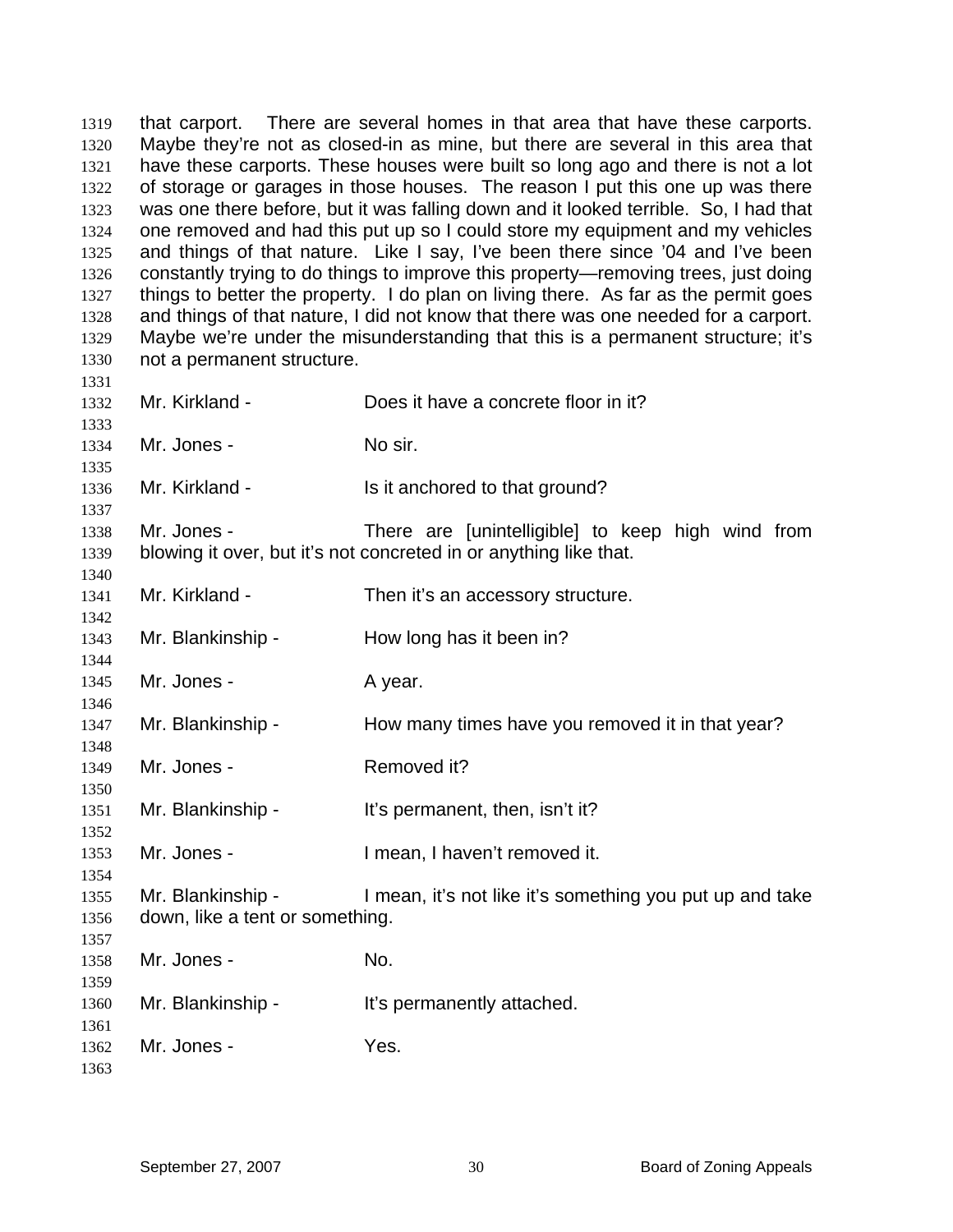1364 1365 1366 1367 1368 1369 1370 1371 1372 1373 1374 1375 1376 1377 1378 1379 1380 1381 1382 1383 1384 1385 1386 1387 1388 1389 1390 1391 1392 1393 1394 1395 1396 1397 1398 1399 1400 1401 1402 1403 1404 1405 1406 1407 1408 1409 Ms. Dwyer - The definition of "structure" is fairly broad. It's anything constructed by an assembly of materials, the use of which requires a fixed location on the ground. That's a structure. So, a structure can be a birdhouse. Mr. Jones - I'm not denying that it's a structure. I mean, it is a structure. I guess there are many variances in structures in my mind as far as dealing with homes. You can have them come in built and have block put up and have concrete floors poured, have it built to the house. There are garages that are being brought in on trucks and just dropped off. These are structures also. These are not as structural as one of those units. I do have a smaller unit in the backyard that is probably more of a structure than this is. This is more or less a carport with the sides closed in. Mr. Kirkland - And two overhead doors on the front of it. Mr. Jones - Two rollup doors, yes. Ms. Dwyer - The bottom line is it meets the County's legal definition of a structure. Even though it may seem like not as solid a structure to you, it meets the definition of a structure, so we have to treat it as such. Ms. Harris - Mr. Jones, did you say the carport or garage that you tore down was attached to the house? Mr. Jones - No ma'am. Ms. Harris - The Music Harris - The Music Harris - The Music Harris of The Music Harris of The Music Harris and H Mr. Jones - Think by width, it was larger, but it was turned on a different angle, and it was closer to the adjacent property line behind me. But it's closer to that property line than this structure is now. I moved it forward to get it off of the property line and off of the adjacent side road. The side road, Carmel, is a dead-end street. I moved it off of that also, to get it more into the property. Mr. Kirkland - You're saying your builder put that up and told you he had all the necessary permits. Did he tear down the old structure when he put up the new one? Mr. Jones - No sir, I tore down the old one. I tore down the old one and cleaned the ground and contacted the company and asked them were there any permits or anything of that nature that I needed. And they said no, not for—They understood no, and then it was put up. I paid them, they put it up. Mr. Kirkland - The Have you since contacted the company and told them you're having a problem?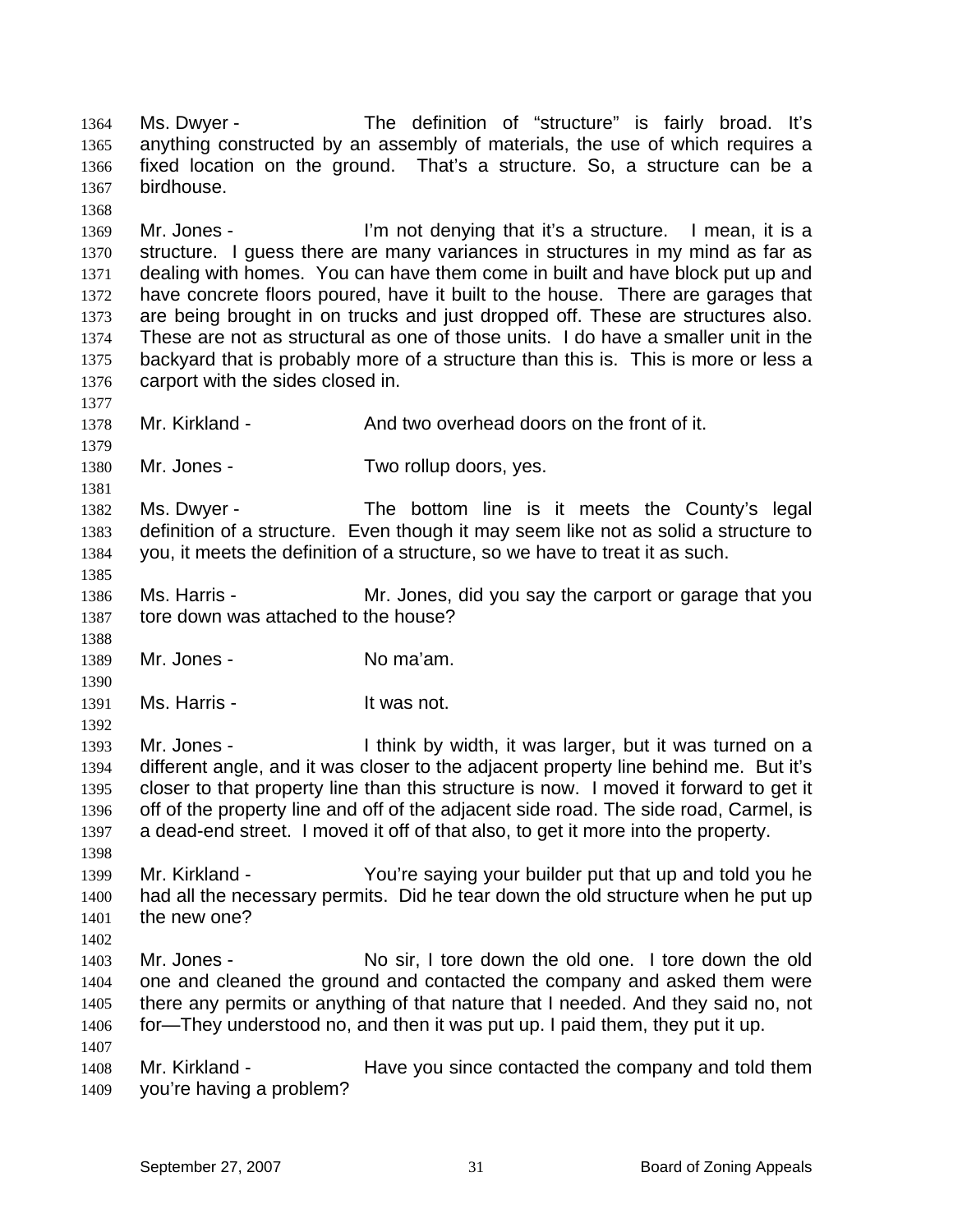| 1410         |                                                     |                                                                                                                                                            |
|--------------|-----------------------------------------------------|------------------------------------------------------------------------------------------------------------------------------------------------------------|
| 1411         | Mr. Jones -                                         | No sir.                                                                                                                                                    |
| 1412         |                                                     |                                                                                                                                                            |
| 1413         | Ms. Dwyer -                                         | What company is it?                                                                                                                                        |
| 1414         |                                                     |                                                                                                                                                            |
| 1415         | Mr. Jones -                                         | They were from out of Crew, Virginia, but the                                                                                                              |
| 1416         |                                                     | company that I actually—C & C Enterprises is the company that sells these units.                                                                           |
| 1417         |                                                     | There are several of these units and these are the pamphlets that come with                                                                                |
| 1418         |                                                     | these units. They are all the same. Some are closed in more than others, but                                                                               |
| 1419         | they're basically the same.                         |                                                                                                                                                            |
| 1420         |                                                     |                                                                                                                                                            |
| 1421         | Mr. Kirkland -                                      | Any other questions by Board members?                                                                                                                      |
| 1422         |                                                     |                                                                                                                                                            |
| 1423         | Ms. Harris -                                        | Did you see the report that staff had that showed the                                                                                                      |
| 1424         |                                                     | setbacks for an attached garage? Did you see how much you exceeded the                                                                                     |
| 1425         | guidelines?                                         |                                                                                                                                                            |
| 1426         |                                                     |                                                                                                                                                            |
| 1427         | Mr. Jones -                                         | As far as the drawing on the paper that I have?                                                                                                            |
| 1428         |                                                     |                                                                                                                                                            |
| 1429         | Ms. Harris -                                        | Yes. The setbacks for an attached garage.                                                                                                                  |
| 1430         |                                                     |                                                                                                                                                            |
| 1431         | Mr. Jones -                                         | Yes. I see their setbacks now, but that was                                                                                                                |
| 1432         |                                                     | unbeknownst to me at that time when this was put up. Now I'm understanding                                                                                 |
| 1433         |                                                     | and finding out that this is called a reverse lot, which changes some of the                                                                               |
| 1434         |                                                     | setbacks because of the angle of the house. With the angle of the house, there                                                                             |
| 1435         |                                                     | is no room to put any structure or any garage-type structure on the property<br>behind the house. There is just no room back there whatsoever. There is no |
| 1436<br>1437 |                                                     | room for any storage, any of my vehicles or lawn equipment or anything of that                                                                             |
| 1438         |                                                     | nature. There is just no room to put anything. I can't just leave it out in the open.                                                                      |
| 1439         |                                                     | That was one reason why the structure that was there I tore down, because it                                                                               |
| 1440         | was not closed in. Plus, it was closer to the road. |                                                                                                                                                            |
| 1441         |                                                     |                                                                                                                                                            |
| 1442         | Mr. Wright -                                        | When did you purchase your home?                                                                                                                           |
| 1443         |                                                     |                                                                                                                                                            |
| 1444         | Mr. Jones -                                         | In '04. February of '04, I believe.                                                                                                                        |
| 1445         |                                                     |                                                                                                                                                            |
| 1446         | Mr. Kirkland -                                      | Any other questions?                                                                                                                                       |
| 1447         |                                                     |                                                                                                                                                            |
| 1448         | Mr. Wright -                                        | One of the problems I see here is that even if we were                                                                                                     |
| 1449         |                                                     | to approve the conditional use permit to permit the garage to be in the side yard                                                                          |
| 1450         |                                                     | under the new ordinance, it would still violate the setback requirements.                                                                                  |
| 1451         |                                                     |                                                                                                                                                            |
| 1452         | Mr. Blankinship -                                   | Yes sir, that is correct.                                                                                                                                  |
| 1453         |                                                     |                                                                                                                                                            |
| 1454         | Mr. Wright -                                        | So that doesn't solve anything.                                                                                                                            |
| 1455         |                                                     |                                                                                                                                                            |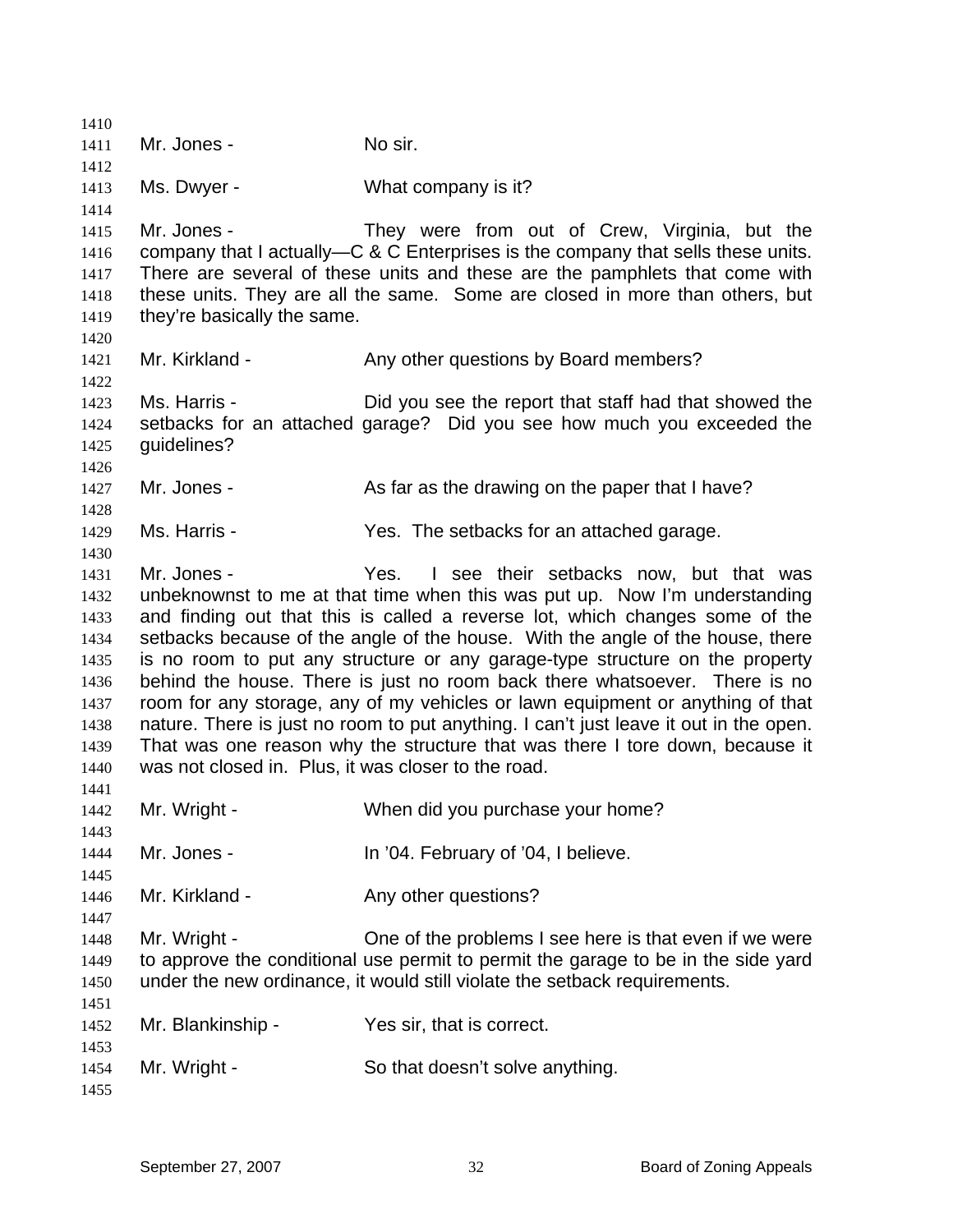| 1456         | Mr. Blankinship - | That's correct.                                                                     |
|--------------|-------------------|-------------------------------------------------------------------------------------|
| 1457<br>1458 | Mr. Wright -      | We can't approve something that violates a setback                                  |
| 1459         | requirement.      |                                                                                     |
|              |                   |                                                                                     |
| 1460<br>1461 | Ms. Harris -      | You'd have to get a variance.                                                       |
| 1462         |                   |                                                                                     |
| 1463         | Mr. Wright -      | Yeah. You'd have to come ask for a variance to do                                   |
| 1464         |                   | that, which we have no authority to grant anyhow, so. It's a complexing problem.    |
| 1465         |                   | I understand that the garage, if it were attached to the house, would satisfy the   |
| 1466         | requirements?     |                                                                                     |
| 1467         |                   |                                                                                     |
| 1468         | Mr. Blankinship - | As long as it were within the setbacks, yes. For                                    |
| 1469         |                   | example, if he were to move it to the left side of the house and attach it and move |
| 1470         |                   | it as far forward as it needs to be to comply with the setback. I believe there is  |
| 1471         |                   | room for a 20 by 20. Paul, do you have that drawing of setbacks for an attached     |
| 1472         | garage?           |                                                                                     |
| 1473         |                   |                                                                                     |
| 1474         | Mr. Wright -      | But it cannot be attached on the side-                                              |
| 1475         |                   |                                                                                     |
| 1476         | Mr. Blankinship - | Right. There's not enough room over there.                                          |
| 1477         |                   |                                                                                     |
| 1478         | Mr. Wright -      | And not a 20 by 20. It still would violate the setback                              |
| 1479         | requirements.     |                                                                                     |
| 1480         |                   |                                                                                     |
| 1481         | Mr. Blankinship - | Yes sir. I believe there is room on the other side of                               |
| 1482         | the house.        |                                                                                     |
| 1483         |                   |                                                                                     |
| 1484         | Mr. Jones -       | On the west side.                                                                   |
| 1485         |                   |                                                                                     |
| 1486         | Mr. Blankinship - | Yes.                                                                                |
| 1487         |                   |                                                                                     |
| 1488         | Mr. Jones -       | Okay.                                                                               |
| 1489         |                   |                                                                                     |
| 1490         | Mr. Blankinship - | If it were attached.                                                                |
| 1491         |                   |                                                                                     |
| 1492         | Mr. Jones -       | Right. But the way that the property line runs,                                     |
| 1493         |                   | attached to the west side of the house, is there still enough room? I'm seeing      |
| 1494         |                   | here an 8-1/2 side yard. I guess that's the variance or the-                        |
| 1495         |                   |                                                                                     |
| 1496         | Mr. Blankinship - | Setback.                                                                            |
| 1497         |                   |                                                                                     |
| 1498         | Mr. Jones -       | The setback that I have to be off of it.                                            |
| 1499         |                   |                                                                                     |
| 1500         | Mr. Blankinship - | Right.                                                                              |
| 1501         |                   |                                                                                     |
|              |                   |                                                                                     |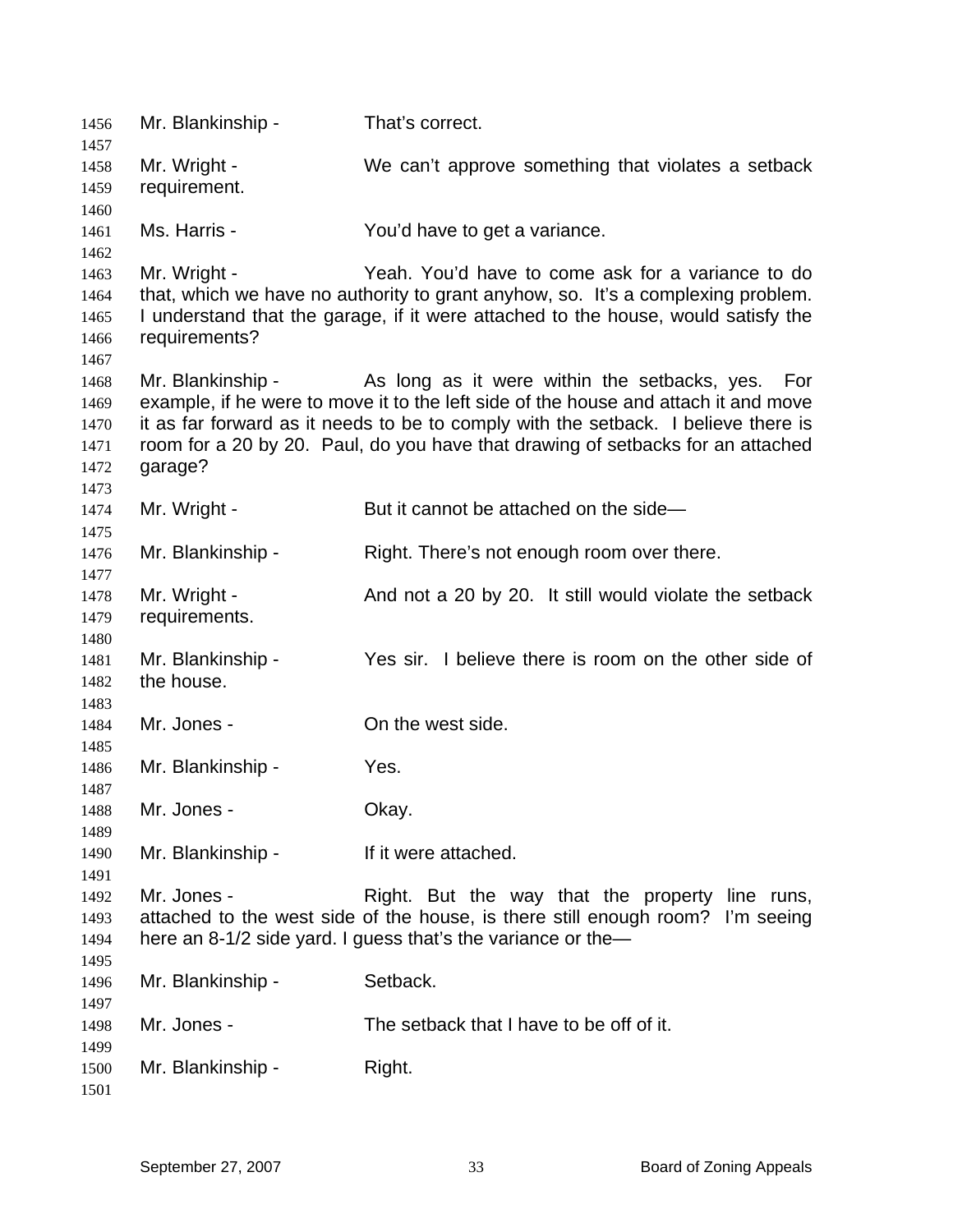Mr. Jones - Con the rear of the yard, it says 25 foot on the rear yard. Mr. Blankinship - Right. Mr. Jones - All right. When did this variance come into—When did this setback come into play, because the way the picture is showing here, the house is not even within the setback. Mr. Wright - That's because your house is old. Mr. Jones - So, they changed all this after the house was built. Mr. Blankinship - The Probably so, yes sir. I'm not sure what year the house was built. Those setbacks have been in the Code since at least 1960. Mr. Jones - The house was built before that. Lakeside has a lot of strange lots. Mr. Wright - But still, you have to meet what's here now. Mr. Blankinship - The new construction has to comply. Mr. Jones - What about the carport that was originally there? Mr. Blankinship - It was illegal. There was no record of a building permit for that and it didn't even show on their tax assessment. Mr. Wright - That was not approved. The old carport was not approved. Mr. Jones - So, none of that came into play when I purchased the house, when they did the property assessment or anything of that nature? I mean, I was never told. Mr. Wright - The State of the Should have been shown. If you had a survey done, they should have caught it. Mr. Jones - The Contract All that was done. Mr. Kirkland - Did you have a mortgage on your house? Mr. Jones - Do I? Mr. Kirkland - Did you have a mortgage on your home?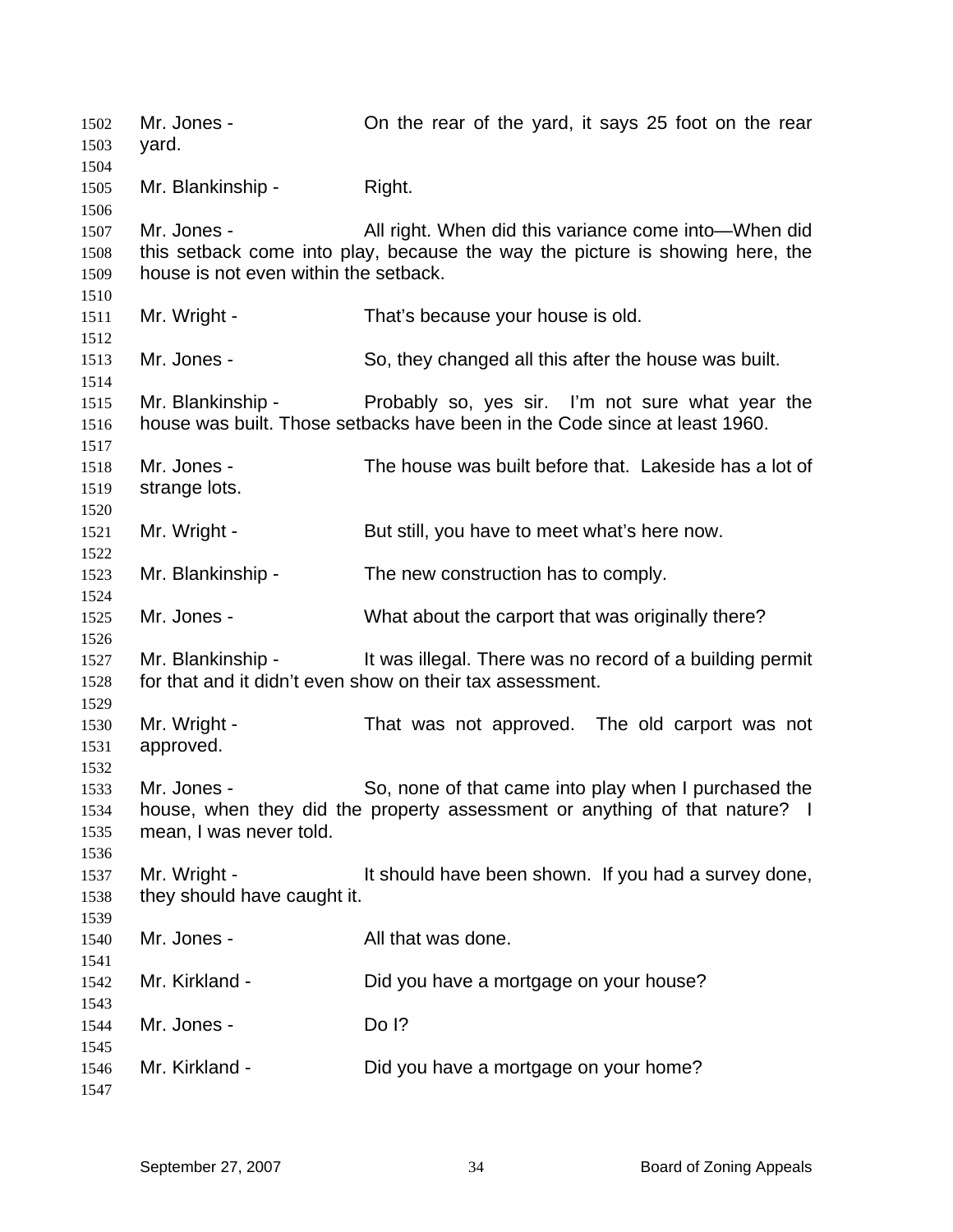| 1548<br>1549                                 | Mr. Jones -                                                    | Yes.                                                                                                                                                                                                                                                                                                                                                                                                   |
|----------------------------------------------|----------------------------------------------------------------|--------------------------------------------------------------------------------------------------------------------------------------------------------------------------------------------------------------------------------------------------------------------------------------------------------------------------------------------------------------------------------------------------------|
| 1550                                         | Mr. Wright -                                                   | They should have caught it.                                                                                                                                                                                                                                                                                                                                                                            |
| 1551<br>1552<br>1553                         | Mr. Kirkland -                                                 | They should have caught it.                                                                                                                                                                                                                                                                                                                                                                            |
| 1554<br>1555<br>1556<br>1557<br>1558<br>1559 | Mr. Jones -                                                    | Right, and that's what I'm saying. Unbeknownst to<br>me. Nothing was told to me. I assumed that where that was, was correct. I<br>didn't have any reason to not know that. And then putting another structure in<br>that place of a better nature would seem like a better idea, as far as the visual of<br>the property and things of that nature. It's a better structure.                           |
| 1560<br>1561                                 | Mr. Wright -                                                   | The real problem is, if you had applied for a permit to<br>do that, you would have been told then that you couldn't have done it.                                                                                                                                                                                                                                                                      |
| 1562<br>1563<br>1564<br>1565                 | Mr. Jones -<br>looked like to me that the contractor would be- | Right. But being as though I contracted this out, it                                                                                                                                                                                                                                                                                                                                                   |
| 1566<br>1567<br>1568                         | Mr. Wright -<br>should have gotten a permit.                   | Now, you may be onto something. The contractor                                                                                                                                                                                                                                                                                                                                                         |
| 1569<br>1570                                 | Mr. Kirkland -                                                 | That's who you need to talk to.                                                                                                                                                                                                                                                                                                                                                                        |
| 1571<br>1572<br>1573                         | Ms. Dwyer -<br>that's another possibility.                     | There's another drawing that staff was kind enough to<br>do that shows the potential for a smaller building in the rear corner of the lot. So,                                                                                                                                                                                                                                                         |
| 1574<br>1575<br>1576                         | Mr. Jones -                                                    | A potential for a smaller building?                                                                                                                                                                                                                                                                                                                                                                    |
| 1577<br>1578                                 | Ms. Dwyer -                                                    | Right.                                                                                                                                                                                                                                                                                                                                                                                                 |
| 1579<br>1580                                 | Mr. Blankinship -                                              | It's on the screen now.                                                                                                                                                                                                                                                                                                                                                                                |
| 1581<br>1582                                 | Ms. Dwyer -                                                    | On the screen.                                                                                                                                                                                                                                                                                                                                                                                         |
| 1583<br>1584<br>1585                         | Mr. Blankinship -<br>detached in the rear.                     | It would be possible to put a 14 by 14-foot building                                                                                                                                                                                                                                                                                                                                                   |
| 1586<br>1587<br>1588<br>1589<br>1590<br>1591 | Mr. Jones -                                                    | That's not possible because there's a deck on the<br>back of the house that extends to that point. That's not even possible. Like I say,<br>there is very minimal rear yard. Now, with the setbacks, I have even less. The<br>property that I thought was mine is not mine, by the County setbacks. I'm paying<br>personal property taxes on all of this property, but I only can use a portion of it. |
| 1592<br>1593                                 | Ms. Dwyer -<br>all, but you can only build on a portion of it. | You can only build on a portion of it. You can use it                                                                                                                                                                                                                                                                                                                                                  |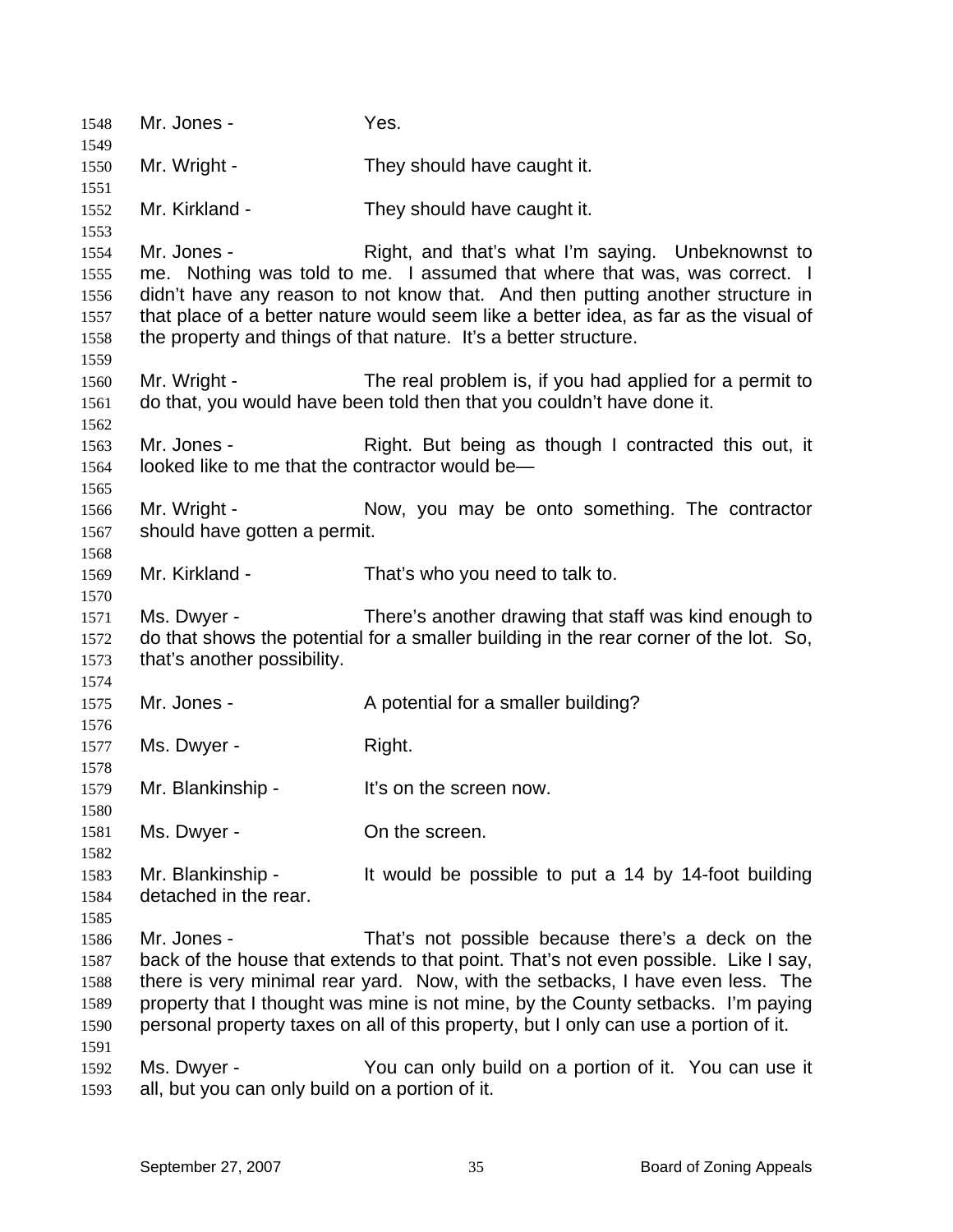| 1594 |                                                   |                                                                                     |
|------|---------------------------------------------------|-------------------------------------------------------------------------------------|
| 1595 | Mr. Jones -                                       | Right. I can use it and pay for it all, but I can't put                             |
| 1596 | anything on it.                                   |                                                                                     |
| 1597 |                                                   |                                                                                     |
| 1598 | Ms. Dwyer -                                       | For example, you couldn't build a house that fills up                               |
| 1599 | the entire lot. That's what the setbacks prevent. |                                                                                     |
| 1600 |                                                   |                                                                                     |
| 1601 | Mr. Jones -                                       | What are the provisions for the 20 by 20 attached to                                |
| 1602 | the west side of the house?                       |                                                                                     |
| 1603 |                                                   |                                                                                     |
| 1604 | Mr. Wright -                                      | Did you say that could be done, Mr. Blankinship?                                    |
| 1605 |                                                   |                                                                                     |
| 1606 | Mr. Blankinship -                                 | Yes sir, and the setbacks are sketched on the-                                      |
| 1607 |                                                   |                                                                                     |
| 1608 | Mr. Wright -                                      | When you came in to get the building permit, all the                                |
| 1609 |                                                   | necessary forms would be filled out and they would make sure they would fit.        |
| 1610 |                                                   | Then you could get a permit to place it in that position.                           |
| 1611 |                                                   |                                                                                     |
| 1612 | Mr. Jones -                                       | So, as long as the west rear corner of that 20 by 20 is                             |
| 1613 | 8-1/2 foot off of that side yard.                 |                                                                                     |
| 1614 |                                                   |                                                                                     |
| 1615 | Mr. Blankinship -                                 | Yes.                                                                                |
| 1616 |                                                   |                                                                                     |
| 1617 | Mr. Jones -                                       | It would have to be moved forward enough to comply                                  |
| 1618 | with that.                                        |                                                                                     |
| 1619 |                                                   |                                                                                     |
| 1620 | Mr. Blankinship -                                 | Exactly.                                                                            |
| 1621 |                                                   |                                                                                     |
| 1622 | Mr. Jones -                                       | What are the regulations as far as considered an                                    |
| 1623 | attached?                                         |                                                                                     |
| 1624 |                                                   |                                                                                     |
| 1625 | Mr. Blankinship -                                 | Somebody in Building Inspections would have to help                                 |
| 1626 |                                                   | you with exactly what you'd have to do to attach the new structure to the existing. |
| 1627 |                                                   | I don't know what the building code would require in terms of what size of a bolt   |
| 1628 | or whatever.                                      |                                                                                     |
| 1629 |                                                   |                                                                                     |
| 1630 | Mr. Jones -                                       | Does it make a difference that it's closed in? These                                |
| 1631 | structures are put up throughout the County.      |                                                                                     |
| 1632 |                                                   |                                                                                     |
| 1633 |                                                   |                                                                                     |
| 1634 | Mr. Wright -                                      | It didn't make any difference.                                                      |
| 1635 |                                                   |                                                                                     |
| 1636 | Mr. Blankinship -                                 | If it were an open carport. A carport still has to                                  |
| 1637 | comply with these requirements.                   |                                                                                     |
| 1638 |                                                   |                                                                                     |
|      |                                                   |                                                                                     |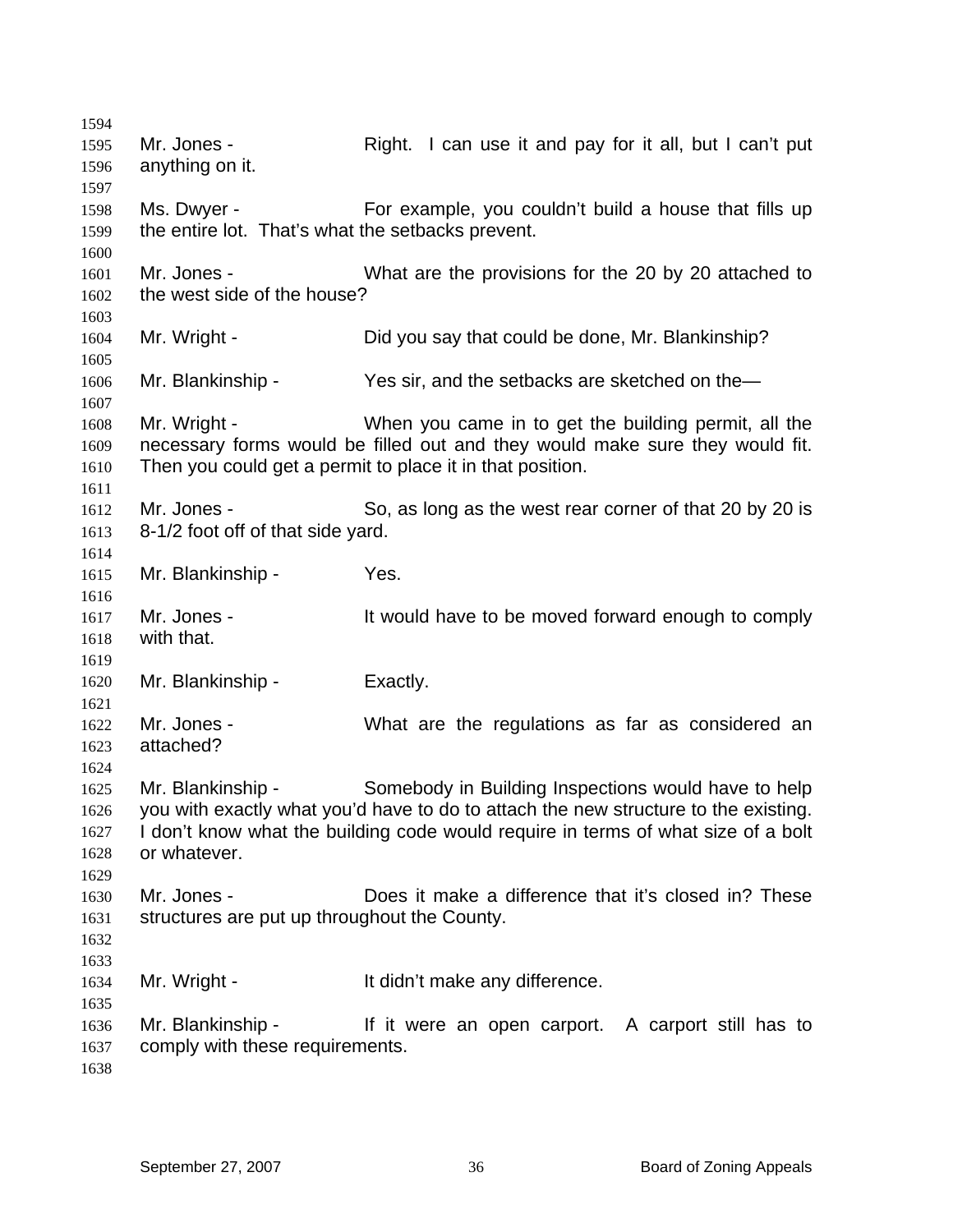1639 1640 Mr. Jones - There are several, several, several in Henrico County that don't have permits, and I'm being singled out at this point in time.

1641

1644

1642 1643 Mr. Wright - The You're not being singled out. All we're doing is applying the ordinance, as we're required to do.

1645 1646 1647 Ms. Dwyer - We've had other cases like this come before this Board where people have built carports and they've not been located within the setbacks.

1648

1653

1668

1672

1674

1676

1649 1650 1651 1652 Mr. Kirkland - **All right.** Any other questions from Board members? All right, sir, if you would have a seat. There are two other people that would like to speak. I assume they're in opposition. Then you can rebut their comments, if you wish.

1654 1655 1656 1657 1658 1659 1660 1661 1662 1663 1664 1665 1666 1667 Ms. Hebner - My name is Julie Hebner. I live at 2829 Kenwood, which is across the street from Mr. Jones, and to the side. I'm sorry, this is—I'm kind of emotional because I have sons this age and I am feeling bad about the whole situation. Mr. Jones has been a responsible property owner. We were happy to see him move in. He has definitely improved the looks of his property. Judging from what I have seen of his habits, without paying close attention, he seems to be a reliable employee. But he has been advertising and operating a motorcycle repair shop out of this garage, which, by the way, you cannot get a car in. I have his business card here. He has not been responsive to complaints from our household—which we live in a duplex; my elderly mother is upstairs and our neighbors beside us. I don't know about any of the other neighbors. He has not been responsive to complaints about the noise. In fact, he has deliberately made noise to annoy us when we complain, so I am opposed to any variance for this garage because it has caused a problem for us.

1669 1670 1671 Mr. Kirkland - It's going to be a use permit, if it is granted, not a variance. There is a little bit of difference, but I appreciate your comments, ma'am. Next.

1673 Mr. Wright - He can't operate a business in his dwelling, can he?

1675 Mr. Kirkland - **No. That's another issue.** 

1677 1678 1679 1680 1681 1682 1683 1684 Ms. Taylor - **My name is Karen Taylor.** I live at 6505 Carmel Avenue. I've been living there 12 years, going on 13 years. Prior to the residents that lived there, the property had been rented several times. Mr. Jones has made a lot of improvements to the area. Now, in reference to the community, there are a lot of diverse residents that live in the area and people have their different types of personal recreation. I've had no problems with James. I call him James; he's my neighbor. As far as the property, he's done a lot. He put siding on his house, got the garage to match it. My concern is having someone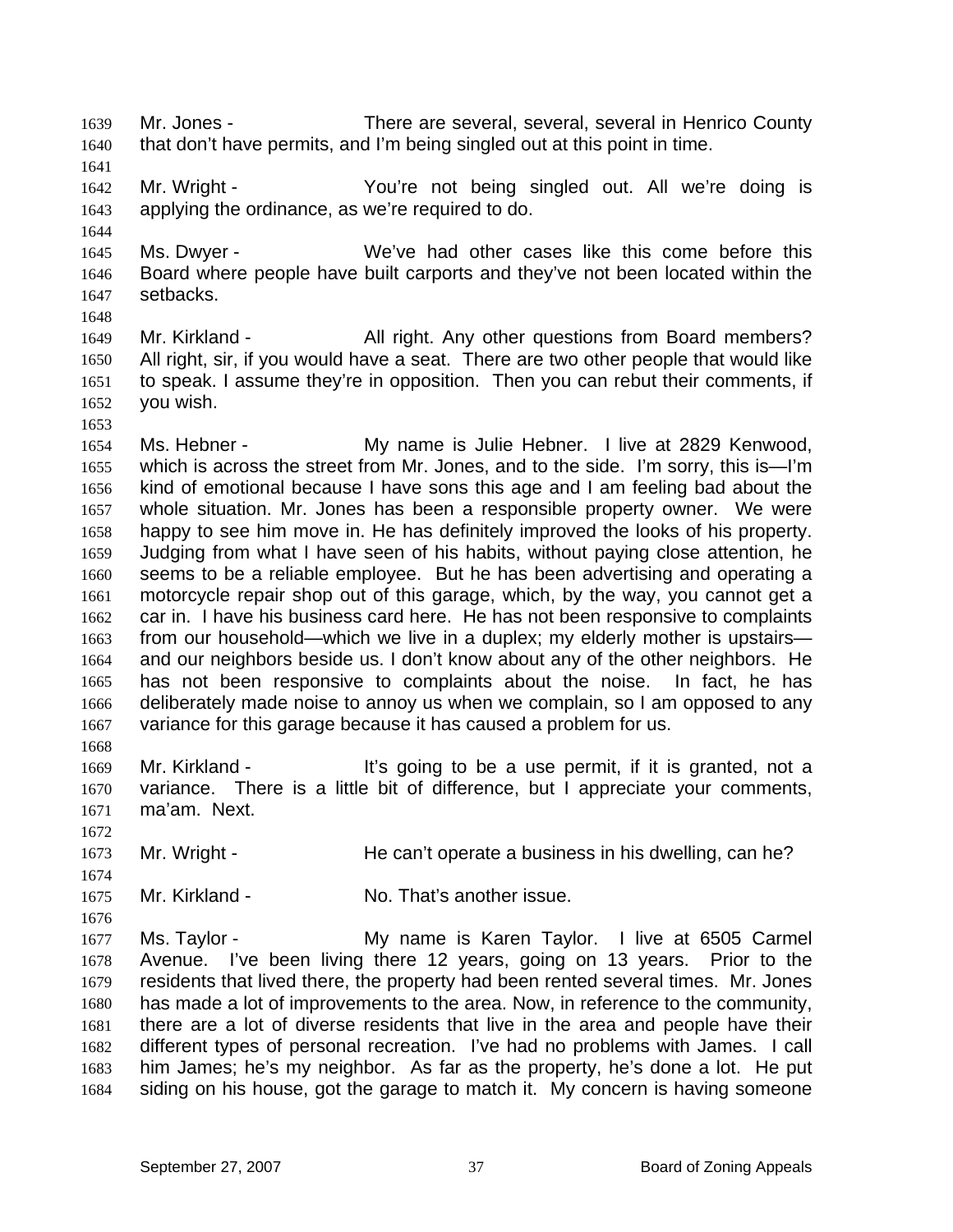1685 1686 1687 1688 1689 1690 1691 1692 1693 1694 1695 there that will degrade the property when you're dealing with a lot of structures and so forth and so on. I was thinking about putting up one of these structures myself and I wanted to be here, basically, just to acknowledge what's going on. I do arts and crafts and stuff. I do have an attached garage. However, a lot of people have a lot of things or toys that they play with. I do my little personal arts and crafts, whatever, inside the house. I sew. It's not like a business or whatever, and I'm just saying, it's something that I'm able to do. I've had no problems in the latter part of that area. What I have had a problem with is the noise from drums. A lot of people have the detached garage and we have a lot of drummers, sounds that come from back there. That's what I've been hearing and I live way on the other side.

1696

1697 1698 1699 1700 1701 1702 In reference to the structure, it looks nice, gotten a lot of compliments from visitors and so forth. Given that structure that he's in, there is nowhere else to put a garage. He'd have to abide by whatever the ordinance is or whatever, but I have no problems whatsoever. I think he's enhanced the property, to be honest with you. That's my basic concern. As residents, I hope that everybody gets along.

1704 Ms. Harris - The Ms. Taylor, where is your house?

1703

1711

1714

- 1705 1706 Ms. Taylor-<br>
6505 Carmel.
- 1707 1708 Ms. Harris - Thank you.
- 1709 1710 Mr. Kirkland - Any other questions by Board members?
- 1712 1713 Mr. Wright - The You have no problem with this business that he operates in the garage?
- 1715 1716 1717 1718 Ms. Taylor - I have no problem at all, to be honest with you. In this neighborhood, there are a lot of single parents, well, singles that live in that neighborhood. I have no problem because it doesn't bother me. Basically, it doesn't bother me.
- 1719 1720

1721

- Mr. Kirkland The Mr. Jones, do you have any comments?
- 1722 1723 1724 1725 1726 1727 1728 1729 1730 Mr. Jones - Yes. As far as me running a business out of that structure, that's not happening. I work for a motorcycle shop and I'm a member of a couple of the motorcycle clubs like the Blue Knights and things like that. I know most of these guys and I work on a lot of their motorcycles at work. A lot of these guys fall into a problem where maybe on the weekend or something they have something that happens, and they'll stop by and ask if I can take a look at it, and I will. As far as running a business out of that structure, that's not happening. I don't even have room to run a business out of that structure. That's a 20 by 20, and I own five motorcycles myself. Most of that structure is taken up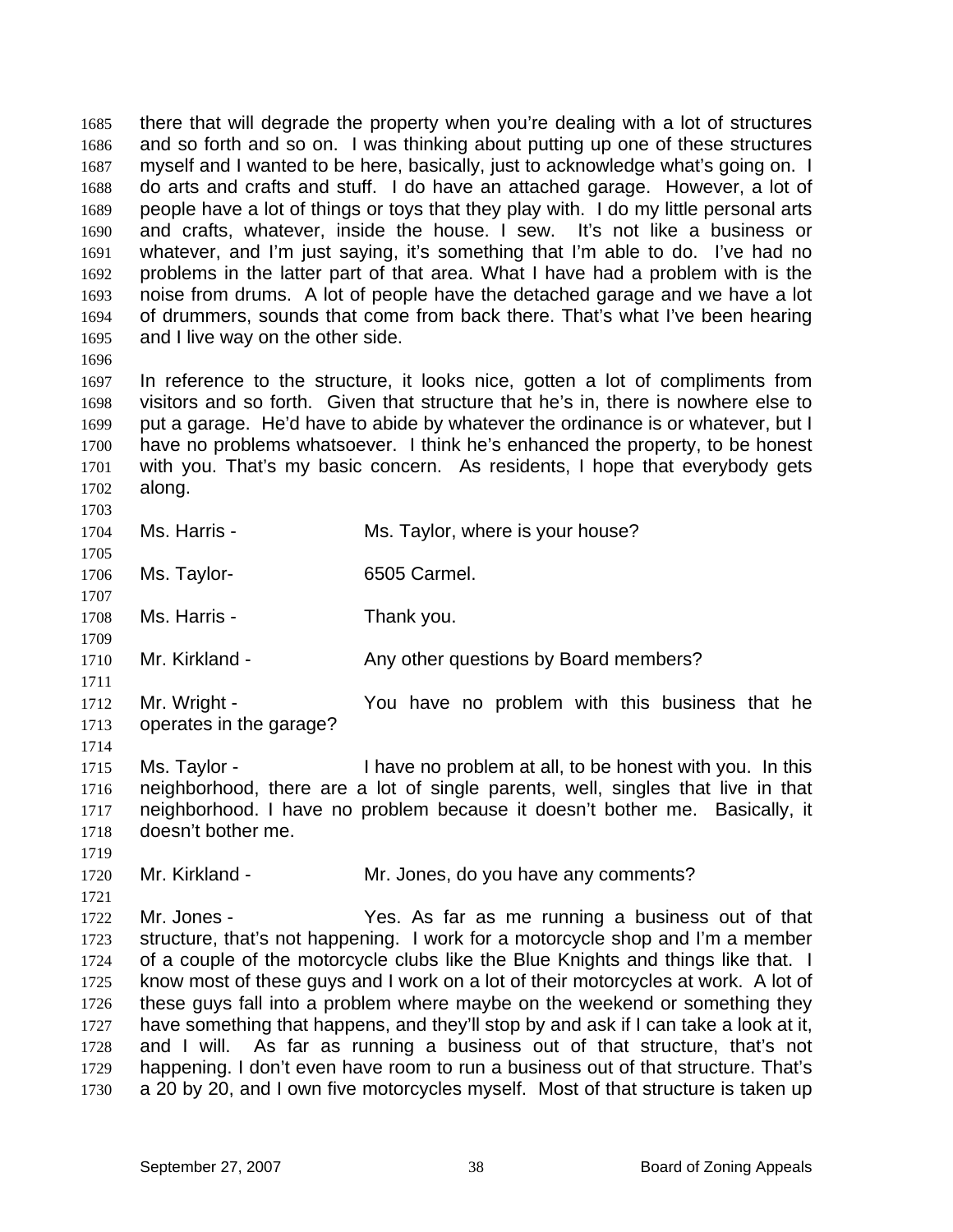1731 1732 1733 1734 1735 1736 1737 1738 1739 1740 1741 with my own personal equipment and my motorcycles. The neighbor at 2829, this all started when the neighbor wasn't happy with a friend of mine that was at my property one afternoon. This is where this started. I am a property owner and the property at 2829, they're renters. I own my property; I make my property better for the community in that area, and for me. That's my whole outlook on my property, myself, is to make it better in the community as far as the looks and things of that nature. I'm not putting anything up or doing anything that would lessen the value of the property in that area. I wouldn't want to lessen the value of my own property, years down the road if I decide to sell it or something like that. As far as the business out of that structure, that's not happening. It's a personal use.

1742

1744

1748

1750

1755

1761

1764

## 1743 **DECISION**

1745 1746 1747 Mr. Kirkland - All right, sir. Any other comments by Board members? If not, that concludes the case. Thank you, sir. I make a motion we deny the case. I guess you want a grounds.

- 1749 Mr. Wright - Second.
- 1751 1752 1753 1754 Ms. Dwyer - In looking at the statute for conditional use permits, when you look at the adjacent uses and structures, and this house infringes upon the setback in every direction, and would overcrowd the District and have a negative impact, in my view, on the adjacent uses. Let's see what else we have.
- 1756 1757 1758 1759 1760 Mr. Wright - The I don't see how we can approve something that would violate the Code. I don't think that authorization to approve conditional uses in a side yard would extend to the point where if we did it, it would violate the setback requirements. I think it would have to be within the setback requirements for us to do it.

1762 1763 Ms. Dwyer - Or it would have to have a variance. So, it clearly impairs the character of the district.

1765 1766 Mr. Kirkland - All right. Had a motion and a second. All those in favor say aye. All those opposed say no. The case is denied.

1767

1773

1768 1769 1770 1771 1772 After an advertised public hearing and on a motion by Mr. Kirkland, seconded by Mr. Wright, the Board **denied** application **UP-017-07**, James Jones' request for a conditional use permit pursuant to Section 24-95(i)(4) to allow a garage to remain in the side yard at 2828 Kenwood Avenue (Pinehurst Gardens) (Parcel 777-747- 0742), zoned R-4, One-family Residence District (Brookland).

| 1774 Affirmative: | Dwyer, Harris, Kirkland, Nunnally, Wright |  |
|-------------------|-------------------------------------------|--|
| 1775 Negative:    |                                           |  |
| 1776 Absent:      |                                           |  |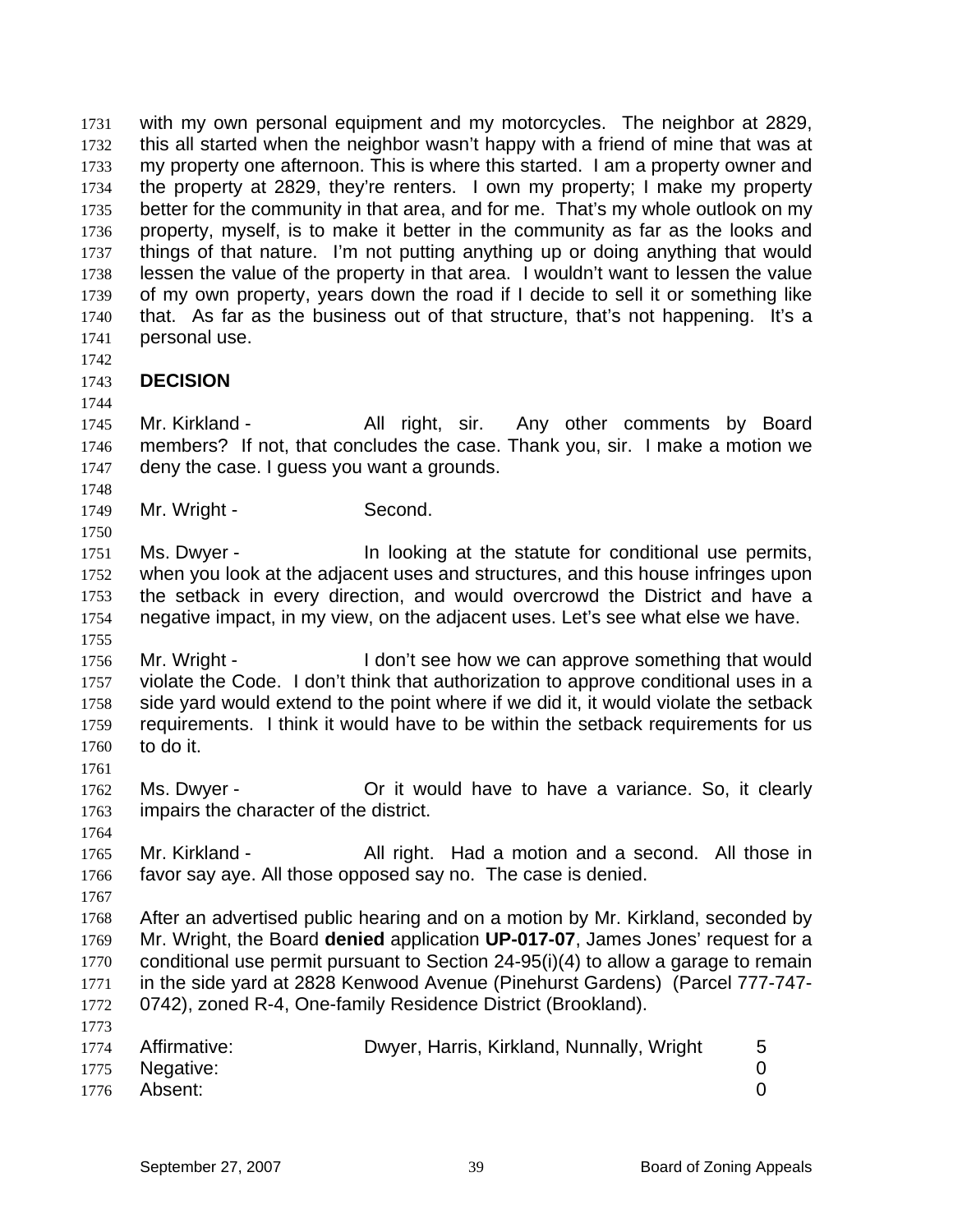1777 1778 1779 1780 1781 1782 1783 1784 1785 1786 1787 1788 1789 1790 1791 1792 1793 1794 1795 1796 1797 1798 1799 1800 1801 1802 1803 1804 1805 1806 1807 1808 1809 1810 1811 1812 1813 1814 1815 1816 1817 1818 1819 1820 **UP-018-07 GILLIES CREEK INDUSTRIAL RECYCLING, LLC**  requests a conditional use permit pursuant to Section 24-88(c) to develop a wetlands mitigation bank at 5500 White Oak Drive (Parcels 864-704-2093, 860- 709-5622 and 863-706-3470), zoned C-1, Conservation District (Varina). Mr. Blankinship - UP-018-07 has been deferred. **UP-019-07 WEST BROAD VILLAGE, LLC** requests a conditional use permit pursuant to Section 24-116(c)(1) to erect four temporary office trailers at 11201 West Broad Street (West Broad Village) (Parcel 742-760-7866), zoned UMUC, Urban Mixed Use (Conditional) (Three Chopt). Mr. Kirkland - Yes sir, if you'd raise your right hand. And anybody else who wishes to speak, please raise your right hand and be sworn in. Mr. Blankinship - Do you swear the testimony you're about to give is the truth and nothing but the truth so help you God? Mr. Condlin - Thank you, Mr. Chairman, members of the Board. My name is Andy Condlin with Williams Mullen. I have with me Lisa Earnhart from Unicorp who is the owner of West Broad Village, and Joe Vilasec from Timmons to answer any technical questions you may have. This is a 115-acre site located on Broad Street and Three Chopt Road running behind it, that was rezoned in early 2006 to an Urban Mixed Use Conditional zoning. This mixed use has a variety of uses that includes 420,000-square-feet of retail, a village center that runs generally along Broad Street and near Broad Street in this area, and also approximately 350 hotel rooms, as well as 582,000 square feet of office space. It includes, as well, 884 residential units. Those residential units are comprised of 339 multi-family condominiums and apartment mixes above the retail, which is something that is called for in the Urban Mixed Use District. Again, more towards Broad Street, but it also includes, as you can see here, 545 townhomes or brownstones that are going to be developed by three different builders. The three different builders were used because there was a request by the County, as well as a desire by the developer, to have a diversity of product out there. Five hundred and forty-five townhouses coming from one single builder would be pretty uniform and not a diverse, not a unique type of development, which is something we're going for and something you have to have. So, what we're asking for is four different trailers in the layout. Ben, I don't know if that layout is the best place to get that. There we go, okay. I'll take a look at those. This is the proximity of the layout for the buildings. If I could, I guess,

1821 1822 refer you back to the overall layout where this sits. Currently, Three Chopt Lane, that connects Broad Street and Three Chopt Road, runs through and picks up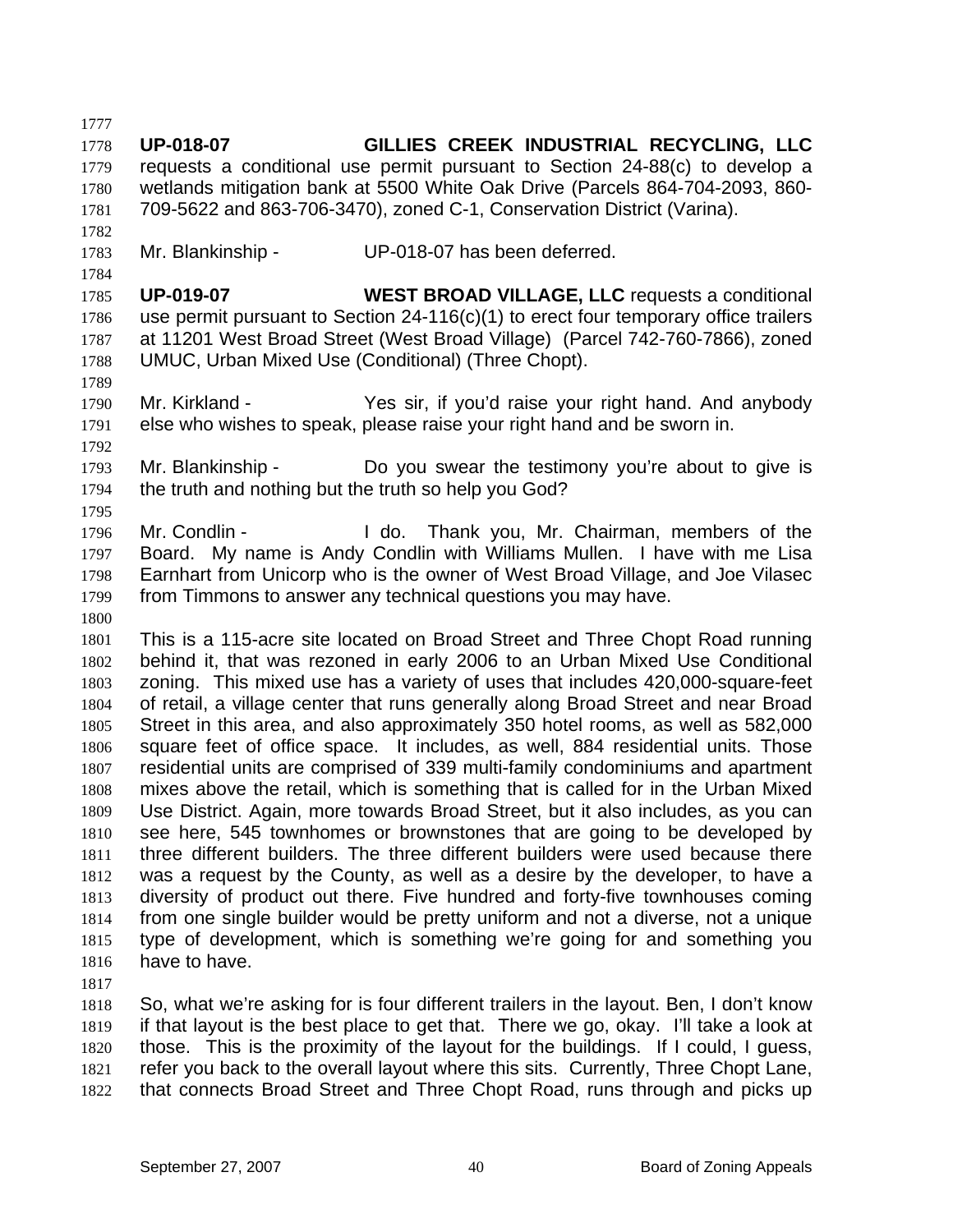1823 1824 1825 1826 1827 1828 1829 1830 from this location, I guess. That's how it goes, generally, Joe. Our plan, of course, is to build homes where Three Chopt Lane is. That's a private road, private right-of-way. That is used by the public, has always been used by the public. It's a prescriptive easement. What we're proposing is the four trailers, which would be temporary sales offices. Again, we have, you can see here for Eagle, Prospect, and Ryan, which are the three different townhome developers. And, of course, West Broad Village would have their own that would provide for office users, as well as for the apartments and condominiums.

1831

1841

1832 1833 1834 1835 1836 1837 1838 1839 1840 Only because I brought it and I think they're nice looking pictures, I'm going to force you to look at some of our pictures as well. These are the concepts that we have throughout some of the various looks that we're trying to provide where the apartments and condominiums would go. I think we have some elevations of the townhouses. You can see the townhouses would be centered around the courtyard. So, this is pretty complex development that we're trying to provide for, but again, we need to have the four different sales trailers because they're competing developers that are going to be selling a very similar product, but again, somewhat diverse. And that's what we're trying to go for.

- 1842 1843 1844 1845 1846 1847 1848 1849 1850 1851 1852 1853 1854 1855 With that, I think we've met all the requisite preconditions for the approval of the conditional use permit. I would make two comments on the conditions, if we may. The first is with respect to the timing. I know in looking back at other cases, there's always a concern whether one year is sufficient time. If I could just give you the timeframe that we're expecting. These lots will be delivered early next year, in '08. That will be the actual infrastructure that will be in place, most of the road system, but the lots will be delivered so the builders can start building. The first homes we expect to be delivered will be somewhere around the end of the summer. Currently, the condition has in it October 15, 2008. I'd like to extend that, if we could, three months to maybe the end of January 2009, January  $30<sup>th</sup>$ , just because that's a little tight timeframe. We think we're going to be able to make it without any problems and be able to move the offices into model homes, so that we can have our sales offices out of those, as allowed by Code. But, again, it's at the pleasure of the Board, if we could do that.
- 1856

1857 1858 1859 1860 1861 1862 1863 1864 1865 1866 1867 1868 The other comment I would make is on condition #6, which says, "The trailers and parking lots shall be located at least 35 feet from the public right-of-way." My concern here, as you can see, we've got some setbacks off of these private roads that, currently, Three Chopt Lane—Again, it's a private road but the public uses it. We are going to be providing for, if I may, moving this Three Chopt Lane. Currently, traffic comes off of Broad, curls around here, and then comes down Three Chopt Lane. It's already been moved once. As part of the development of the plan of developments that have been approved, this would actually be located so there would be a straight shot. Temporarily, Three Chopt Lane would be located off Broad Street to go down where the trailers are. Currently, it runs down there and curls and then comes back through this. As part of our development over the next few months, we'll be having this moved over to this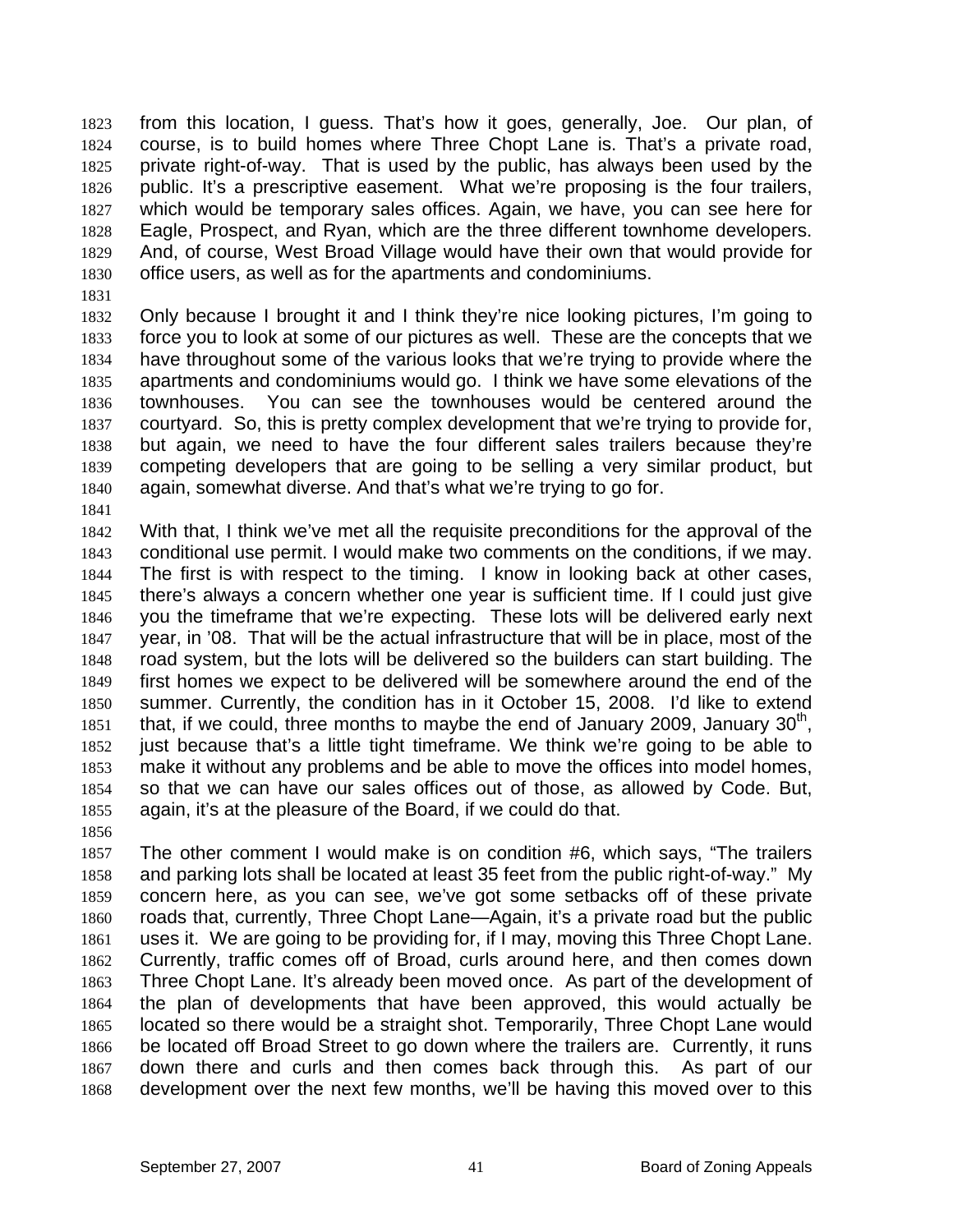1869 1870 1871 1872 1873 1874 1875 1876 1877 1878 1879 1880 1881 1882 location so it will be straight shot there. Then ultimately, when John Rolfe Parkway is completed in 2009, this will be abandoned altogether and the public will no longer have any access off Three Chopt Road onto Three Chopt Lane. That's all been approved as part of the zoning case. I wanted to give you that timing. I don't think that necessarily means a change in the condition, but I wanted clarification from the Board, or to the Board that when it says, "35 feet off the public right-of-way," I wasn't sure exactly what that meant. Certainly, we're off of Broad Street; certainly we're off of Three Chopt Road. This is the land that's owned, they're private roads. The public does use it currently because they're out there and that's what the County required, and we're temporarily going to be moving them away. They certainly will be 35 feet off once we move them. I didn't want there to be any violation of that condition.

1883

1886

1891

With that, I will be happy to answer any questions.

1884 1885 Ms. Dwyer - The How long will Three Chopt Lane be at its current location?

1887 1888 1889 1890 Mr. Condlin - We expect two or three months. I don't know from a construction standpoint, Joe, whether you think this new road—I guess we'll get the approvals for the new road, and how long that will take—You'll have to come over here and speak, and introduce yourself as well.

1892 1893 1894 Mr. Vilasec - Good morning. My name is Joe Vilasec with Timmons Group. Regarding the construction, or the phasing plan of Three Chopt Lane, let me grab this board here. I'm not sure if you can see it in there.

1895 1896 Mr. Blankinship - You need to be over by the mike.

1897 1898 1899 1900 1901 1902 1903 1904 1905 1906 1907 Mr. Vilasec - This presentation board here represents the Three Chopt Phasing Plan that Andy just spoke about. Part of the process is we're looking to vacate—or not vacate—actually it's abandon the prescriptive right-ofway that's currently in place over Three Chopt Lane, and then construct the road from here back down to Three Chopt Lane here. Currently in construction, they are building this portion of the road. I believe the process to abandon this rightof-way is in place right now. It's going through the motions right now. I'm not exactly sure when that's going to be finished, but I believe it's over the next three or four months.

- 1908 1909 1910 1911 Mr. Condlin - [Unintelligible] final approval by sometime in October for that approval so we can open up. They have to inspect that road and it has to be built. I guess that's my question for you, Joe, is when will that road will be built, that timeframe?
- 1912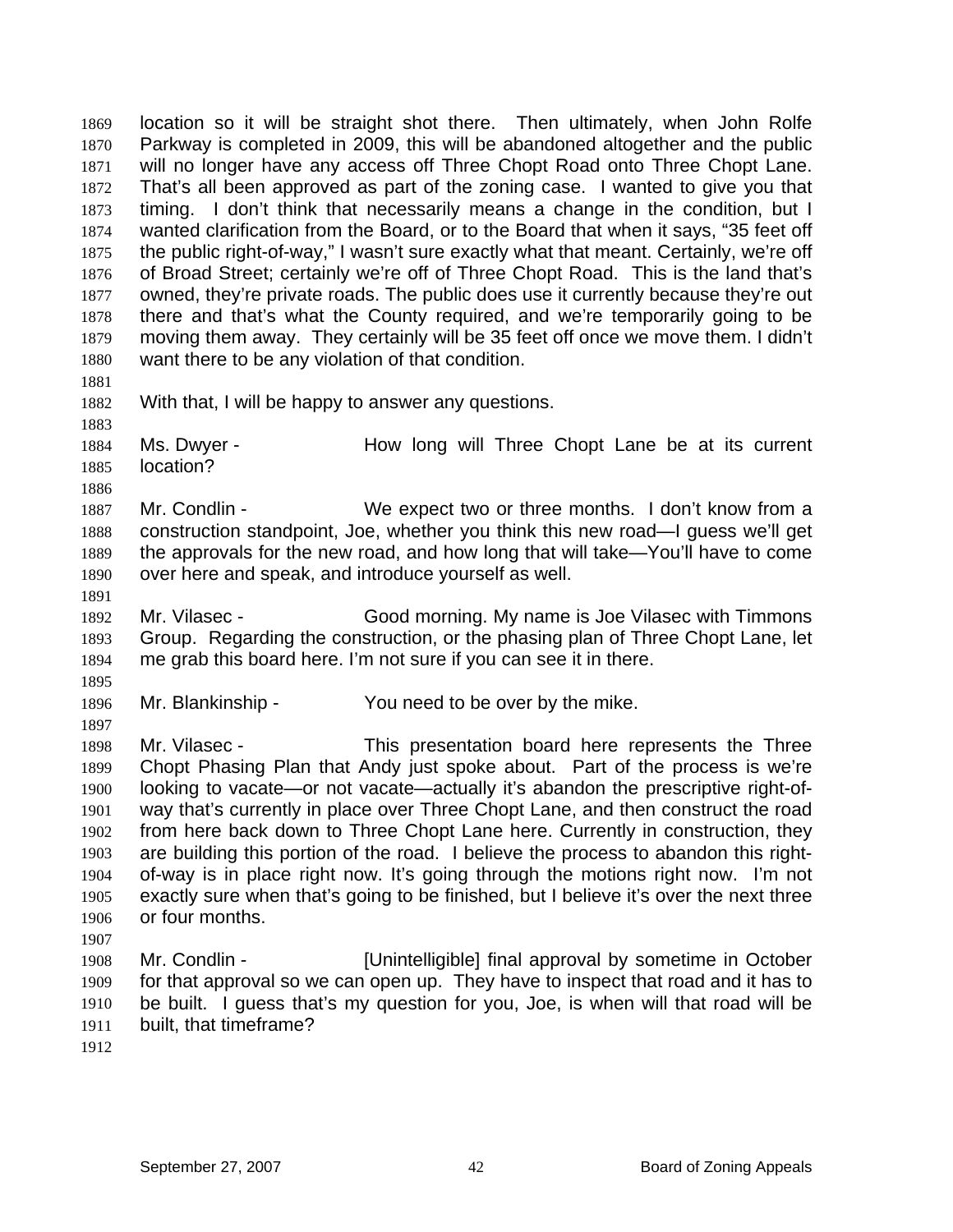1913 1914 1915 1916 1917 1918 1919 1920 1921 1922 1923 1924 1925 1926 1927 1928 1929 1930 1931 1932 1933 1934 1935 1936 1937 1938 1939 1940 1941 1942 1943 1944 1945 1946 1947 1948 1949 1950 1951 1952 1953 1954 1955 1956 1957 1958 Mr. Vilasec - As I mentioned, it's under construction now, at least the first portion of it. I'd say over the next couple of months it should be finished, at least in a position to be inspected by the County traffic engineers. Mr. Condlin - So it'll be the end of November, probably somewhere in that timeframe. Mr. Wright - With all the construction that's going on there, can anybody use Three Chopt Lane now? Mr. Condlin - The Mr it was our preference, we would close it altogether. There are currently only about 1,500 to 2,000 cars that use it, based on the staff report when you did the rezoning. But those 1,500 to 2,000 people are vocal folks. That can just go down to Pump Road and go up. It's pretty easy to get otherwise, but the County's reluctant to close it. That's going to be one of our arguments in the next month is to say can we just close it altogether so that there's not public running through this construction zone. It's a pretty large construction zone. I don't know where that will come up. That's an administrative decision. If not, we have a plan in place that the County has already done before as part of relocating part of Three Chopt Road. And that's up to the County. Mr. Wright - So, it will be relocated out of that area that would cause some problems. Mr. Condlin - The Muslim state of the relocated out of where they currently travel by where the trailers are to this straight shot that would go here. And then ultimately, once John Rolfe Parkway is opened, it would be eliminated altogether. That's what we've already started in the process of. Ms. Dwyer - **Between now and January 30, 2009, access to the** trailers by the public is always going to be via Three Chopt Lane, whether it's to the west or to the east of the trailer compound. Mr. Condlin - Through the private road system, yes ma'am. Ms. Dwyer - So, you can't close it at least until you get rid of the trailers. Mr. Condlin - Well, if you remember, if you know the area, Three Chopt Lane used to run right through the middle of what's called Short Pump Station. We did the first movement of this road to get it out of Short Pump Station. This right here is already in and constructed, so this would be the access way to get in to the parking lot. Ms. Dwyer - Chay.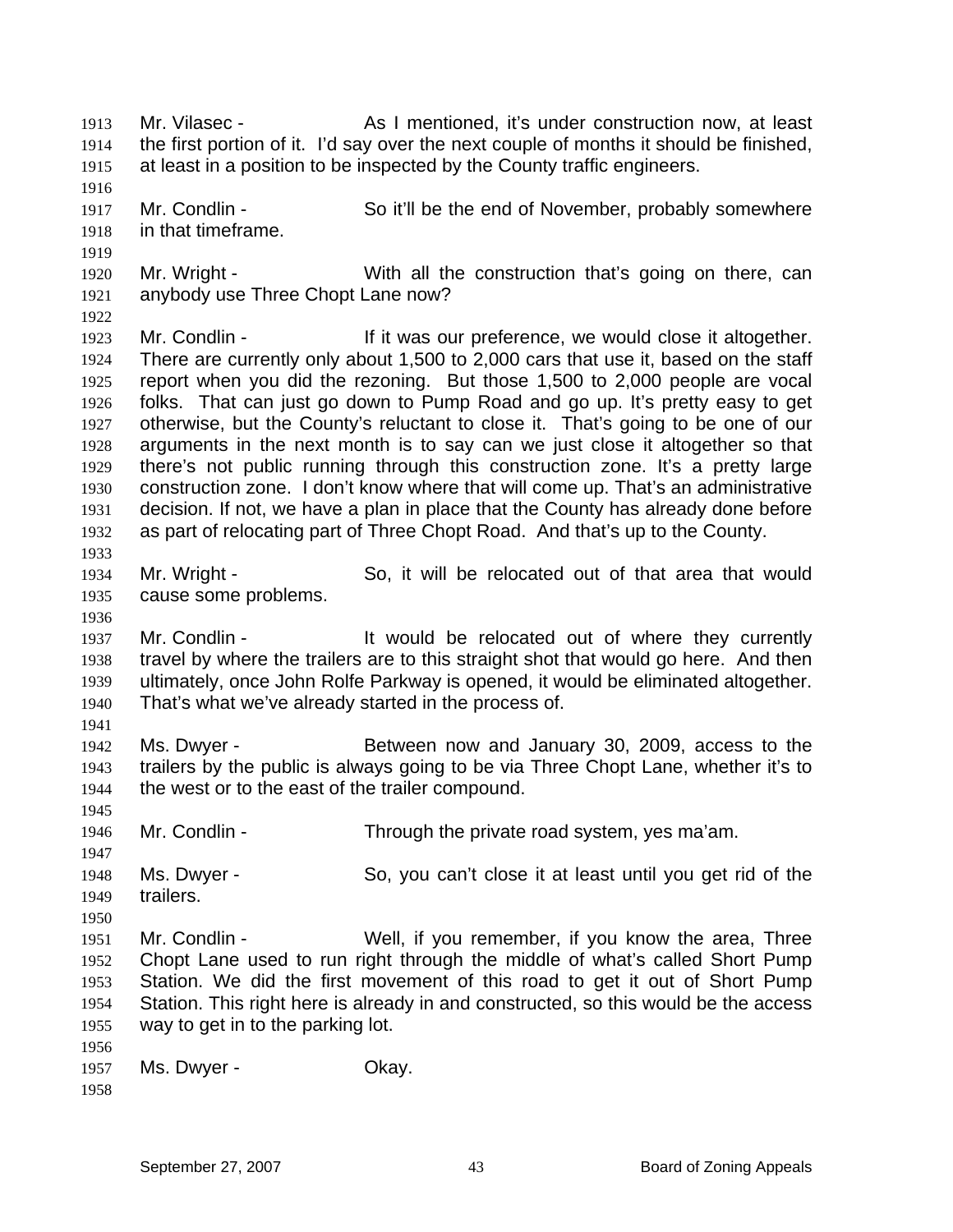1959 1960 1961 1962 1963 1964 1965 1966 1967 1968 1969 1970 1971 1972 1973 1974 1975 1976 1977 1978 1979 1980 1981 1982 1983 1984 1985 1986 1987 1988 1989 1990 1991 1992 1993 1994 1995 1996 1997 1998 1999 2000 2001 2002 2003 2004 Mr. Condlin - The rest of it would be closed. You wouldn't be able to travel, then, to the rest of Three Chopt Road. It would not be a thruway. Ms. Dwyer - So, then access to the public would be from Broad Street and not Three Chopt. Mr. Condlin - Correct. Ms. Dwyer - But it would still be— Mr. Condlin - The And that's in our proffers. Ms. Dwyer - Chay. Mr. Condlin - So, I mean, yeah, it would be halfway through. But, quite frankly, the traffic, where it would be traveling, there would be limited construction traveling. It would be all located in this area behind it, so you wouldn't be able to access it. Ms. Dwyer - Looking at this drawing here, it looks like you're certainly 35 feet from the new Three Chopt. Mr. Condlin - It's 35 feet from what I'll call the temporary Three Chopt. Ms. Dwyer - In any event, it's a private road. Mr. Condlin - It is a private road. When that said, "public right-ofway," that's not a requirement of the Code. I just wanted that explanation so to say if there's a month or two that we're still using the existing right-of-way that that wouldn't be in violation of that condition. Mr. Kirkland - Any other questions from Board members? Mr. Condlin - Thank you very much. **DECISION**  Mr. Wright - I move we approve UP-019-07 on the grounds that the proposed use will be in substantial accordance with the general purpose and objectives of Chapter 24 of the County Code. Mr. Blankinship - Do you want to amend Condition 7? Mr. Wright - And I would like to amend Condition 7 to extend it to January 31, 2009.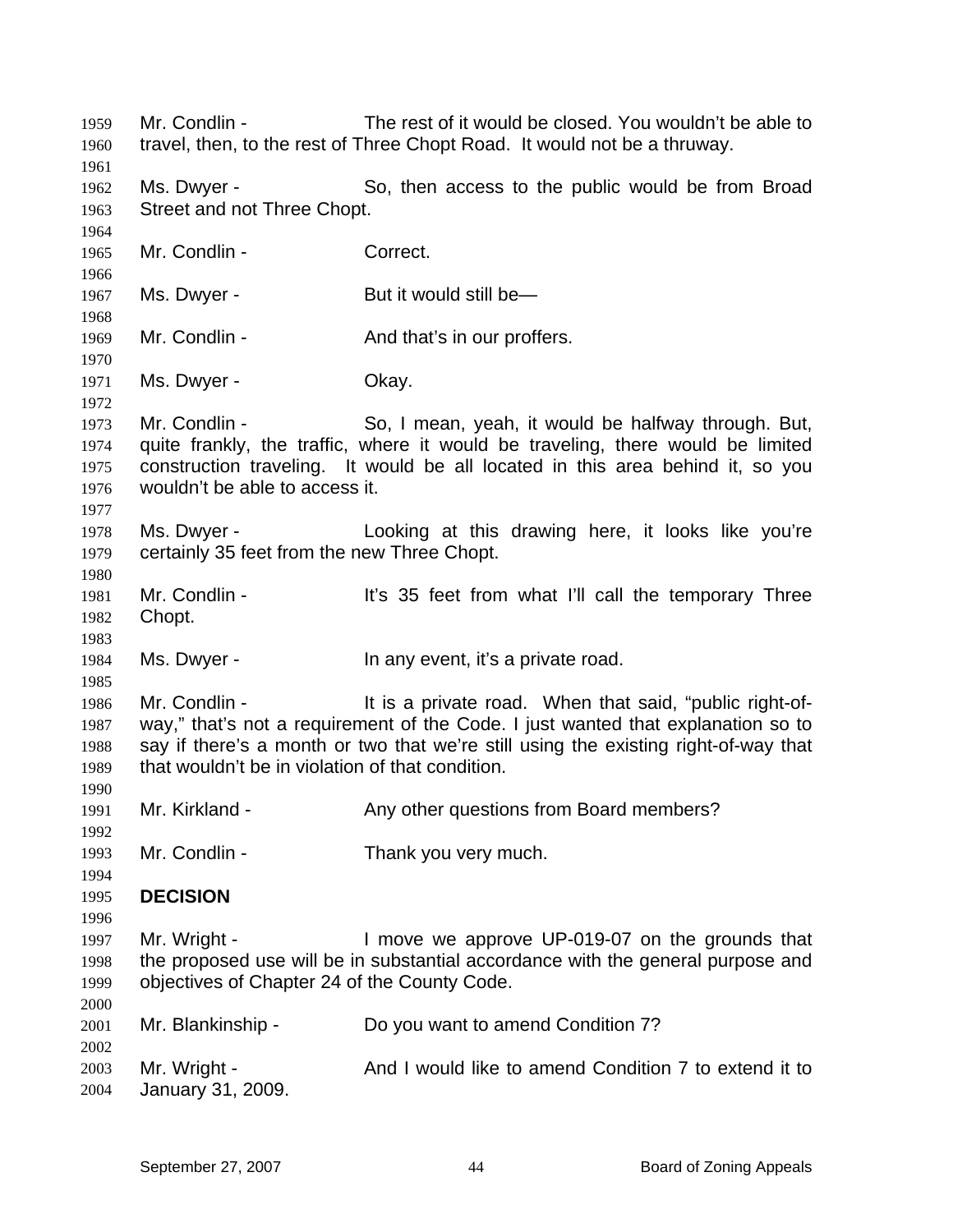Ms. Dwyer - Second. Mr. Kirkland - **Motion made by Mr. Wright, seconded by Ms. Dwyer.** All in favor say aye. All opposed say no. On a motion by Mr. Wright, seconded by Ms. Dwyer, the Board **approved** application **UP-019-07**, West Broad Village, LLC's request for a conditional use permit pursuant to Section 24-116(c)(1) to erect four temporary office trailers at 11201 West Broad Street (West Broad Village) (Parcel 742-760-7866), zoned UMUC, Urban Mixed Use (Conditional) (Three Chopt). Affirmative: **Dwyer, Harris, Kirkland, Nunnally, Wright** 5 Negative: 0 Absent: 0 Mr. Kirkland - Let's take about a five-minute recess. BOARD TAKES FIVE-MINUTE BREAK Mr. Kirkland - The Any changes or additions to the minutes? Ms. Harris - Yes. Page 19, line 819. "Your" instead of "you sides." Page 55, line 2503. Mr. Kirkland said I made a motion we adjourn, we had a second. Motion Mr. Kirkland, second by Ms. Dwyer. I think that should be Ms. Harris. Those would be the only two that I have. Ms. Dwyer - Thave one, page 34, line 1509. It says, "right-ofright," I think it should be "right-of-way." That's all. Mr. Kirkland - Any other changes? Can I have a motion to approve the minutes as corrected? Ms. Dwyer - So move. Ms. Harris - Second. Mr. Kirkland - The All in favor say aye. All opposed say no. The minutes have been approved. On a motion by Ms. Dwyer, seconded by Ms. Harris, the Board **approved as corrected**, the Minutes of the **August 23, 2007** Henrico County Board of Zoning Appeals meeting.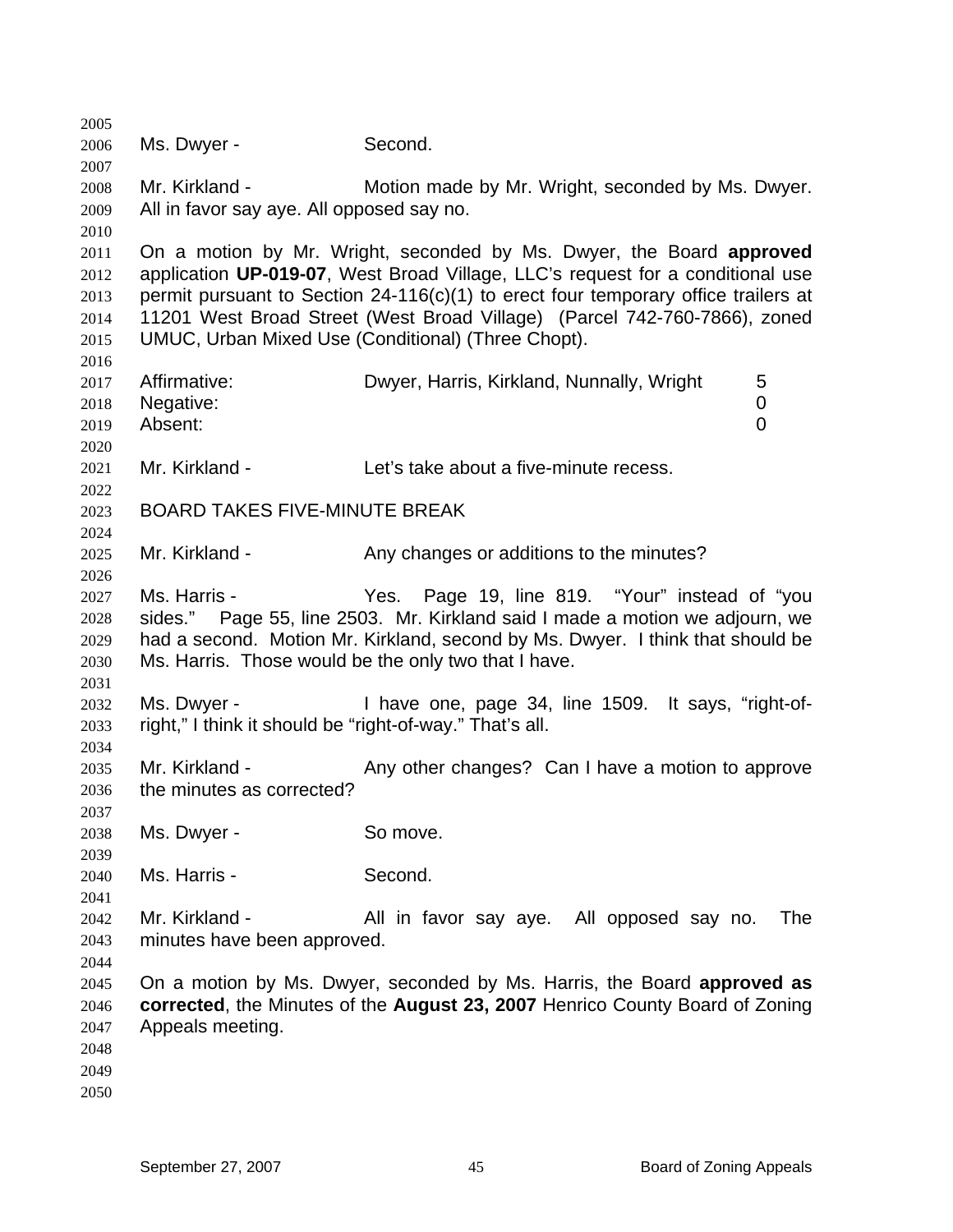2051 2052 2053 2054 Affirmative: Dwyer, Harris, Kirkland, Nunnally, Wright 5 Negative: 0 Absent: 0

2055 2056 2057 2058 2059 2060 2061 2062 2063 2064 2065 2066 2067 2068 2069 2070 Mr. Kirkland - The State of the Make one comment on my situation. I went and talked to the County Manager and various Planning staff on the case on Courtney Road, and I know Ms. Harris tried to get through there to look at it, but the road was closed the day of the hearing. Today we denied several cases and none of them really pertain to this, but from now on, I've been instructed that we make a condition stated in the meeting that any plans, any sketches, and all conditions included with the staff report would be part of the variance for conditional use permits. Therefore, there will be no little gray area, which is basically what caused this problem we had this time. There is a gray area in there. Yes, we approved it, but no, we didn't really say we approved it. We've just taken for granted all these years that when we were issued plans and drawings, that's what was going to be constructed. Even after this gentleman drew a doodle and sent it to the County, he still doesn't have the house where he drew the doodle. So, we need to make these drawings the rule, so then we have a leg to stand on from now on.

2071 2072 2073 Ms. Dwyer - So, if we're not happy with the information we get— Sometimes we do get drawings that do look like they've been done on a napkin. We can just maybe be stricter about that, defer it until we get something that—

2075 Mr. Kirkland - Similar to what you did today—

2077 Ms. Dwyer - The Supersyte Concrete enough.

2079 2080 Mr. Kirkland - — — — — on the church, asking for a drawing and whatever. We didn't know exactly what we were approving.

2082 2083 Mr. Wright - The Mexicon of the vous avit's to be consistent with what's there, we want to see what's there.

2085 Mr. Nunnally - That may be a matter of a difference of opinion.

2087 2088 2089 2090 Mr. Kirkland - We really want to take away this administrative, everybody having to try to determine the gray area. We need to set forth and be black and white.

2091 2092 Mr. Wright - What we have to do is set forth in our conditions and make it specific. As in your case, it should be so many feet from the road.

2094 Mr. Kirkland - Right.

2095

2093

2074

2076

2078

2081

2084

2086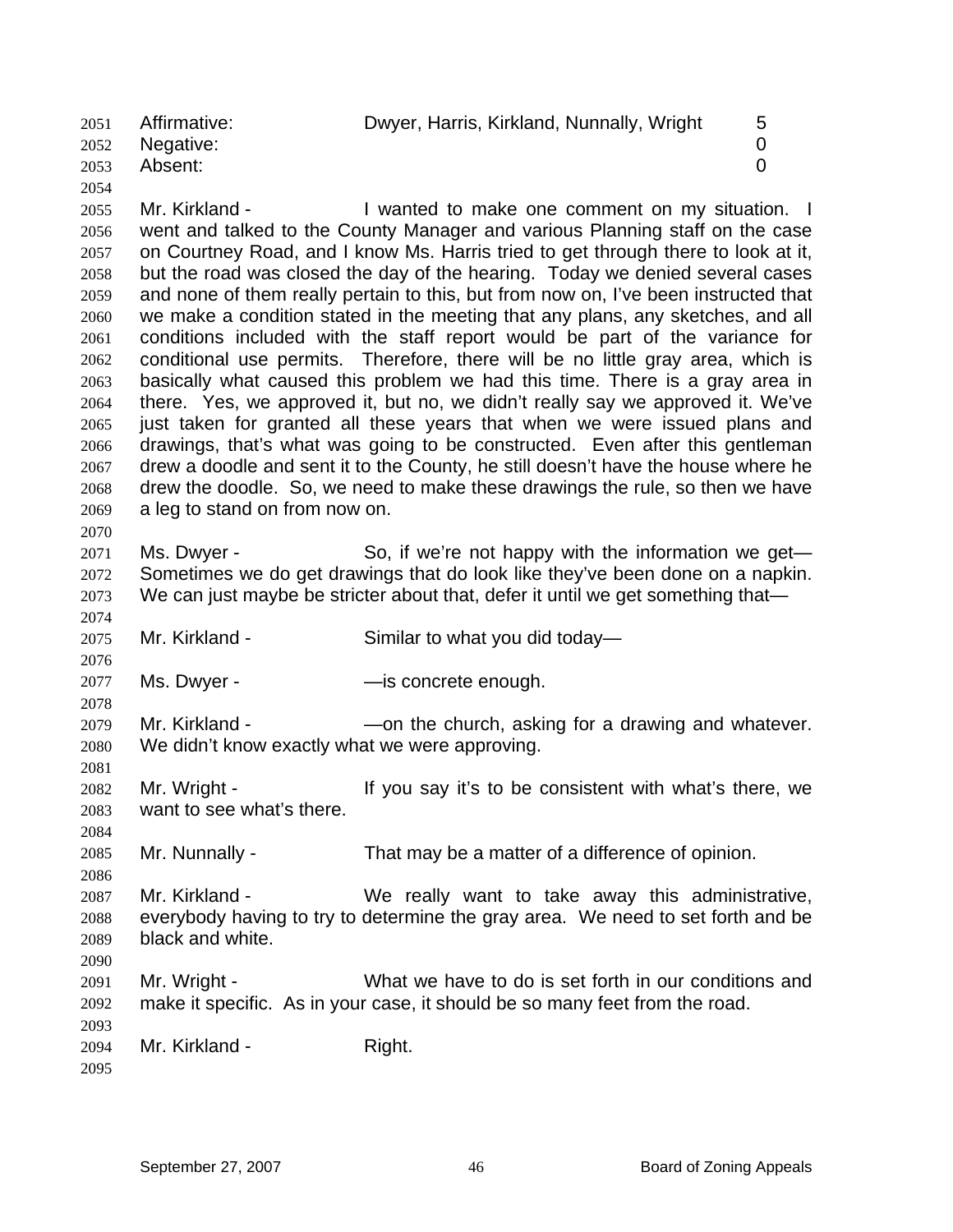2096 2097 Mr. Wright - Not relying on the plot plan to say that. That was what was thrown back at us.

2099 Mr. Kirkland - Yes.

2100

2103

2108

2121

2132

2134

2136

2098

2101 2102 Ms. Dwyer - **Or** even if you cite the plot plan, make that part of the condition and say, in accordance with this plot plan dated X.

2104 2105 2106 2107 Mr. Kirkland - That's what I'm saying. All plans, sketches, and conditions are part of the case. Now, Mr. Blankinship, that's my comment. There's another one that's coming back to us now and he wants to show us similar to what we have just gone through on the Courtney Road issue.

2109 2110 2111 2112 2113 2114 2115 2116 2117 2118 2119 2120 Mr. Blankinship - There's another case where I don't think the change is going to be offensive to you, but it's not what you looked at—and I say "you." A couple of you weren't here at the time. This was 2005. Wayne Towns is the applicant. He has a little house behind New Bridge Baptist Church. He didn't submit any house plans. The plat is just a little sketch with a rectangle that says, "Proposed 50 by 30, one-story max." Then in the hearing, Mr. Nunnally specifically asked him what size of a house he was going to build and he said, "We showed 50 by 30, but it'll probably be 42 by 30." And Mr. Nunnally asked, "Vinyl siding or brick or what," and Mr. Towns said, "It's going to be vinyl siding." Well, what they brought in is a brick house of about 5,000 square feet. It doesn't look anything like what Mr. Towns described two years ago when this was approved.

2122 2123 2124 2125 Now, we're not usually offended by a brick house where we were promised vinyl, and this house is back behind everything and I don't think it's going to be offensive to the community.

2126 2127 2128 Ms. Dwyer - Is it in keeping with the community? Mr. Blankinship - No. There's nothing else out there that looks anything

2129 2130 like that.

2131 Mr. Wright - He's gone from 1,500 to 5,000 square feet?

2133 Mr. Blankinship - I think it's 5,000.

2135 Ms. Harris - What's the lot size?

2137 2138 2139 2140 Mr. Blankinship - That's a good question. The request was for lot width, because the lot is only 99 feet wide, rather than 150. There is no water and sewer to it, so he has to have 150 feet. I don't see the lot area. It's about two acres, though. No, it's about an acre. And he also owns the adjoining lot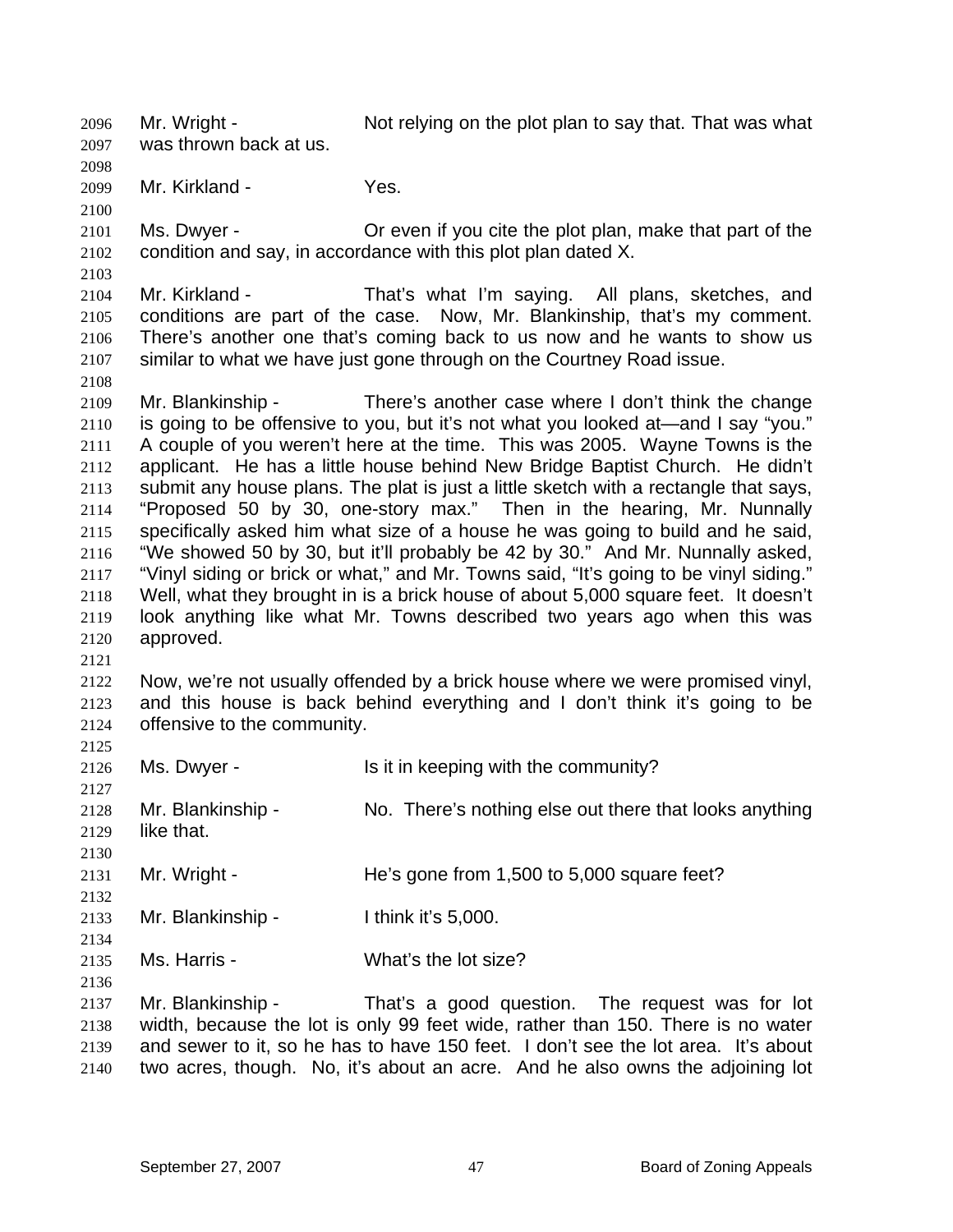and does not have a separate variance to build onto the adjoining lot. So, you could say two acres. He owns two acres. Ms. Dwyer - But the other lot isn't part of this case. Mr. Blankinship - Right. Ms. Dwyer - You can't really say— [Off mike] - We wanted him to merge it or something. Mr. Blankinship - Yeah. They came in for a building permit and the Permit Center staff brought it over to me and said, "You approved a variance on this, is this consistent with the variance?" Mr. Wright - Gosh, they're learning. Ms. Harris - So, the setbacks, then, are setback violations if he upgrades this. Mr. Blankinship - No setback problems. The lot width, which is what the variance was for, of course, remains the same. Mr. Wright - The And the building is within Henrico requirements. Mr. Blankinship - Yes. Mr. Nunnally - He hasn't violated anything. He didn't go along with what he said he was going to do. Mr. Blankinship - Right, right. Mr. Wright - I don't know why we would restrict the size unless— Mr. Kirkland - What do the homes in the area look like? Mr. Blankinship - They're small. Mr. Kirkland - His is going to stand out like a big thumb. Mr. Blankinship - Except that is way behind everything else. Nine Mile Road is here and you have New Bridge Church here. This used to be the church and is now a school. That is the old house that he has demolished and he's rebuilding in more or less the same place. This is the other lot that belongs to him that has no public street.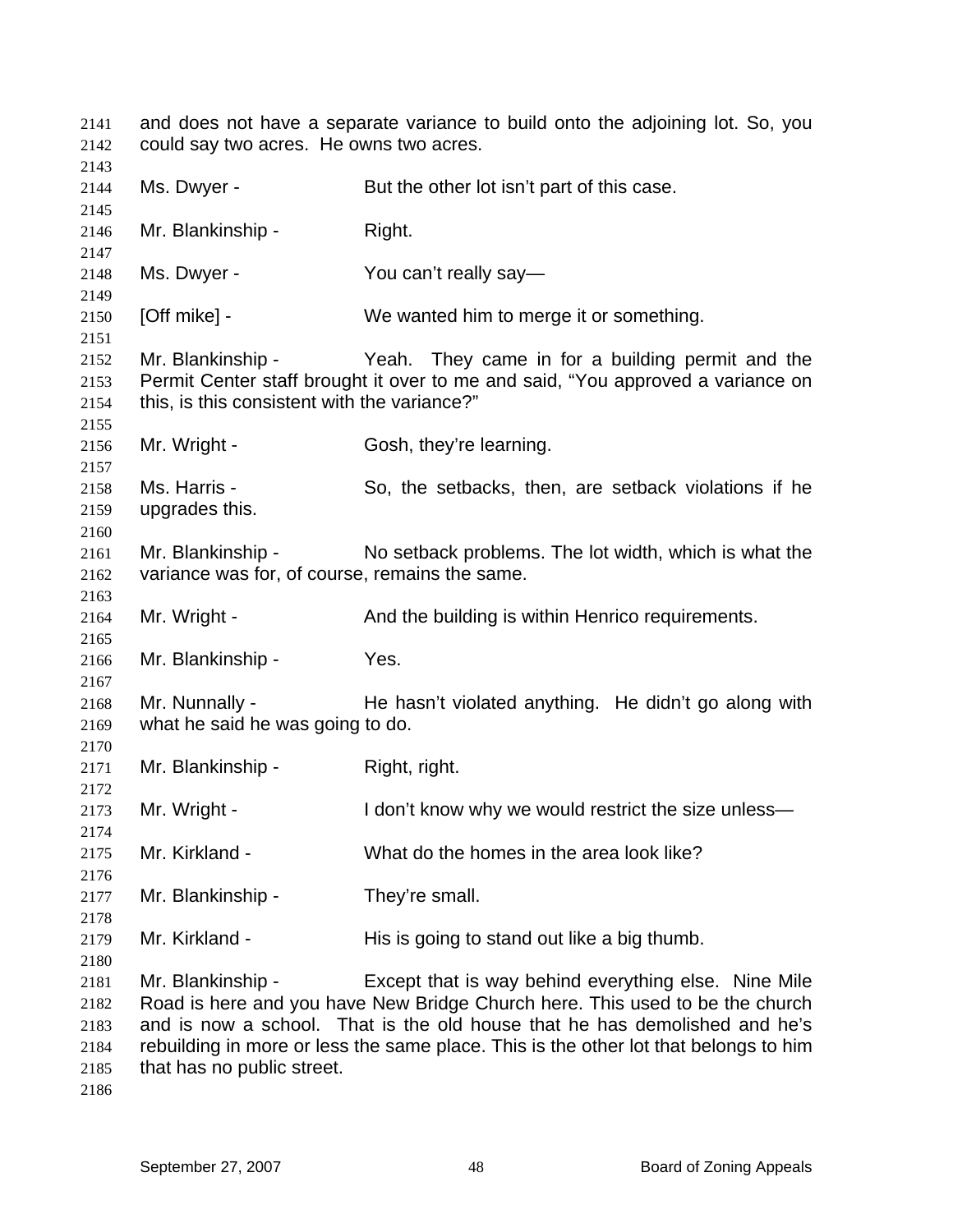| 2187<br>2188                 | Mr. Wright -<br>open area there.                                         | He's not jammed up next to anybody. He's got that                                                                                                                                                               |
|------------------------------|--------------------------------------------------------------------------|-----------------------------------------------------------------------------------------------------------------------------------------------------------------------------------------------------------------|
| 2189<br>2190<br>2191         | Ms. Harris -                                                             | It's definitely an upgrade, no doubt about it.                                                                                                                                                                  |
| 2192<br>2193                 | Ms. Dwyer -                                                              | How far back off the road is he?                                                                                                                                                                                |
| 2194<br>2195<br>2196         | Mr. Blankinship -<br>roughly 400.                                        | The depth of this lot is about 400, so it's going to be                                                                                                                                                         |
| 2197<br>2198                 | Ms. Dwyer -                                                              | How far back is he going to build the house?                                                                                                                                                                    |
| 2199<br>2200                 | Mr. Blankinship -                                                        | It's another 70, I think, past his lot line.                                                                                                                                                                    |
| 2201<br>2202                 | Ms. Dwyer -                                                              | But he's still within the setback.                                                                                                                                                                              |
| 2203<br>2204                 | Mr. Kirkland -                                                           | Right.                                                                                                                                                                                                          |
| 2205<br>2206                 | Mr. Wright -                                                             | No, he hasn't violated anything.                                                                                                                                                                                |
| 2207<br>2208                 | Mr. Blankinship -                                                        | And the lot width is what the variance is for, so.                                                                                                                                                              |
| 2209<br>2210<br>2211         | Ms. Dwyer -<br>zoned, agricultural?                                      | But he's meeting side yard setbacks and all. What's it                                                                                                                                                          |
| 2212<br>2213<br>2214<br>2215 | Mr. Blankinship -<br>feet of width is required.<br>There are two floors. | R-3, I think, but there's no water or sewer, so the 150<br>I copied the first floor plans. I think it was about 5,000.                                                                                          |
| 2216<br>2217<br>2218         | Mr. Kirkland -<br>large next to a school?                                | Mr. Blankinship? Why would you build a house this                                                                                                                                                               |
| 2219<br>2220                 | Mr. Blankinship -                                                        | We don't ask them why.                                                                                                                                                                                          |
| 2221<br>2222                 | Mr. Kirkland -                                                           | How many kitchens does it have?                                                                                                                                                                                 |
| 2223<br>2224<br>2225         | Mr. Blankinship -                                                        | It only has the one kitchen, but interestingly, it does<br>have two staircases. You have the main entry here and the stairs going up with<br>an open area above. Then there's a separate staircase in the back. |
| 2226<br>2227<br>2228         | Ms. Harris -                                                             | Do you need a motion on this?                                                                                                                                                                                   |
| 2229<br>2230<br>2231         | Mr. Blankinship -                                                        | No. Is there any reason we should not approve this<br>building permit? Does anyone object to the approval of it?                                                                                                |
| 2232                         | Mr. Kirkland -                                                           | I don't object.                                                                                                                                                                                                 |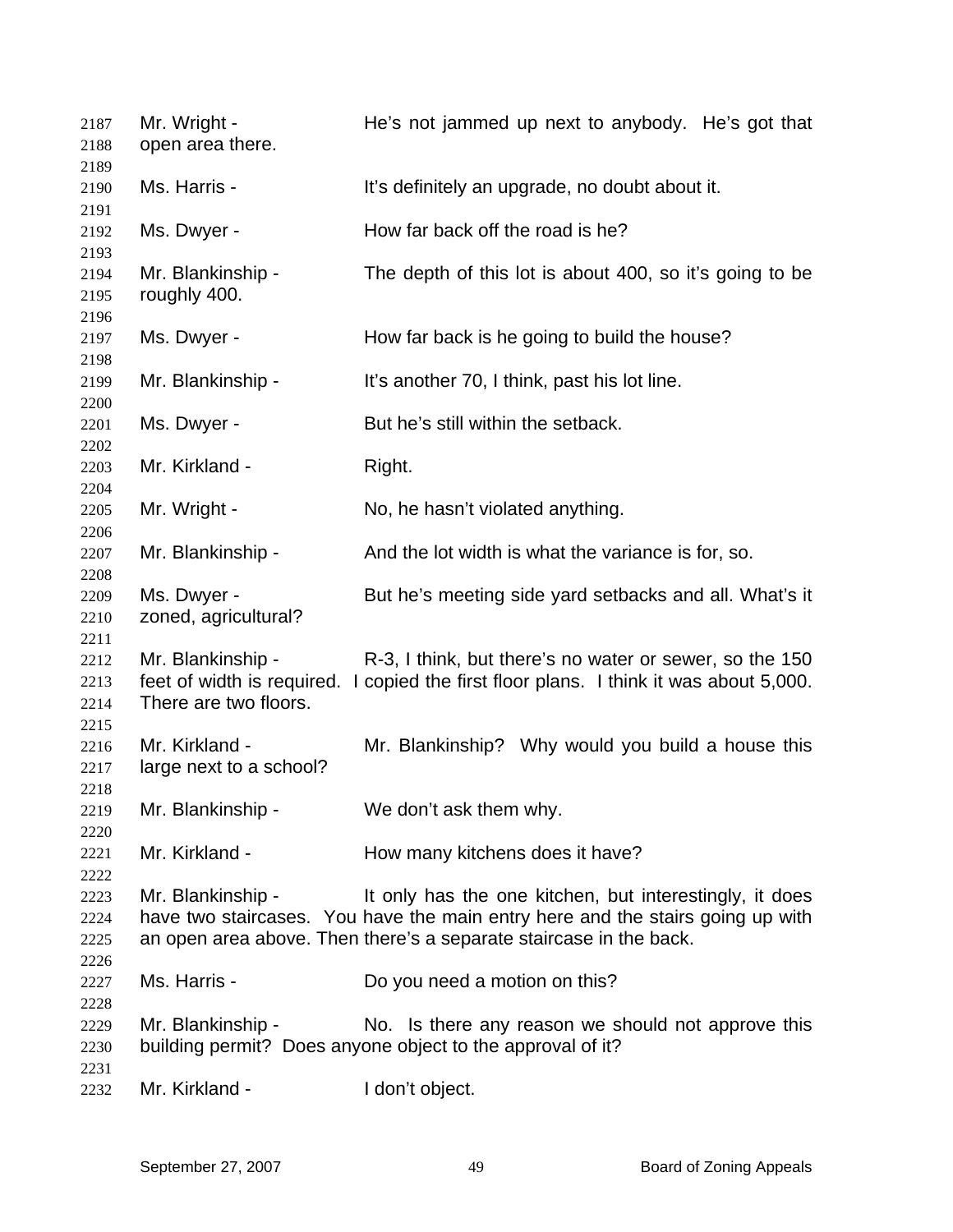| 2233         |                                                   |                                                              |
|--------------|---------------------------------------------------|--------------------------------------------------------------|
| 2234         | Ms. Harris -                                      | I don't object.                                              |
| 2235         |                                                   |                                                              |
| 2236         | Ms. Dwyer -                                       | But that shouldn't discourage the Permit Center from         |
| 2237         | bringing-                                         |                                                              |
| 2238         |                                                   |                                                              |
| 2239         | Mr. Blankinship -                                 | Right.                                                       |
| 2240<br>2241 | Ms. Dwyer -                                       | -[unintelligible] doesn't look like it matches what          |
| 2242         | [unintelligible].                                 |                                                              |
| 2243         |                                                   |                                                              |
| 2244         | Mr. Nunnally -                                    | Tell them we appreciate their diligence.                     |
| 2245         |                                                   |                                                              |
| 2246         | Ms. Dwyer -                                       | Even if his house is bigger, he's still meeting side yard    |
| 2247         | setbacks.                                         |                                                              |
| 2248         |                                                   |                                                              |
| 2249         | Mr. Blankinship -                                 | Yes.                                                         |
| 2250         |                                                   |                                                              |
| 2251         | Mr. Kirkland -                                    | Must have a lot of extra money.                              |
| 2252         |                                                   |                                                              |
| 2253         | Mr. Wright -                                      | Make a condition that he'll have to invite us all out for    |
| 2254         | lunch so we can inspect it!                       |                                                              |
| 2255         |                                                   |                                                              |
| 2256         | Ms. Harris -                                      | discuss<br>the<br>conference<br>Do<br>need<br>in<br>to<br>we |
| 2257         | Charlottesville?                                  |                                                              |
| 2258         |                                                   |                                                              |
| 2259         | Mr. Kirkland -                                    | Mr. Blankinship is going to take care of all that.           |
| 2260         | Ms. Harris -                                      |                                                              |
| 2261         |                                                   | Okay.                                                        |
| 2262<br>2263 | Mr. Kirkland -                                    | Are you going to take care of all the conference             |
| 2264         | people?                                           |                                                              |
| 2265         |                                                   |                                                              |
| 2266         | Mr. Blankinship -                                 | If you send me something.                                    |
| 2267         |                                                   |                                                              |
| 2268         | Ms. Dwyer -                                       | I thought I said I wanted to go last month. What do          |
| 2269         | you need from me?                                 |                                                              |
| 2270         |                                                   |                                                              |
| 2271         | Mr. Kirkland -                                    | Is there a form? Is this the zoning conference they're       |
| 2272         | having up there?                                  |                                                              |
| 2273         |                                                   |                                                              |
| 2274         | Ms. Dwyer -                                       | This is just a BZA conference.                               |
| 2275         |                                                   |                                                              |
| 2276         | Ms. Harris -                                      | [Unintelligible] Board of Zoning Appeals Program             |
| 2277         | Graduate Seminar, November the 29 <sup>th</sup> . |                                                              |
| 2278         |                                                   |                                                              |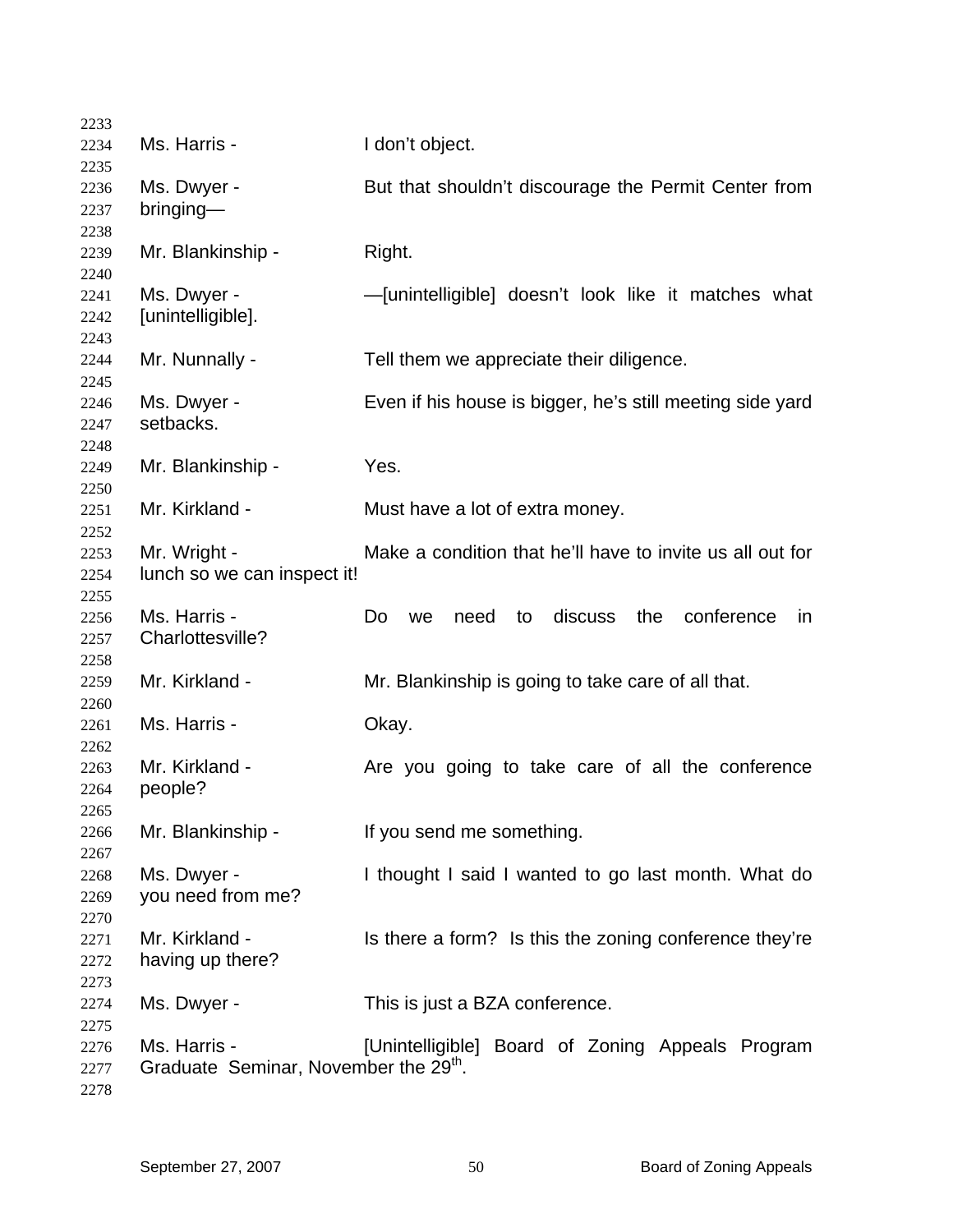Mr. Kirkland - The It's a day event. I received a weird newsletter yesterday. Mine said October. Ms. Harris - Corober  $7<sup>th</sup>$  and  $9<sup>th</sup>$ . That's the Land Use and Zoning Conference. Ms. Dwyer - That's the big one. This one is just one day, just for BZA. It's very tailored to what we do. Ms. Harris - **Do you want this?** Mr. Kirkland - I have a motion to-Ms. Dwyer - Wait a minute, I have one more question. We got this Board of Supervisors versus BZA case in the Greenleaf Properties. Do we have the full opinion yet? Mr. Blankinship - I have not received that. Mr. Kirkland - We have some excerpts that he gave us. Mr. Wright - I'd like to see the opinion. Ms. Dwyer - Twould, too. Mr. Blankinship - [Unintelligible] later, as soon as I receive it. Ms. Dwyer - The I'd like to see the pleadings as well. Are they available? Mr. Blankinship - Yes. Do you want me to make you a copy? Ms. Dwyer - Is it lengthy? Mr. O'Kelly - About two hours. Ms. Dwyer - Two hours of argument? But I mean, just with the [unintelligible]. I would just like to see the memoranda that they filed. Do you have a transcript of the arguments, too? Mr. Blankinship - I don't, no. Mr. Kirkland - **Motion to adjourn.** Ms. Dwyer - Second.